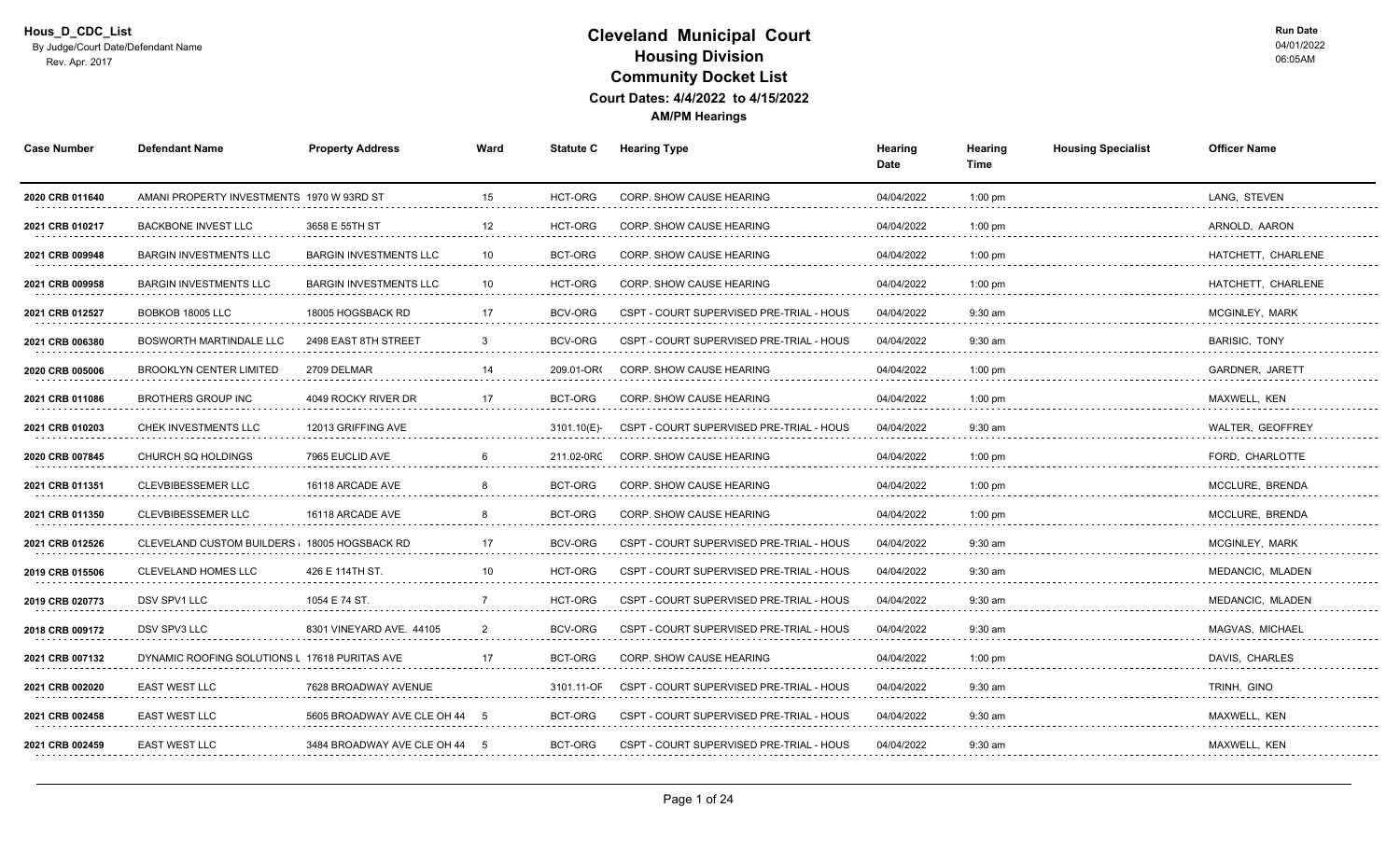| <b>Case Number</b>   | <b>Defendant Name</b>                          | <b>Property Address</b>       | Ward           |               | <b>Statute C</b> Hearing Type            | Hearing<br>Date | Hearing<br>Time | <b>Housing Specialist</b> | <b>Officer Name</b>    |
|----------------------|------------------------------------------------|-------------------------------|----------------|---------------|------------------------------------------|-----------------|-----------------|---------------------------|------------------------|
| 2021 CRB 002460      | <b>EAST WEST LLC</b>                           | 5619 BROADWAY AVE CLE OH 44 5 |                | BCT-ORG       | CSPT - COURT SUPERVISED PRE-TRIAL - HOUS | 04/04/2022      | $9:30$ am       |                           | MAXWELL, KEN           |
| 2021 CRB 002461      | EAST WEST LLC<br>.                             | 5613 BROADWAY AVE CLE OH 44   | -5             | BCT-ORG       | CSPT - COURT SUPERVISED PRE-TRIAL - HOUS | 04/04/2022      | $9:30$ am       |                           | MAXWELL, KEN<br>.      |
| 2021 CRB 005258<br>. | <b>EAST WEST LLC</b><br>.                      | 5484 BROADWAY AVE             |                | BCT-ORG       | CSPT - COURT SUPERVISED PRE-TRIAL - HOUS | 04/04/2022<br>. | $9:30$ am       |                           | MAXWELL, KEN<br>.      |
| 2021 CRB 012172      | EDEN FINISHING INC.                            | 5316 BARKWILL                 | -5             | 209.01-OR     | CSPT - COURT SUPERVISED PRE-TRIAL - HOUS | 04/04/2022      | $9:30$ am       |                           | FORD, CHARLOTTE        |
| 2021 CRB 007834      | EGG, CO                                        | 3261 EAST 147TH               | $\overline{2}$ | 209.01-OR     | CORP. SHOW CAUSE HEARING                 | 04/04/2022      | $1:00$ pm       |                           | GARDNER, JARETT        |
| 2021 CRB 009966      | <b>EQUITY TRUST COMPANY</b>                    | 2351 GREENVALE RD             | 10             | BCT-ORG       | CORP. SHOW CAUSE HEARING                 | 04/04/2022      | $1:00$ pm       |                           | HATCHETT, CHARLENE     |
| 2021 CRB 010196      | FBO MICHAEL BUCKNER TRADTIT 10933 HAMPDEN AVE  |                               |                | HCT-ORG       | <b>CORP. SHOW CAUSE HEARING</b>          | 04/04/2022      | $1:00$ pm       |                           | ARNOLD, AARON<br>.     |
| 2020 CRB 008724      | <b>FFCR LLC</b>                                | 4214 CLOUD AVE                |                | <b>HEALTH</b> | CORP. DOCKET                             | 04/04/2022      | $1:00$ pm       |                           | <b>GARDNER, JARETT</b> |
| 2021 CRB 003099      | GARAY, ROBIN                                   | 4709 PEARL RD                 | 13             | ZCV           | CSPT - COURT SUPERVISED PRE-TRIAL - HOUS | 04/04/2022      | $9:30$ am       |                           | BLAZEVIC, DRAZEN       |
| 2021 CRB 010563      | <b>GEORGE, SHARINA</b>                         | 17019 HILLSBORO RD            | 10             | 209.01        | CSPT - COURT SUPERVISED PRE-TRIAL - HOUS | 04/04/2022      | $9:30$ am       |                           | LEE, RONNETTA          |
| 2021 CRB 010397<br>. | GEORGIA'S REAL ESTATE+ RENO 16921 ST CLAIR AVE |                               |                | 209.01-OR     | <b>CORP. SHOW CAUSE HEARING</b>          | 04/04/2022<br>. | $1:00$ pm       |                           | LEE, RONNETTA<br>.     |
| 2020 CRB 008422      | GOLD MARK PROPERTIES LLC                       | 15002 KINGSFORD AVE           |                | HCT-ORG       | CSPT - COURT SUPERVISED PRE-TRIAL        | 04/04/2022      | $9:30$ am       |                           | <b>HARRIS, KAREN</b>   |
| 2019 CRB 020933      | <b>GREEN TREE HOLDINGS LLC</b>                 | 2153 W 96 ST.                 |                | <b>HEALTH</b> | <b>CORP. DOCKET</b>                      | 04/04/2022      | $1:00$ pm       | DARLENE ENGLISH - CHIEF   | MANCUSO, ALAN          |
| 2020 CRB 008684      | <b>HANALD 2 LLC</b>                            | 3990 EAST 151ST ST            |                | 211.02-0RC    | CORP. SHOW CAUSE HEARING                 | 04/04/2022      | $1:00$ pm       |                           | FORD, CHARLOTTE        |
| 2021 CRB 005349<br>. | <b>HANALEI 5 LLC</b><br>.                      | 4613 E 173RD ST               |                | HCT-ORG       | CORP. DOCKET<br>.                        | 04/04/2022      | $1:00$ pm       |                           | HARRIS, KAREN<br>.     |
| 2021 CRB 012918      | HANKINS, DARLENE                               | 3781 EAST 54TH STREET         |                | 371.13        | CSPT - COURT SUPERVISED PRE-TRIAL - HOUS | 04/04/2022      | $9:30$ am       |                           | TRINH, GINO            |
| 2020 CRB 010335      | JOHNSTON. DAVID W                              | 1721 DENISON AVE              |                | <b>HEALTH</b> | CSPT - COURT SUPERVISED PRE-TRIAL - HOUS | 04/04/2022      | $9:30$ am       |                           | <b>GARDNER, JARETT</b> |
| 2021 CRB 006157      | JOHNSTON, DAVID W                              | 1721 DENISON AVE              | 15             | <b>BCV</b>    | CSPT - COURT SUPERVISED PRE-TRIAL - HOUS | 04/04/2022      | $9:30$ am       |                           | UNKNOWN, OFFICER       |
| 2021 CRB 002283<br>. | <b>KEBO LLC</b>                                | 9715 WOODWARD<br>.            |                | HCT-ORG       | CSPT - COURT SUPERVISED PRE-TRIAL - HOUS | 04/04/2022      | $9:30$ am       |                           | DAVIS, JULIAN<br>.     |
| 2021 CRB 010912      | LEWIS, BRIAN D                                 | 2174 WEST 6TH ST              |                | 209.01        | CSPT - COURT SUPERVISED PRE-TRIAL - HOUS | 04/04/2022      | 9:30 am         |                           | GARDNER, JARETT        |
|                      |                                                |                               |                |               |                                          |                 |                 |                           |                        |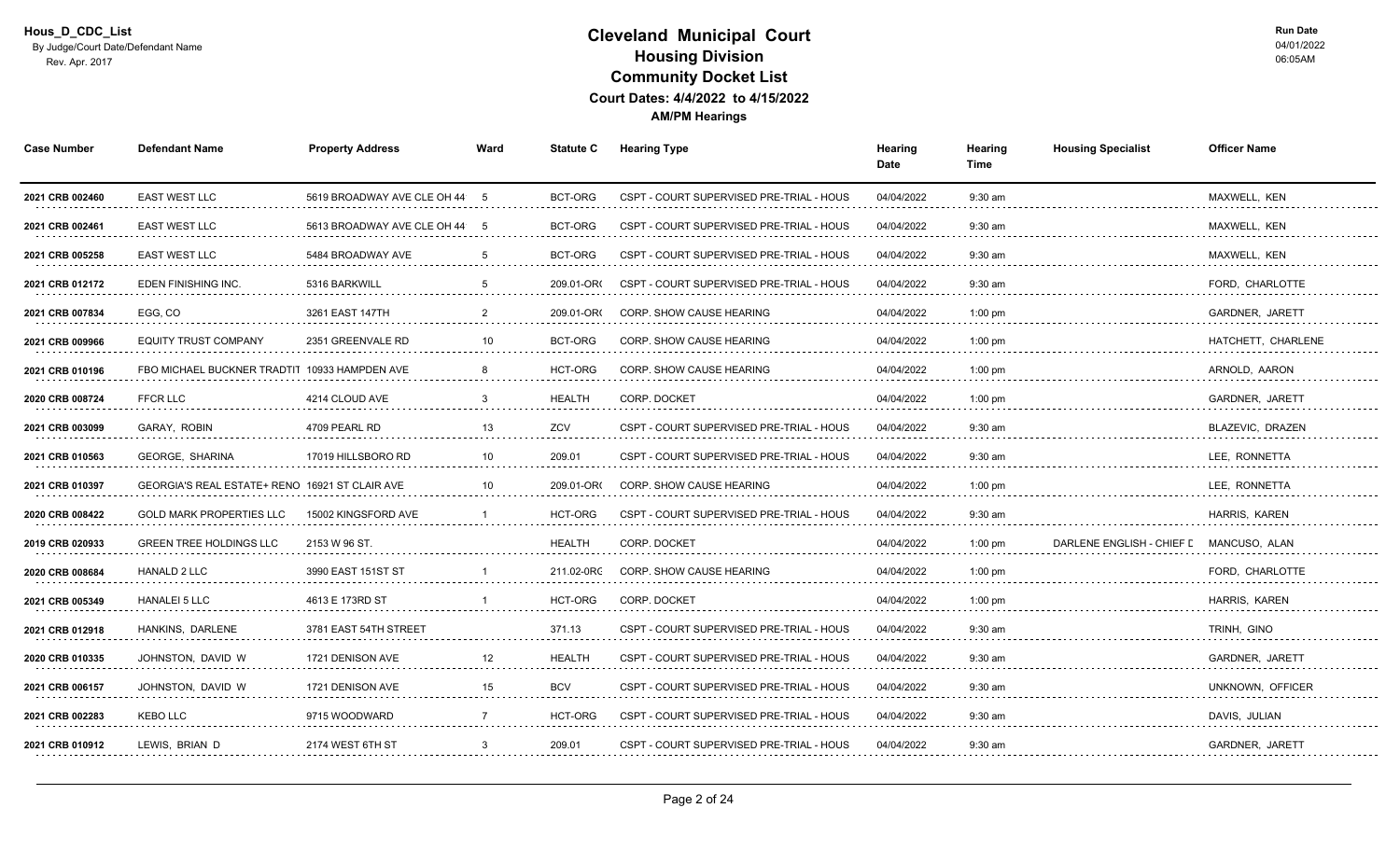| 15<br>LANG, STEVEN<br>LIMINAL LLC<br>2231 W 105TH ST<br>HCT-ORG<br>CSPT - COURT SUPERVISED PRE-TRIAL - HOUS<br>04/04/2022<br>$9:30$ am<br>2021 CRB 010639<br><b>LIMINAL LLC</b><br>HCT-ORG<br><b>GREGG, CHERYL</b><br>2022 CRB 000183<br>2032 WEST 98TH ST<br>15<br>CSPT - COURT SUPERVISED PRE-TRIAL - HOUS<br>04/04/2022<br>$9:30$ am<br>12000 ROBERTSON<br><b>CORP. SHOW CAUSE HEARING</b><br>FORD, CHARLOTTE<br>2020 CRB 007857<br>LOVE FLAVIA LLC<br>209.01-OR<br>04/04/2022<br>$1:00$ pm<br>.<br>.<br>distribution district<br>did did did did did di<br>.<br>LUTHERAN CHURCH<br>3997 E 186<br>CORP. SHOW CAUSE HEARING<br>04/04/2022<br>$1:00$ pm<br>BCT-ORG<br>HARRIS, KAREN<br>2020 CRB 007992<br>.<br>.<br>5202 IRA<br><b>MADRONA GROVES LLC</b><br>209.01-OR<br><b>CORP. SHOW CAUSE HEARING</b><br>04/04/2022<br>$1:00$ pm<br><b>WAGNER, ROBERT</b><br>2020 CRB 007108<br>04/04/2022<br>MAXWELL, KEN<br>2020 CRB 012403<br>MAKE YOUR OWN SKIT LLC<br>12113 UNION AVE CLEVE OH 441(4<br>BCT-ORG<br>CORP. SHOW CAUSE HEARING<br>$1:00$ pm<br>MFTRE HOLDINGS, LLC<br>11912 HOLBORN<br><b>CORP. SHOW CAUSE HEARING</b><br>04/04/2022<br>FORD, CHARLOTTE<br>209.01-OR<br>$1:00$ pm<br>2021 CRB 009759<br>.<br>MILES SHOPPING PLAZA LLC<br>04/04/2022<br>4131 EAST 131ST STREET<br>203.07-OR(<br><b>CORP. SHOW CAUSE HEARING</b><br>$1:00$ pm<br>FORD, CHARLOTTE<br>2021 CRB 006014<br>.<br>.<br>MIRANDA. CARLOS<br>3325 SCRANTON RD<br><b>HCT</b><br>04/04/2022<br>$9:30$ am<br>ARNOLD, AARON<br>14<br>CSPT - COURT SUPERVISED PRE-TRIAL - HOUS<br>2021 CRB 013129<br>364 E 161ST ST<br>ZCT-ORG<br>04/04/2022<br>MCCLURE. BRENDA<br>MR PROPERTIES 5 LLC<br>CSPT - COURT SUPERVISED PRE-TRIAL - HOUS<br>$9:30$ am<br>2021 CRB 013134<br>-8<br>209.01<br>GARDNER, JARETT<br>2021 CRB 013295<br>NELSON, MARY R<br>3636 WEST 45TH ST<br>CSPT - COURT SUPERVISED PRE-TRIAL - HOUS<br>04/04/2022<br>$9:30$ am<br>14<br>2171 W 81TH ST<br><b>HEALTH</b><br><b>CORP. SHOW CAUSE HEARING</b><br>04/04/2022<br>$1:00$ pm<br><b>ROBERT FUCHS</b><br>MANCUSO, ALAN<br>2020 CRB 010329<br>NEW FINISH HOMES INC<br>.<br>NOLAN, SHARON<br>209.01<br>4011 BEHRWALD<br>13<br>04/04/2022<br>$9:30$ am<br><b>GARDNER, JARETT</b><br>2021 CRB 010391<br>CSPT - COURT SUPERVISED PRE-TRIAL - HOUS<br>2021 CRB 012461<br>209.01<br>04/04/2022<br>FORD, CHARLOTTE<br>NORVELL, MYRON<br>CSPT - COURT SUPERVISED PRE-TRIAL - HOUS<br>$9:30$ am<br>-6<br>2021 CRB 004969<br>NUNISH ENGINEERING LLC<br>NUNISH ENGINEERING LLC<br>10<br>BCT-ORG<br>CORP. SHOW CAUSE HEARING<br>04/04/2022<br>$1:00$ pm<br>HATCHETT, CHARLENE<br>.<br>CORP. SHOW CAUSE HEARING<br>04/04/2022<br>$1:00$ pm<br>KING, TINA<br>2020 CRB 005023<br>OASIS PROPERTIES & INVESTEMI 793 E 156 TH ST<br>211.02-0RC<br>2021 CRB 002284<br><b>HCT-ORG</b><br>04/04/2022<br>OASIS PROPERTIES INVESTMENT 1824 E 90TH ST<br>CORP. SHOW CAUSE HEARING<br>$1:00$ pm<br>DAVIS, JULIAN<br>369.15<br><b>BOUMIS, JOHN</b><br>2020 CRB 012924<br>PARKER INVESTMENT GROUP LL 3250 E. 123<br><b>CORP. SHOW CAUSE HEARING</b><br>04/04/2022<br>$1:00$ pm<br>ZCV<br>MAXWELL, KEN<br>PERKINS, CHRIS<br>17430 ST CLAIR AVE CLEVELAND<br>CSPT - COURT SUPERVISED PRE-TRIAL - HOUS<br>04/04/2022<br>$9:30$ am<br>2021 CRB 002230<br>10<br>.<br>.<br>.<br>.<br>.<br>CSPT - COURT SUPERVISED PRE-TRIAL - HOUS<br>PERKINS, CHRIS<br>17412 ST CLAIR AVE<br><b>BCV</b><br>04/04/2022<br>$9:30$ am<br>MAXWELL, KEN<br>2021 CRB 003061<br>10 | <b>Case Number</b> | <b>Defendant Name</b> | <b>Property Address</b> | Ward | <b>Statute C</b> | <b>Hearing Type</b> | Hearing<br>Date | Hearing<br>Time | <b>Housing Specialist</b> | <b>Officer Name</b> |
|------------------------------------------------------------------------------------------------------------------------------------------------------------------------------------------------------------------------------------------------------------------------------------------------------------------------------------------------------------------------------------------------------------------------------------------------------------------------------------------------------------------------------------------------------------------------------------------------------------------------------------------------------------------------------------------------------------------------------------------------------------------------------------------------------------------------------------------------------------------------------------------------------------------------------------------------------------------------------------------------------------------------------------------------------------------------------------------------------------------------------------------------------------------------------------------------------------------------------------------------------------------------------------------------------------------------------------------------------------------------------------------------------------------------------------------------------------------------------------------------------------------------------------------------------------------------------------------------------------------------------------------------------------------------------------------------------------------------------------------------------------------------------------------------------------------------------------------------------------------------------------------------------------------------------------------------------------------------------------------------------------------------------------------------------------------------------------------------------------------------------------------------------------------------------------------------------------------------------------------------------------------------------------------------------------------------------------------------------------------------------------------------------------------------------------------------------------------------------------------------------------------------------------------------------------------------------------------------------------------------------------------------------------------------------------------------------------------------------------------------------------------------------------------------------------------------------------------------------------------------------------------------------------------------------------------------------------------------------------------------------------------------------------------------------------------------------------------------------------------------------------------------------------------------------------------------------------------------------------------------------------------------------------------------------------------------------------------------------------------------------------------------------------------------------------------------------------------|--------------------|-----------------------|-------------------------|------|------------------|---------------------|-----------------|-----------------|---------------------------|---------------------|
|                                                                                                                                                                                                                                                                                                                                                                                                                                                                                                                                                                                                                                                                                                                                                                                                                                                                                                                                                                                                                                                                                                                                                                                                                                                                                                                                                                                                                                                                                                                                                                                                                                                                                                                                                                                                                                                                                                                                                                                                                                                                                                                                                                                                                                                                                                                                                                                                                                                                                                                                                                                                                                                                                                                                                                                                                                                                                                                                                                                                                                                                                                                                                                                                                                                                                                                                                                                                                                                                  |                    |                       |                         |      |                  |                     |                 |                 |                           |                     |
|                                                                                                                                                                                                                                                                                                                                                                                                                                                                                                                                                                                                                                                                                                                                                                                                                                                                                                                                                                                                                                                                                                                                                                                                                                                                                                                                                                                                                                                                                                                                                                                                                                                                                                                                                                                                                                                                                                                                                                                                                                                                                                                                                                                                                                                                                                                                                                                                                                                                                                                                                                                                                                                                                                                                                                                                                                                                                                                                                                                                                                                                                                                                                                                                                                                                                                                                                                                                                                                                  |                    |                       |                         |      |                  |                     |                 |                 |                           |                     |
|                                                                                                                                                                                                                                                                                                                                                                                                                                                                                                                                                                                                                                                                                                                                                                                                                                                                                                                                                                                                                                                                                                                                                                                                                                                                                                                                                                                                                                                                                                                                                                                                                                                                                                                                                                                                                                                                                                                                                                                                                                                                                                                                                                                                                                                                                                                                                                                                                                                                                                                                                                                                                                                                                                                                                                                                                                                                                                                                                                                                                                                                                                                                                                                                                                                                                                                                                                                                                                                                  |                    |                       |                         |      |                  |                     |                 |                 |                           |                     |
|                                                                                                                                                                                                                                                                                                                                                                                                                                                                                                                                                                                                                                                                                                                                                                                                                                                                                                                                                                                                                                                                                                                                                                                                                                                                                                                                                                                                                                                                                                                                                                                                                                                                                                                                                                                                                                                                                                                                                                                                                                                                                                                                                                                                                                                                                                                                                                                                                                                                                                                                                                                                                                                                                                                                                                                                                                                                                                                                                                                                                                                                                                                                                                                                                                                                                                                                                                                                                                                                  |                    |                       |                         |      |                  |                     |                 |                 |                           |                     |
|                                                                                                                                                                                                                                                                                                                                                                                                                                                                                                                                                                                                                                                                                                                                                                                                                                                                                                                                                                                                                                                                                                                                                                                                                                                                                                                                                                                                                                                                                                                                                                                                                                                                                                                                                                                                                                                                                                                                                                                                                                                                                                                                                                                                                                                                                                                                                                                                                                                                                                                                                                                                                                                                                                                                                                                                                                                                                                                                                                                                                                                                                                                                                                                                                                                                                                                                                                                                                                                                  |                    |                       |                         |      |                  |                     |                 |                 |                           |                     |
|                                                                                                                                                                                                                                                                                                                                                                                                                                                                                                                                                                                                                                                                                                                                                                                                                                                                                                                                                                                                                                                                                                                                                                                                                                                                                                                                                                                                                                                                                                                                                                                                                                                                                                                                                                                                                                                                                                                                                                                                                                                                                                                                                                                                                                                                                                                                                                                                                                                                                                                                                                                                                                                                                                                                                                                                                                                                                                                                                                                                                                                                                                                                                                                                                                                                                                                                                                                                                                                                  |                    |                       |                         |      |                  |                     |                 |                 |                           |                     |
|                                                                                                                                                                                                                                                                                                                                                                                                                                                                                                                                                                                                                                                                                                                                                                                                                                                                                                                                                                                                                                                                                                                                                                                                                                                                                                                                                                                                                                                                                                                                                                                                                                                                                                                                                                                                                                                                                                                                                                                                                                                                                                                                                                                                                                                                                                                                                                                                                                                                                                                                                                                                                                                                                                                                                                                                                                                                                                                                                                                                                                                                                                                                                                                                                                                                                                                                                                                                                                                                  |                    |                       |                         |      |                  |                     |                 |                 |                           |                     |
|                                                                                                                                                                                                                                                                                                                                                                                                                                                                                                                                                                                                                                                                                                                                                                                                                                                                                                                                                                                                                                                                                                                                                                                                                                                                                                                                                                                                                                                                                                                                                                                                                                                                                                                                                                                                                                                                                                                                                                                                                                                                                                                                                                                                                                                                                                                                                                                                                                                                                                                                                                                                                                                                                                                                                                                                                                                                                                                                                                                                                                                                                                                                                                                                                                                                                                                                                                                                                                                                  |                    |                       |                         |      |                  |                     |                 |                 |                           |                     |
|                                                                                                                                                                                                                                                                                                                                                                                                                                                                                                                                                                                                                                                                                                                                                                                                                                                                                                                                                                                                                                                                                                                                                                                                                                                                                                                                                                                                                                                                                                                                                                                                                                                                                                                                                                                                                                                                                                                                                                                                                                                                                                                                                                                                                                                                                                                                                                                                                                                                                                                                                                                                                                                                                                                                                                                                                                                                                                                                                                                                                                                                                                                                                                                                                                                                                                                                                                                                                                                                  |                    |                       |                         |      |                  |                     |                 |                 |                           |                     |
|                                                                                                                                                                                                                                                                                                                                                                                                                                                                                                                                                                                                                                                                                                                                                                                                                                                                                                                                                                                                                                                                                                                                                                                                                                                                                                                                                                                                                                                                                                                                                                                                                                                                                                                                                                                                                                                                                                                                                                                                                                                                                                                                                                                                                                                                                                                                                                                                                                                                                                                                                                                                                                                                                                                                                                                                                                                                                                                                                                                                                                                                                                                                                                                                                                                                                                                                                                                                                                                                  |                    |                       |                         |      |                  |                     |                 |                 |                           |                     |
|                                                                                                                                                                                                                                                                                                                                                                                                                                                                                                                                                                                                                                                                                                                                                                                                                                                                                                                                                                                                                                                                                                                                                                                                                                                                                                                                                                                                                                                                                                                                                                                                                                                                                                                                                                                                                                                                                                                                                                                                                                                                                                                                                                                                                                                                                                                                                                                                                                                                                                                                                                                                                                                                                                                                                                                                                                                                                                                                                                                                                                                                                                                                                                                                                                                                                                                                                                                                                                                                  |                    |                       |                         |      |                  |                     |                 |                 |                           |                     |
|                                                                                                                                                                                                                                                                                                                                                                                                                                                                                                                                                                                                                                                                                                                                                                                                                                                                                                                                                                                                                                                                                                                                                                                                                                                                                                                                                                                                                                                                                                                                                                                                                                                                                                                                                                                                                                                                                                                                                                                                                                                                                                                                                                                                                                                                                                                                                                                                                                                                                                                                                                                                                                                                                                                                                                                                                                                                                                                                                                                                                                                                                                                                                                                                                                                                                                                                                                                                                                                                  |                    |                       |                         |      |                  |                     |                 |                 |                           |                     |
|                                                                                                                                                                                                                                                                                                                                                                                                                                                                                                                                                                                                                                                                                                                                                                                                                                                                                                                                                                                                                                                                                                                                                                                                                                                                                                                                                                                                                                                                                                                                                                                                                                                                                                                                                                                                                                                                                                                                                                                                                                                                                                                                                                                                                                                                                                                                                                                                                                                                                                                                                                                                                                                                                                                                                                                                                                                                                                                                                                                                                                                                                                                                                                                                                                                                                                                                                                                                                                                                  |                    |                       |                         |      |                  |                     |                 |                 |                           |                     |
|                                                                                                                                                                                                                                                                                                                                                                                                                                                                                                                                                                                                                                                                                                                                                                                                                                                                                                                                                                                                                                                                                                                                                                                                                                                                                                                                                                                                                                                                                                                                                                                                                                                                                                                                                                                                                                                                                                                                                                                                                                                                                                                                                                                                                                                                                                                                                                                                                                                                                                                                                                                                                                                                                                                                                                                                                                                                                                                                                                                                                                                                                                                                                                                                                                                                                                                                                                                                                                                                  |                    |                       |                         |      |                  |                     |                 |                 |                           |                     |
|                                                                                                                                                                                                                                                                                                                                                                                                                                                                                                                                                                                                                                                                                                                                                                                                                                                                                                                                                                                                                                                                                                                                                                                                                                                                                                                                                                                                                                                                                                                                                                                                                                                                                                                                                                                                                                                                                                                                                                                                                                                                                                                                                                                                                                                                                                                                                                                                                                                                                                                                                                                                                                                                                                                                                                                                                                                                                                                                                                                                                                                                                                                                                                                                                                                                                                                                                                                                                                                                  |                    |                       |                         |      |                  |                     |                 |                 |                           |                     |
|                                                                                                                                                                                                                                                                                                                                                                                                                                                                                                                                                                                                                                                                                                                                                                                                                                                                                                                                                                                                                                                                                                                                                                                                                                                                                                                                                                                                                                                                                                                                                                                                                                                                                                                                                                                                                                                                                                                                                                                                                                                                                                                                                                                                                                                                                                                                                                                                                                                                                                                                                                                                                                                                                                                                                                                                                                                                                                                                                                                                                                                                                                                                                                                                                                                                                                                                                                                                                                                                  |                    |                       |                         |      |                  |                     |                 |                 |                           |                     |
|                                                                                                                                                                                                                                                                                                                                                                                                                                                                                                                                                                                                                                                                                                                                                                                                                                                                                                                                                                                                                                                                                                                                                                                                                                                                                                                                                                                                                                                                                                                                                                                                                                                                                                                                                                                                                                                                                                                                                                                                                                                                                                                                                                                                                                                                                                                                                                                                                                                                                                                                                                                                                                                                                                                                                                                                                                                                                                                                                                                                                                                                                                                                                                                                                                                                                                                                                                                                                                                                  |                    |                       |                         |      |                  |                     |                 |                 |                           |                     |
|                                                                                                                                                                                                                                                                                                                                                                                                                                                                                                                                                                                                                                                                                                                                                                                                                                                                                                                                                                                                                                                                                                                                                                                                                                                                                                                                                                                                                                                                                                                                                                                                                                                                                                                                                                                                                                                                                                                                                                                                                                                                                                                                                                                                                                                                                                                                                                                                                                                                                                                                                                                                                                                                                                                                                                                                                                                                                                                                                                                                                                                                                                                                                                                                                                                                                                                                                                                                                                                                  |                    |                       |                         |      |                  |                     |                 |                 |                           |                     |
|                                                                                                                                                                                                                                                                                                                                                                                                                                                                                                                                                                                                                                                                                                                                                                                                                                                                                                                                                                                                                                                                                                                                                                                                                                                                                                                                                                                                                                                                                                                                                                                                                                                                                                                                                                                                                                                                                                                                                                                                                                                                                                                                                                                                                                                                                                                                                                                                                                                                                                                                                                                                                                                                                                                                                                                                                                                                                                                                                                                                                                                                                                                                                                                                                                                                                                                                                                                                                                                                  |                    |                       |                         |      |                  |                     |                 |                 |                           |                     |
|                                                                                                                                                                                                                                                                                                                                                                                                                                                                                                                                                                                                                                                                                                                                                                                                                                                                                                                                                                                                                                                                                                                                                                                                                                                                                                                                                                                                                                                                                                                                                                                                                                                                                                                                                                                                                                                                                                                                                                                                                                                                                                                                                                                                                                                                                                                                                                                                                                                                                                                                                                                                                                                                                                                                                                                                                                                                                                                                                                                                                                                                                                                                                                                                                                                                                                                                                                                                                                                                  |                    |                       |                         |      |                  |                     |                 |                 |                           |                     |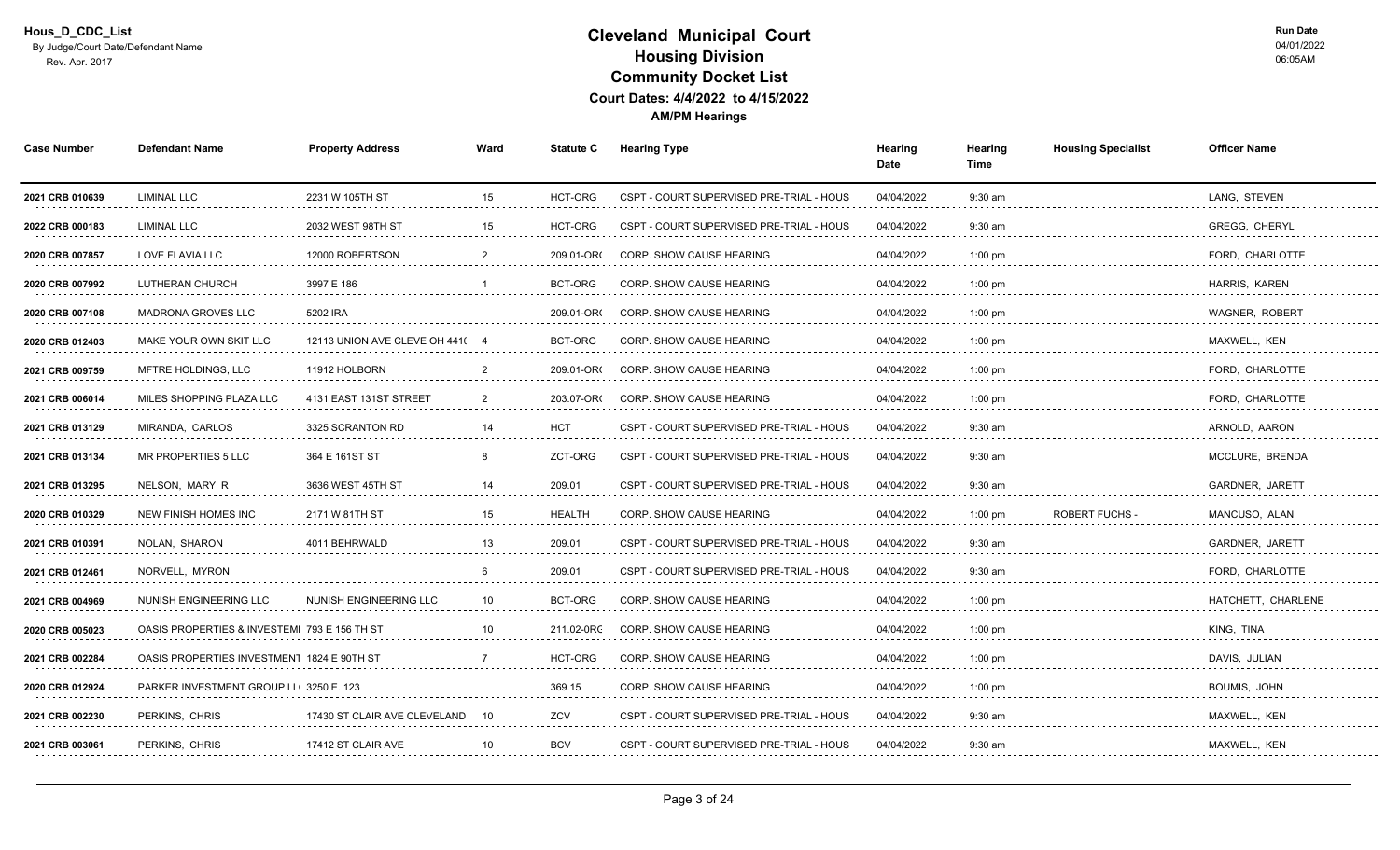| <b>Case Number</b>   | <b>Defendant Name</b>     | <b>Property Address</b>      | Ward | <b>Statute C</b> | <b>Hearing Type</b>                      | Hearing<br>Date | Hearing<br>Time                    | <b>Housing Specialist</b> | <b>Officer Name</b>       |  |
|----------------------|---------------------------|------------------------------|------|------------------|------------------------------------------|-----------------|------------------------------------|---------------------------|---------------------------|--|
| 2009 CRB 045022      | REYNOLDS, LARRY           | 10808 CRESTWOOD AVE.         |      | 369.19           | CSPT - COURT SUPERVISED PRE-TRIAL - HOUS | 04/04/2022      | $9:30$ am                          |                           | SMITH, CAMILLE            |  |
| 2021 CRB 003898<br>. | <b>REYNOLDS, LARRY</b>    | 10808 CRESTWOOD AVENUE 441   |      | 369.14C          | CSPT - COURT SUPERVISED PRE-TRIAL - HOUS | 04/04/2022<br>. | $9:30$ am<br>.                     |                           | PIPER. DANIEL<br>.        |  |
| 2021 CRB 003899<br>. | REYNOLDS, LARRY           | 10808 CRESTWOOD AVENUE 441   |      | 369.15B          | CSPT - COURT SUPERVISED PRE-TRIAL - HOUS | 04/04/2022      | $9:30$ am                          |                           | PIPER, DANIEL             |  |
| 2021 CRB 003900      | REYNOLDS, LARRY           | 10808 CRESTWOOD AVENUE 441   |      | 369.15A          | CSPT - COURT SUPERVISED PRE-TRIAL - HOUS | 04/04/2022      | $9:30$ am                          |                           | PIPER, DANIEL             |  |
| 2020 CRB 012603      | <b>SAMAKINS LLC</b><br>.  | 830 ALHAMBRA                 |      | 209.01-OR        | CSPT - COURT SUPERVISED PRE-TRIAL - HOUS | 04/04/2022      | $9:30$ am                          |                           | FORD, CHARLOTTE<br>.      |  |
| 2019 CRB 021526      | SHAFADI CAPITAL GROUP LLC | 11716 PARKHILL AVE           |      | HCT-ORG          | CORP. SHOW CAUSE HEARING                 | 04/04/2022      | $9:00$ am                          |                           | MEDANCIC, MLADEN          |  |
| 2021 CRB 004979<br>. | SHEPPARD BAPTIST CHURCH   | 15321 SHILOH RD 44110        |      | ZCT-ORG          | <b>CORP. SHOW CAUSE HEARING</b>          | 04/04/2022      | $1:00$ pm                          |                           | MCCLURE, BRENDA<br>.      |  |
| 2020 CRB 004644      | SHYOREN PROPERTIES LLC    | 2514 TAMPA                   |      | 203.07-OR        | <b>CORP. SHOW CAUSE HEARING</b>          | 04/04/2022      | $1:00$ pm                          |                           | LOZINAK, CHRISTOPHER      |  |
| 2021 CRB 004538      | SOLIVAN, HECTOR           | 4500 W 150TH ST              | 16   | <b>ZCT</b>       | CSPT - COURT SUPERVISED PRE-TRIAL - HOUS | 04/04/2022      | $9:30$ am                          |                           | <b>GREGG, CHERYL</b>      |  |
| 2021 CRB 004540<br>. | SOLIVAN, HECTOR           | 4500 W 150TH ST              | 16   | <b>HCT</b><br>.  | CSPT - COURT SUPERVISED PRE-TRIAL - HOUS | 04/04/2022<br>. | $9:30$ am<br>distribution district |                           | <b>GREGG, CHERYL</b>      |  |
| 2019 CRB 003995      | SOLIVAN, HECTOR           | 4500 W 150TH ST. 44135       | 16   | <b>BCV</b>       | CSPT - COURT SUPERVISED PRE-TRIAL - HOUS | 04/04/2022      | 9:30 am                            |                           | <b>GREGG, CHERYL</b><br>. |  |
| 2020 CRB 010073      | STEP ABOVE GROUP HOME LLC | 3286 EAST 140TH STREET 44120 |      | 211.02-0RC       | CORP. SHOW CAUSE HEARING                 | 04/04/2022      | $1:00$ pm                          |                           | FORD. CHARLOTTE           |  |
| 2019 CRB 020716      | STEPSTONE PROPERTY OH LLC | 2623 EAST BLVD.              |      | HCT-ORG          | CORP. SHOW CAUSE HEARING                 | 04/04/2022      | $1:00$ pm                          |                           | MEDANCIC, MLADEN          |  |
| 2021 CRB 010606      | THIDO, LLC                | 3328 EAST 139TH ST           |      | 203.07-OR(       | CORP. SHOW CAUSE HEARING                 | 04/04/2022      | $1:00$ pm                          |                           | FORD, CHARLOTTE           |  |
| 2020 CRB 010241<br>. | TIGIES HOME DESIGNERS LLC | 16110 BILTMORE               |      | HCT-ORG          | <b>CORP. SHOW CAUSE HEARING</b>          | 04/04/2022      | $1:00$ pm                          |                           | MCFADDEN, KEVIN<br>.      |  |
| 2021 CRB 004472      | TIVILO GARDEN LLC, G      | 3403 EAST 140 ST - #1        |      | <b>HCT-ORG</b>   | CORP. SHOW CAUSE HEARING                 | 04/04/2022      | $1:00$ pm                          |                           | LANUM, KIMBERLY           |  |
| 2020 CRB 008612      | TOUCHING LIVES WE CARE    | 13822-24 UNION               |      | 211.02-0RC       | <b>CORP. SHOW CAUSE HEARING</b>          | 04/04/2022      | $1:00$ pm                          |                           | FORD, CHARLOTTE           |  |
| 2021 CRB 008957      | WHITMORE, VICTORIA S      | 1759 CLARKSTONE RD           | 10   | <b>BCV</b>       | CSPT - COURT SUPERVISED PRE-TRIAL - HOUS | 04/04/2022      | $9:30$ am                          |                           | ARNOLD, AARON             |  |
| 2018 CRB 020767      | YIF INVESTMENT LLC<br>.   | 3291 EAST 119TH STREET       |      | 369.19           | CSPT - COURT SUPERVISED PRE-TRIAL - HOUS | 04/04/2022      | $9:30$ am                          |                           | LYONS, JOHN               |  |
| 2018 CRB 020768      | YIF INVESTMENT LLC        | 3291 EAST 119TH STREET       |      | 369.13           | CSPT - COURT SUPERVISED PRE-TRIAL - HOUS | 04/04/2022      | $9:30$ am                          |                           | LYONS, JOHN               |  |
|                      |                           |                              |      |                  |                                          |                 |                                    |                           |                           |  |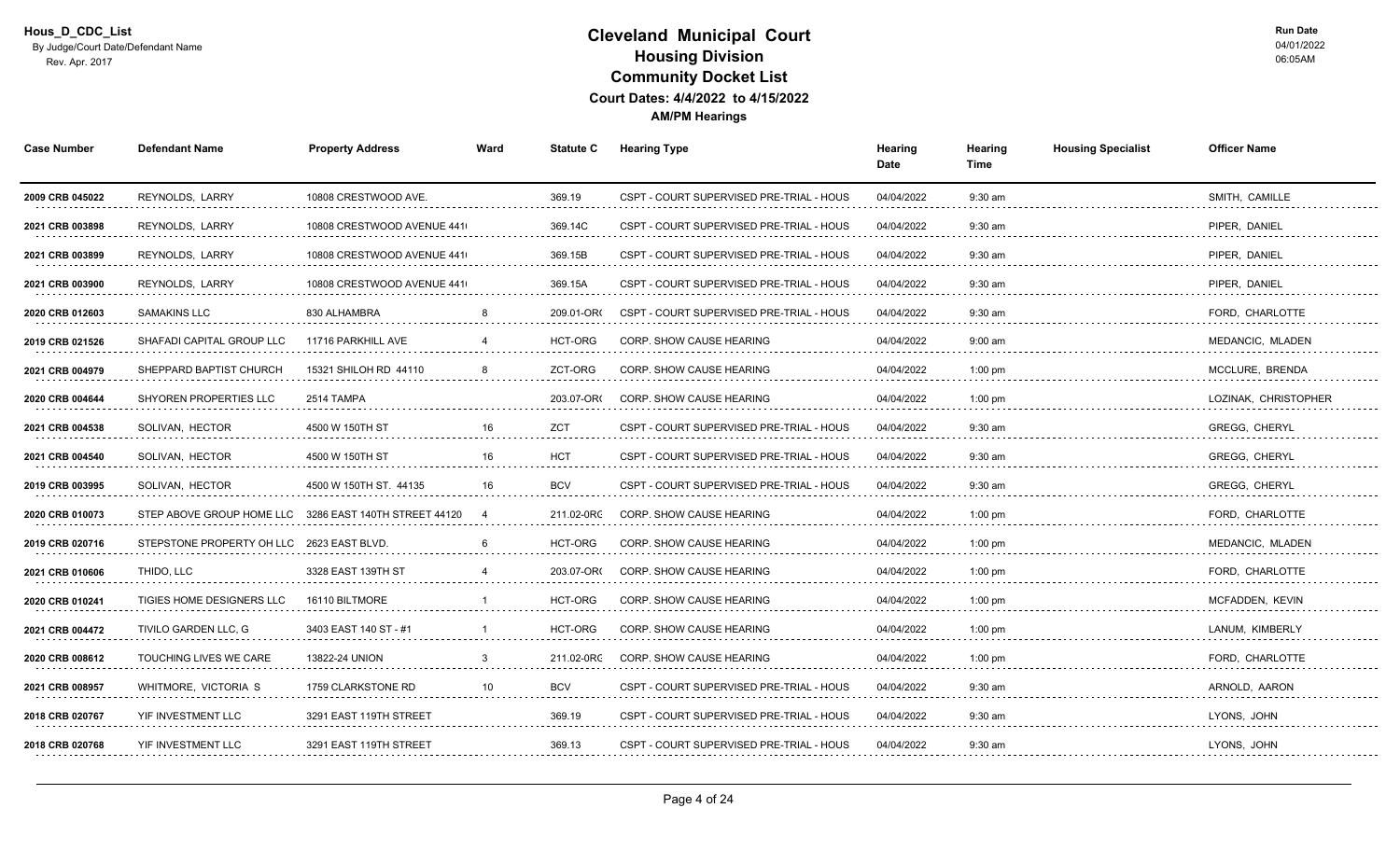| <b>Case Number</b>   | <b>Defendant Name</b>                         | <b>Property Address</b>       | Ward            | <b>Statute C</b> | <b>Hearing Type</b>                      | Hearing<br>Date | Hearing<br>Time | <b>Housing Specialist</b> | <b>Officer Name</b>     |
|----------------------|-----------------------------------------------|-------------------------------|-----------------|------------------|------------------------------------------|-----------------|-----------------|---------------------------|-------------------------|
| 2018 CRB 020769      | YIF INVESTMENT LLC                            | 3291 EAST 119TH STREET        |                 | 209.01A3(        | CSPT - COURT SUPERVISED PRE-TRIAL - HOUS | 04/04/2022      | 9:30 am         |                           | LYONS, JOHN             |
| 2018 CRB 020770      | YIF INVESTMENT LLC<br>.                       | 3291 EAST 119TH STREET        |                 | 209.01-OR        | CSPT - COURT SUPERVISED PRE-TRIAL - HOUS | 04/04/2022<br>. | $9:30$ am<br>.  |                           | LYONS, JOHN<br>.        |
| 2018 CRB 020771      | YIF INVESTMENT LLC                            | 3291 EAST 119TH STREET        |                 | 369.15B          | CSPT - COURT SUPERVISED PRE-TRIAL - HOUS | 04/04/2022      | $9:30$ am       |                           | LYONS, JOHN             |
| 2018 CRB 020772      | YIF INVESTMENT LLC                            | 3291 EAST 119TH STREET        |                 | 3101.10(E)       | CSPT - COURT SUPERVISED PRE-TRIAL - HOUS | 04/04/2022      | $9:30$ am       |                           | LYONS, JOHN             |
| 2021 CRB 009689      | YY CLV HOLDINGS LLC                           | 11229 PARKVIEW                |                 | 209.01-OR        | CSPT - COURT SUPERVISED PRE-TRIAL - HOUS | 04/04/2022      | $9:30$ am       |                           | FORD. CHARLOTTE         |
| 2021 CRB 009737      | YY CLV. HOLDINGS LLC                          | 11229 PARKVIEW                |                 | 211.02-0RC       | CSPT - COURT SUPERVISED PRE-TRIAL - HOUS | 04/04/2022      | $9:30$ am       |                           | FORD, CHARLOTTE         |
| 2022 CRB 001500<br>. | ATKM MANAGEMENT GROUP LLC 3601 EAST 74TH ST   |                               |                 | HCT-ORG          | (AJ) BUILDING & HOUSING                  | 04/05/2022      | $9:00$ am       |                           | DAVIS, JULIAN           |
| 2022 CRB 001442      | BENNETT, HUDSON                               | 4156 E 189TH ST               |                 | 369.15           | (AJ) BUILDING & HOUSING                  | 04/05/2022      | $9:00$ am       |                           | TRINH, GINO             |
| 2021 CRB 011563      | BOWLING, CLARENCE E                           | 12701 BARRINGTON AVE          | 10              | <b>BCT</b>       | (AJ) BUILDING & HOUSING                  | 04/05/2022      | $9:00$ am       |                           | HATCHETT, CHARLENE      |
| 2021 CRB 011564      | BOWLING, CLARENCE E                           | 12701 BARRINGTON AVE          | 10              | <b>HCT</b>       | (AJ) BUILDING & HOUSING                  | 04/05/2022      | $9:00$ am       |                           | HATCHETT, CHARLENE      |
| 2021 CRB 011565<br>. | BOWLING, CLARENCE E                           | 12701 BARRINGTON AVE<br>.     | 10              | <b>BCT</b>       | (AJ) BUILDING & HOUSING                  | 04/05/2022      | $9:00$ am       |                           | HATCHETT, CHARLENE<br>. |
| 2021 CRB 011513      | BREYLEY, ROBERT J                             | 11216 FLORIAN AVE AKA 3410 BO |                 | <b>HCT</b>       | (AJ) BUILDING & HOUSING                  | 04/05/2022      | $9:00$ am       |                           | LANG, STEVEN            |
| 2022 CRB 001507      | C.C.C. INVESTMENTS GROUP LLC 15301 KINSMAN RD |                               |                 | ZCT-ORG          | (AJ) BUILDING & HOUSING                  | 04/05/2022      | $9:00$ am       |                           | MAXWELL, KEN            |
| 2021 CRB 011498      | CANNON, MICHAEL                               | 1369 E 188TH ST               | 10              | <b>HCT</b>       | (AJ) BUILDING & HOUSING                  | 04/05/2022      | $9:00$ am       |                           | HATCHETT, CHARLENE      |
| 2021 CRB 011503<br>. | CANNON, MICHAEL                               | 1369 E 188TH ST<br>.          | 10              | <b>HCT</b>       | (AJ) BUILDING & HOUSING                  | 04/05/2022      | $9:00$ am       |                           | HATCHETT, CHARLENE      |
| 2021 CRB 011504      | CANNON. MICHAEL                               | 1369 E 188TH ST               | 10 <sup>1</sup> | <b>BCT</b>       | (AJ) BUILDING & HOUSING                  | 04/05/2022      | $9:00$ am       |                           | HATCHETT, CHARLENE      |
| 2021 CRB 012178      | CHRISS, CRANSTON                              | 3670 E 57TH ST                | 12              | <b>HCT</b>       | (AJ) BUILDING & HOUSING                  | 04/05/2022      | $9:00$ am       |                           | DAVIS, JULIAN           |
| 2021 CRB 009457      | <b>CORELOGIC</b>                              | 1267 E 170TH ST               | -8              | ZCT-ORG          | (AJ) BUILDING & HOUSING                  | 04/05/2022      | $9:00$ am       |                           | MCCLURE, BRENDA         |
| 2021 CRB 011310<br>. | CRISS, CRANSTON                               | 3641 E 59TH ST                | 12              | <b>HCT</b><br>.  | (AJ) BUILDING & HOUSING                  | 04/05/2022<br>. | $9:00$ am<br>.  |                           | BLAZEVIC, DRAZEN<br>.   |
| 2022 CRB 001437      | DAWSON, LAURA                                 | 17416 GLENDALE AVE            |                 | 209.01           | (AJ) BUILDING & HOUSING                  | 04/05/2022      | $9:00$ am       |                           | TRINH, GINO             |
|                      |                                               |                               |                 |                  |                                          |                 |                 |                           |                         |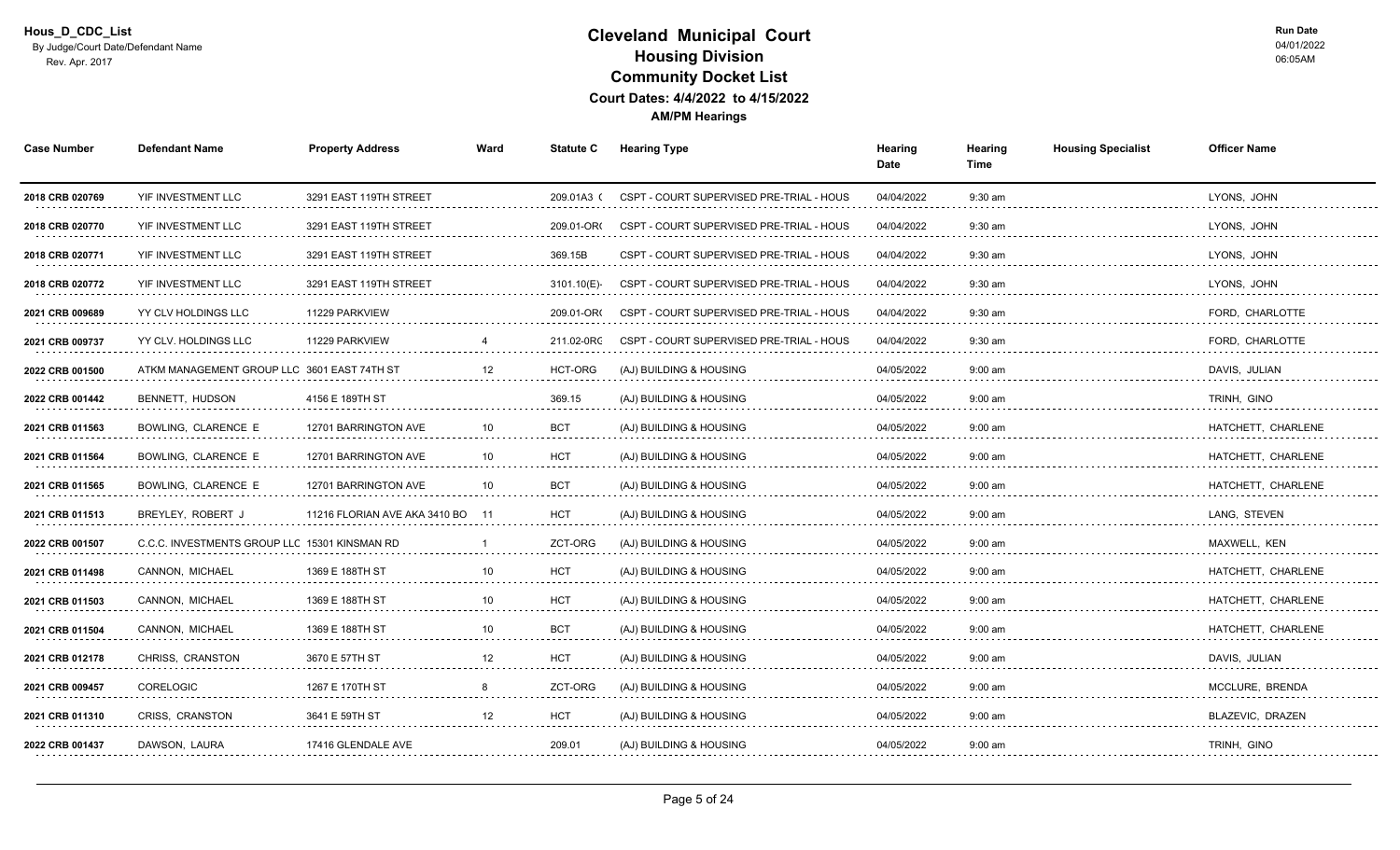| <b>Case Number</b>   | <b>Defendant Name</b>                                    | <b>Property Address</b>                              | Ward            | <b>Statute C</b>               | <b>Hearing Type</b>          | Hearing<br>Date | Hearing<br>Time | <b>Housing Specialist</b> | <b>Officer Name</b>      |
|----------------------|----------------------------------------------------------|------------------------------------------------------|-----------------|--------------------------------|------------------------------|-----------------|-----------------|---------------------------|--------------------------|
| 2022 CRB 001438      | DAWSON, LAURA                                            | 17416 GLENDALE AVE                                   |                 | 369.15                         | (AJ) BUILDING & HOUSING      | 04/05/2022      | $9:00$ am       |                           | TRINH, GINO              |
| 2022 CRB 001439<br>. | DAWSON, LAURA                                            | 17416 GLENDALE AVE                                   |                 | 371.13<br>distance and a state | (AJ) BUILDING & HOUSING      | 04/05/2022<br>. | $9:00$ am       |                           | TRINH, GINO<br>.         |
| 2022 CRB 001426<br>. | DEXTER HOMES INC.                                        | 5129 DOLLOFF RD<br>.                                 |                 | BCV-ORG                        | (AJ) BUILDING & HOUSING<br>. | 04/05/2022      | $9:00$ am       |                           | DAVIS, JULIAN<br>.       |
| 2021 CRB 012227      | DH IMMOBILIAR LLC                                        | 664 E 162ND ST                                       |                 | ZCT-ORG                        | (AJ) BUILDING & HOUSING      | 04/05/2022      | $9:00$ am       |                           | MCCLURE, BRENDA          |
| 2021 CRB 011572      | DIGIORGI, CLARA                                          | 19119 FIRWOOD RD                                     | 10              | <b>BCT</b>                     | (AJ) BUILDING & HOUSING      | 04/05/2022      | $9:00$ am       |                           | HATCHETT, CHARLENE       |
| 2021 CRB 011573      | DIGIORGI, SALVATORE                                      | 19119 FIRWOOD RD                                     | 10              | <b>BCT</b>                     | (AJ) BUILDING & HOUSING      | 04/05/2022      | $9:00$ am       |                           | HATCHETT, CHARLENE       |
| 2022 CRB 001552<br>. | <b>ERICA PROPERTIES LLC</b>                              | 12009 CONTINENTAL AVE                                |                 | BCV-ORG                        | (AJ) BUILDING & HOUSING      | 04/05/2022      | $9:00$ am       |                           | ARNOLD, AARON<br>.       |
| 2021 CRB 012204      | <b>EXTRAORDINARY SUN LLC</b>                             | 2036 W 95TH ST                                       | 15              | <b>BCT-ORG</b>                 | (AJ) BUILDING & HOUSING      | 04/05/2022      | $9:00$ am       |                           | <b>GREGG. CHERYL</b>     |
| 2021 CRB 011575      | FAISON, DONELL                                           | 19207 FIRWOOD RD                                     | 10 <sup>°</sup> | <b>BCT</b>                     | (AJ) BUILDING & HOUSING      | 04/05/2022      | $9:00$ am       |                           | HATCHETT, CHARLENE       |
| 2021 CRB 011574      | <b>FAISON, LEOCERITTA</b>                                | 19207 FIRWOOD RD                                     | 10              | <b>BCT</b>                     | (AJ) BUILDING & HOUSING      | 04/05/2022      | $9:00$ am       |                           | HATCHETT, CHARLENE       |
| 2021 CRB 008951      | FOUR STAR REAL ESTATE HOLDI 398-400 E 149TH ST           |                                                      |                 | <b>ZCT</b>                     | (AJ) BUILDING & HOUSING      | 04/05/2022      | $9:00$ am       |                           | MCCLURE, BRENDA          |
| 2021 CRB 007645      | HEALTHY HAMMER INVESTMENT: 3541 EAST 147TH STREET        |                                                      |                 | 369.08-OR                      | (AJ) BUILDING & HOUSING      | 04/05/2022      | $9:00$ am       |                           | TRINH. GINO              |
| 2021 CRB 007646      |                                                          | HEALTHY HAMMER INVESTMENT! HEALTHY HAMMER INVESTMENT |                 | 369.14C                        | (AJ) BUILDING & HOUSING      | 04/05/2022      | $9:00$ am       |                           | TRINH. GINO              |
| 2021 CRB 007647      | HEALTHY HAMMER INVESTMENT: 3541 EAST 147TH STREET        |                                                      |                 | 369.15                         | (AJ) BUILDING & HOUSING      | 04/05/2022      | $9:00$ am       |                           | TRINH, GINO              |
| 2021 CRB 007648<br>. | <b>HEALTHY HAMMER INVESTMENT: 3541 EAST 147TH STREET</b> |                                                      |                 | 209.01-OR                      | (AJ) BUILDING & HOUSING      | 04/05/2022<br>. | $9:00$ am<br>.  |                           | TRINH, GINO<br>.         |
| 2021 CRB 012184      | HEBEST PROPERTIES LLC                                    | 416 E 123RD ST                                       |                 | BCT-ORG                        | (AJ) BUILDING & HOUSING      | 04/05/2022      | $9:00$ am       |                           | MCCLURE, BRENDA          |
| 2022 CRB 001505      | JACKSON. CLARENCE+KORAN                                  | 3679 EAST 131ST ST                                   |                 | <b>BCT</b>                     | (AJ) BUILDING & HOUSING      | 04/05/2022      | $9:00$ am       |                           | MAXWELL, KEN             |
| 2022 CRB 001683      | JAX REINV1 LLC                                           | 3861 WEST 134TH ST                                   | 16              | HCT-ORG                        | (AJ) BUILDING & HOUSING      | 04/05/2022      | $9:00$ am       |                           | DAVIS, CHARLES           |
| 2021 CRB 010485<br>. | <b>JBI INVESTMENTS LLC</b>                               | 3720 E 52ND ST<br>.                                  | 12              | HCT-ORG                        | (AJ) BUILDING & HOUSING      | 04/05/2022      | $9:00$ am       |                           | ARNOLD, AARON<br>.       |
| 2022 CRB 001463      | JENKINS, SHARLA J                                        | 4063 E 148TH ST                                      |                 | 369.15                         | (AJ) BUILDING & HOUSING      | 04/05/2022      | $9:00$ am       |                           | <b>BUSH, CHRISTOPHER</b> |
|                      |                                                          |                                                      |                 |                                |                              |                 |                 |                           |                          |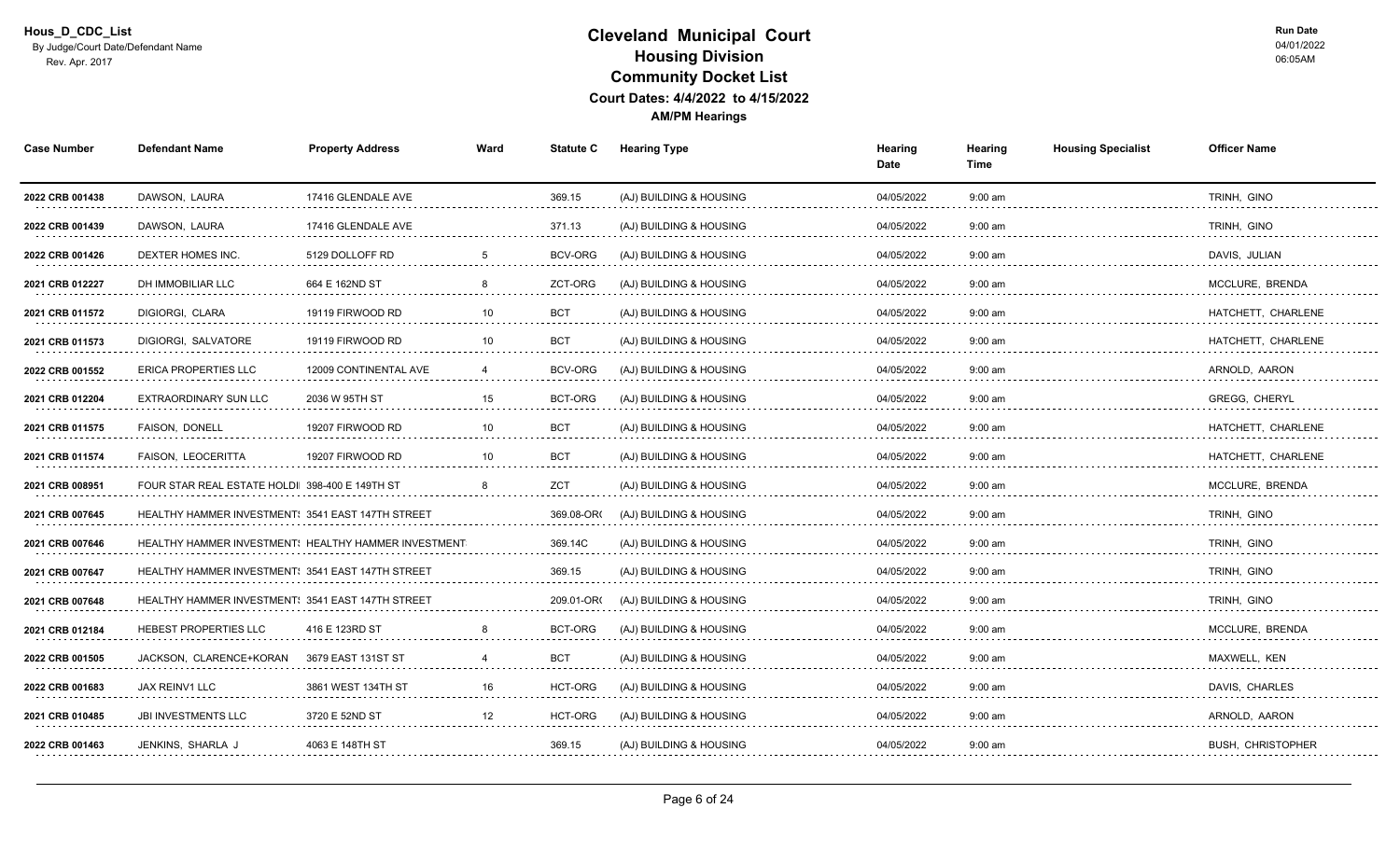| <b>Defendant Name</b>          | <b>Property Address</b>  | Ward                                                                                                                                                                                                                       | <b>Statute C</b> | <b>Hearing Type</b>     | Hearing<br>Date | Hearing<br>Time   | <b>Housing Specialist</b> | <b>Officer Name</b>           |
|--------------------------------|--------------------------|----------------------------------------------------------------------------------------------------------------------------------------------------------------------------------------------------------------------------|------------------|-------------------------|-----------------|-------------------|---------------------------|-------------------------------|
| JENKINS, SHARLA J              | 4063 E 148TH ST          |                                                                                                                                                                                                                            | 369.15           | (AJ) BUILDING & HOUSING | 04/05/2022      | $9:00$ am         |                           | <b>BUSH, CHRISTOPHER</b>      |
| JENKINS, SHARLA J              | 4063 E 148TH ST<br>.     |                                                                                                                                                                                                                            | 369.14C          | (AJ) BUILDING & HOUSING | 04/05/2022      | $9:00$ am         |                           | <b>BUSH, CHRISTOPHER</b>      |
| JENKINS, SHARLA J              | 4063 E 148TH ST<br>.     |                                                                                                                                                                                                                            | 369.13           | (AJ) BUILDING & HOUSING | 04/05/2022      | $9:00$ am<br>.    |                           | <b>BUSH, CHRISTOPHER</b><br>. |
| JOHNSON, ANDERSON              | 10005 SOUTH BLVD         |                                                                                                                                                                                                                            | 209.01           | (AJ) BUILDING & HOUSING | 04/05/2022      | $9:00$ am         |                           | LEE, RONNETTA                 |
| <b>JYSJ OH INVESTMENTS LLC</b> | 10418 ALMIRA AVE         | 11                                                                                                                                                                                                                         | <b>HCT-ORG</b>   | (AJ) BUILDING & HOUSING | 04/05/2022      | $9:00$ am         |                           | LANG, STEVEN                  |
| LESTER, FARRAR                 | 422 E 149TH ST           |                                                                                                                                                                                                                            | <b>BCT</b>       | (AJ) BUILDING & HOUSING | 04/05/2022      | $9:00$ am         |                           | MCCLURE. BRENDA               |
| LESTER. LORRI                  | 422 E 149TH ST           |                                                                                                                                                                                                                            | <b>BCT</b>       | (AJ) BUILDING & HOUSING | 04/05/2022      | $9:00 \text{ am}$ |                           | MCCLURE, BRENDA               |
| LESTER. SHARI K                | 422 E 149TH ST           |                                                                                                                                                                                                                            | <b>BCT</b>       | (AJ) BUILDING & HOUSING | 04/05/2022      | $9:00$ am         |                           | MCCLURE. BRENDA               |
| LUCARE TWO LLC                 | 3990 E 58TH ST           | 12                                                                                                                                                                                                                         | HCT-ORG          | (AJ) BUILDING & HOUSING | 04/05/2022      | $9:00$ am         |                           | BLAZEVIC, DRAZEN              |
| MADDEN, TEKORA                 | 11711 KINSMAN            | 3                                                                                                                                                                                                                          | <b>BCT</b>       | (AJ) BUILDING & HOUSING | 04/05/2022      | $9:00$ am         |                           | ARNOLD, AARON                 |
| MCGUIRE, FRED<br>.             | 4069 EAST 66TH ST        | 12                                                                                                                                                                                                                         | <b>HCT</b><br>.  | (AJ) BUILDING & HOUSING | 04/05/2022<br>. | $9:00$ am<br>.    |                           | ARNOLD, AARON<br>.            |
| MEISSNER, TODD D               | 4079 EAST 66TH ST        | 12                                                                                                                                                                                                                         | <b>HCT</b>       | (AJ) BUILDING & HOUSING | 04/05/2022      | $9:00$ am         |                           | ARNOLD, AARON                 |
| MORELAND OHIO LLC              | 2968 SOUTH MORELAND BLVD |                                                                                                                                                                                                                            | 551.06-OR(       | (AJ) BUILDING & HOUSING | 04/05/2022      | $9:00$ am         |                           | TRINH, GINO                   |
| <b>MORELAND OHIO LLC</b>       | 2968 SOUTH MORELAND BLVD |                                                                                                                                                                                                                            | 3101.10(A)       | (AJ) BUILDING & HOUSING | 04/05/2022      | $9:00$ am         |                           | TRINH, GINO                   |
| <b>OPEN PANTRY</b>             | 4239 LEE RD              |                                                                                                                                                                                                                            | BCT-ORG          | (AJ) BUILDING & HOUSING | 04/05/2022<br>. | $9:00$ am<br>.    |                           | MAXWELL, KEN<br>.             |
|                                |                          |                                                                                                                                                                                                                            | 3101.10(E)       | (AJ) BUILDING & HOUSING | 04/05/2022      | $9:00$ am         |                           | DOUGLAS, JEFFREY              |
|                                |                          |                                                                                                                                                                                                                            | 369.08-OR        | (AJ) BUILDING & HOUSING | 04/05/2022      | $9:00 \text{ am}$ |                           | <b>BUSH. CHRISTOPHER</b>      |
|                                |                          |                                                                                                                                                                                                                            | 369.18           | (AJ) BUILDING & HOUSING | 04/05/2022      | $9:00$ am         |                           | <b>BUSH, CHRISTOPHER</b>      |
|                                |                          |                                                                                                                                                                                                                            | 369.17<br>.      | (AJ) BUILDING & HOUSING | 04/05/2022<br>. | $9:00$ am<br>.    |                           | <b>BUSH, CHRISTOPHER</b><br>. |
|                                |                          |                                                                                                                                                                                                                            | 369.15           | (AJ) BUILDING & HOUSING | 04/05/2022      | $9:00$ am         |                           | <b>BUSH, CHRISTOPHER</b>      |
|                                |                          | PEGASUS RESEARCH GROUP LL( 16401 JUDSON DR<br>PEGASUS RESOURCE MANAGEM 16401 JUDSON DR<br>PEGASUS RESOURCE MANAGEM 16401 JUDSON DR<br>PEGASUS RESOURCE MANAGEM 16401 JUDSON DR<br>PEGASUS RESOURCE MANAGEM 16401 JUDSON DR | .                |                         |                 |                   |                           |                               |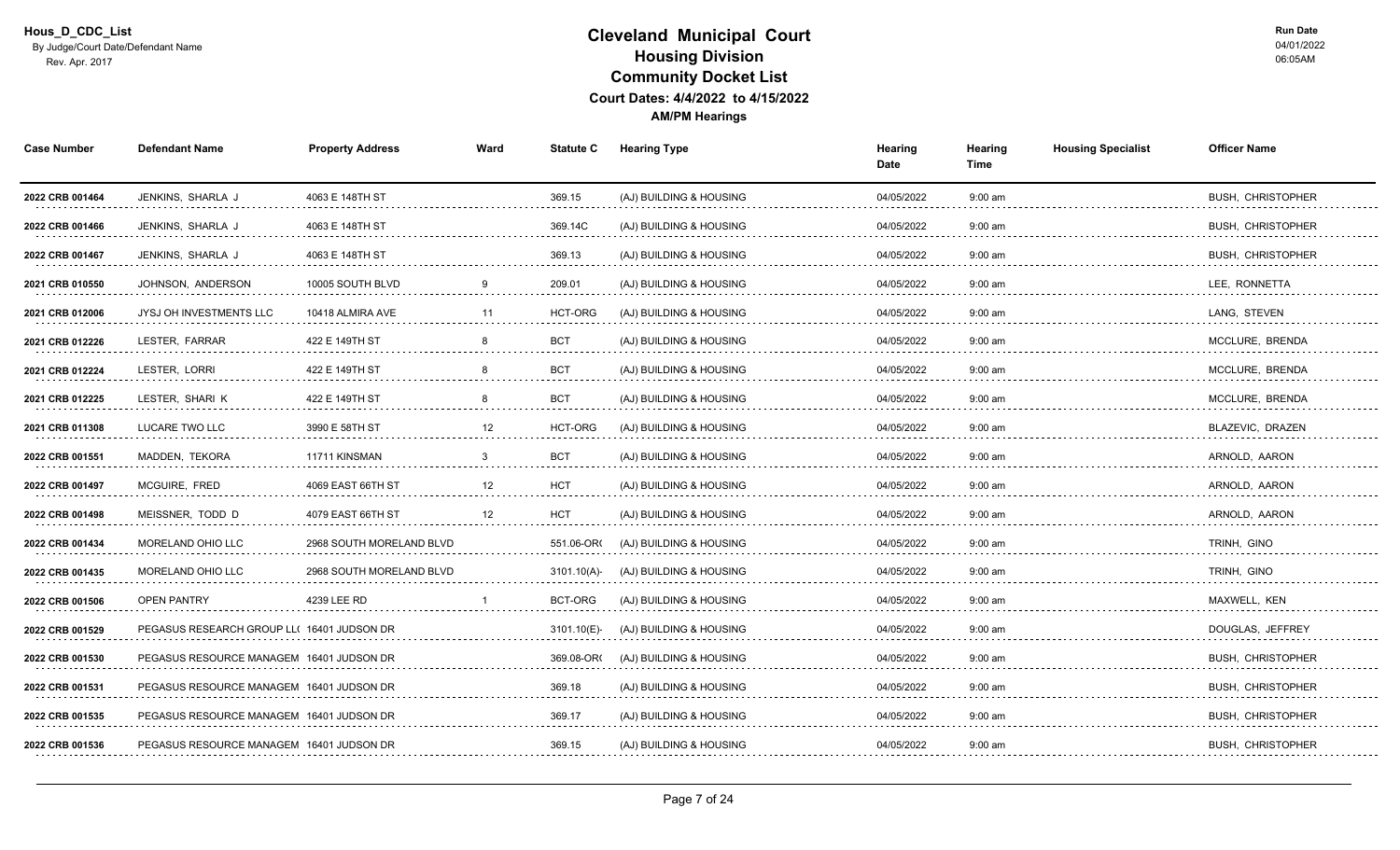| <b>Case Number</b>   | <b>Defendant Name</b>                    | <b>Property Address</b>         | Ward     | <b>Statute C</b> | <b>Hearing Type</b>                | Hearing<br>Date | <b>Housing Specialist</b><br>Hearing<br>Time | <b>Officer Name</b>           |
|----------------------|------------------------------------------|---------------------------------|----------|------------------|------------------------------------|-----------------|----------------------------------------------|-------------------------------|
| 2022 CRB 001538      | PEGASUS RESOURCE MANAGEM 16401 JUDSON DR |                                 |          | 369.15           | (AJ) BUILDING & HOUSING            | 04/05/2022      | $9:00$ am                                    | <b>BUSH, CHRISTOPHER</b>      |
| 2022 CRB 001539      | PEGASUS RESOURCE MANAGEM 16401 JUDSON DR |                                 |          | 369.15<br>.      | (AJ) BUILDING & HOUSING            | 04/05/2022      | $9:00$ am<br>.                               | <b>BUSH, CHRISTOPHER</b>      |
| 2021 CRB 010922<br>. | PROFIT, BRANDON NOEL                     | 894 LINN DR<br>.                |          | <b>BCV</b>       | <b>CRIM. BENCH TRIAL - HOUSING</b> | 04/05/2022      | $1:30$ pm<br>.                               | MEDANCIC, BRANKO<br>.         |
| 2021 CRB 010918      | PROFIT, BRENDA                           | 894 LINN DR                     | <b>q</b> | <b>BCV</b>       | (AJ) BUILDING & HOUSING            | 04/05/2022      | $9:00$ am                                    | MEDANCIC, BRANKO              |
| 2022 CRB 001443      | REAL WORLD CORPORATION                   | 16406 HARVARD AVE               |          | 369.18           | (AJ) BUILDING & HOUSING            | 04/05/2022      | $9:00$ am                                    | TRINH, GINO                   |
| 2022 CRB 001444      | REAL WORLD CORPORATION                   | 16406 HARVARD AVE               |          | 369.17<br>.      | (AJ) BUILDING & HOUSING            | 04/05/2022<br>. | $9:00$ am<br>.                               | TRINH, GINO<br>.              |
| 2022 CRB 001445<br>. | <b>REAL WORLD CORPORATION</b>            | 16406 HARVARD AVE<br>.          |          | 369.15           | (AJ) BUILDING & HOUSING            | 04/05/2022      | $9:00$ am                                    | TRINH, GINO                   |
| 2022 CRB 001457      | REAL WORLD CORPORATION                   | 16406 HARVARD AVE               |          | 3101.10(E)       | (AJ) BUILDING & HOUSING            | 04/05/2022      | $9:00$ am                                    | <b>BUSH. CHRISTOPHER</b>      |
| 2021 CRB 004533      | REHAB INVESTMENT LP                      | 12702 TAFT AVENUE               |          | ZCT-ORG          | (AJ) BUILDING & HOUSING            | 04/05/2022      | $9:00$ am                                    | MCCLURE, BRENDA               |
| 2021 CRB 004536      | <b>REHAB INVESTMENT LP</b>               | 12702 TAFT AVENUE               | 8        | BCT-ORG          | (AJ) BUILDING & HOUSING            | 04/05/2022      | $9:00$ am                                    | MCCLURE, BRENDA               |
| 2022 CRB 001458<br>. | ROSS, CHERON A<br>.                      | 4145 E 148TH ST<br>. <b>.</b> . |          | 369.15           | (AJ) BUILDING & HOUSING            | 04/05/2022<br>. | $9:00$ am<br>.                               | <b>BUSH. CHRISTOPHER</b><br>. |
| 2022 CRB 001459      | ROSS. CHERON A                           | 4145 E 148TH ST                 |          | 369.15           | (AJ) BUILDING & HOUSING            | 04/05/2022      | $9:00$ am                                    | <b>BUSH, CHRISTOPHER</b>      |
| 2022 CRB 001460      | ROSS. CHERON A                           | 4145 E 148TH ST                 |          | 369.15           | (AJ) BUILDING & HOUSING            | 04/05/2022      | $9:00$ am                                    | <b>BUSH. CHRISTOPHER</b>      |
| 2022 CRB 001461      | ROSS, CHERON A                           | 4145 E 148TH ST                 |          | 369.14C          | (AJ) BUILDING & HOUSING            | 04/05/2022      | $9:00$ am                                    | <b>BUSH, CHRISTOPHER</b>      |
| 2022 CRB 001462<br>. | ROSS, CHERON A                           | 4145 E 148TH ST<br>.            |          | 369.13           | (AJ) BUILDING & HOUSING            | 04/05/2022      | $9:00$ am                                    | <b>BUSH, CHRISTOPHER</b><br>. |
| 2022 CRB 001425      | S.Q.S LLC                                | 10206 ST CLAIR AVE              |          | <b>BCV-ORG</b>   | (AJ) BUILDING & HOUSING            | 04/05/2022      | $9:00$ am                                    | MAXWELL, KEN                  |
| 2022 CRB 001440<br>. | SIMPSON, LOUIE E                         | 7509 COLFAX RD                  |          | 369.18           | (AJ) BUILDING & HOUSING            | 04/05/2022      | $9:00$ am                                    | PARISH, ERIC                  |
| 2022 CRB 001441      | SIMPSON, LOUIE E                         | 7509 COLFAX RD                  |          | 369.17           | (AJ) BUILDING & HOUSING            | 04/05/2022      | $9:00$ am                                    | PARISH, ERIC                  |
| 2022 CRB 000864<br>. | SMART DEVELOPMENT INC                    | 2195 WEST 105TH ST              | 15       | BCT-ORG          | (AJ) BUILDING & HOUSING            | 04/05/2022      | $9:00$ am                                    | DAVIS, CHARLES<br>.           |
| 2022 CRB 000865      | SMART DEVELOPMENT INC                    | 2195 WEST 105TH ST              | 15       | BCT-ORG          | (AJ) BUILDING & HOUSING            | 04/05/2022      | $9:00$ am                                    | DAVIS, CHARLES                |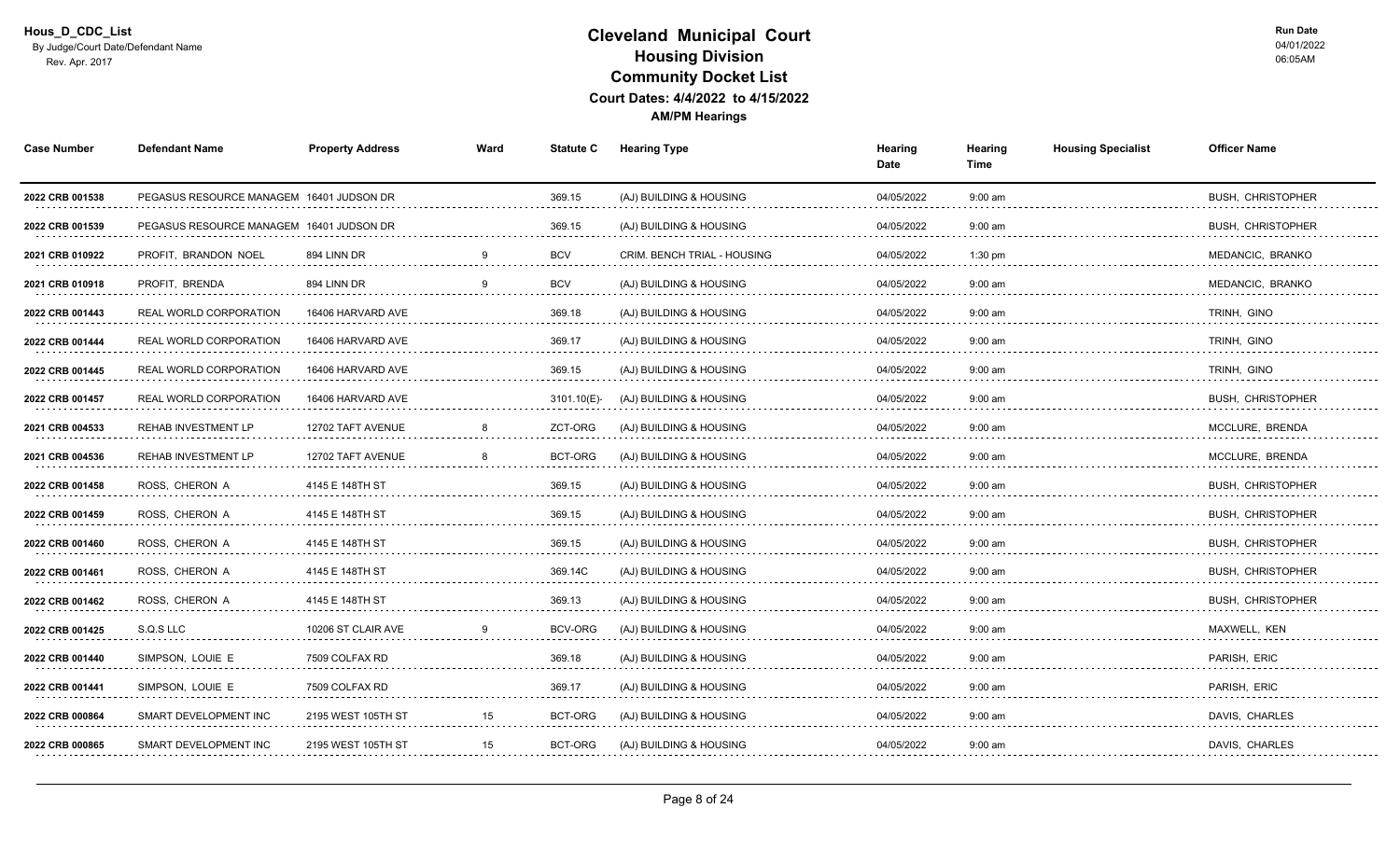| <b>Case Number</b>   | <b>Defendant Name</b>    | <b>Property Address</b>   | Ward            | <b>Statute C</b>   | <b>Hearing Type</b>                      | Hearing<br>Date | Hearing<br>Time | <b>Housing Specialist</b> | <b>Officer Name</b>      |
|----------------------|--------------------------|---------------------------|-----------------|--------------------|------------------------------------------|-----------------|-----------------|---------------------------|--------------------------|
| 2022 CRB 001684      | THURSTON, MAJORIE        | 3987 LEE RD               |                 | <b>BCT</b>         | (AJ) BUILDING & HOUSING                  | 04/05/2022      | $9:00$ am       |                           | MAXWELL, KEN             |
| 2020 CRB 007386      | ASKREN INVESTMENTS LLC   | 3247 W 32ND ST            | 14              | <b>HEALTH</b>      | <b>CRIM STATUS HEARING -HOUSING</b>      | 04/06/2022      | $1:00$ pm       | MARY BARNWELL - HOUSING   | GARDNER, JARETT          |
| 2021 CRB 001045      | BROWN, ALBERTA           | 12705 SUMMERLAND AVE      | 11              | <b>HEALTH</b>      | CSPT - COURT SUPERVISED PRE-TRIAL - HOUS | 04/06/2022      | 10:30 am        |                           | MANCUSO, ALAN            |
| 2021 CRB 010543<br>. | BROWN, ALBERTA<br>.      | 127005 SUMMERLAND         |                 | 209.01<br>.        | CSPT - COURT SUPERVISED PRE-TRIAL - HOUS | 04/06/2022      | 10:30 am        |                           | KING, TINA               |
| 2021 CRB 010560      | BROWN, ALBERTA           | 12705 SUMMERLAND          | 11              | 209.01             | CSPT - COURT SUPERVISED PRE-TRIAL - HOUS | 04/06/2022      | 10:30 am        |                           | KING, TINA               |
| 2021 CRB 006453      | BROWN, JANET             | 15025 MILES AVE           |                 | <b>BCV</b>         | CSPT - COURT SUPERVISED PRE-TRIAL - HOUS | 04/06/2022      | 10:30 am        |                           | HARRIS, KAREN            |
| 2021 CRB 012925<br>. | <b>BROWN, JANET</b><br>. | 15025 MILES AVENUE        |                 | 369.17             | CSPT - COURT SUPERVISED PRE-TRIAL - HOUS | 04/06/2022<br>. | 10:30 am<br>.   |                           | <b>BUSH. CHRISTOPHER</b> |
| 2021 CRB 012926      | BROWN, JANET             | 15025 MILES AVENUE        |                 | 3101.10(E)         | CSPT - COURT SUPERVISED PRE-TRIAL - HOUS | 04/06/2022      | 10:30 am        |                           | <b>BUSH, CHRISTOPHER</b> |
| 2021 CRB 012927      | BROWN, JANET             | 15025 MILES AVENUE        |                 | 369.15             | CSPT - COURT SUPERVISED PRE-TRIAL - HOUS | 04/06/2022      | 10:30 am        |                           | <b>BUSH, CHRISTOPHER</b> |
| 2021 CRB 012928      | <b>BROWN, JANET</b>      | 15025 MILES AVENUE        |                 | 369.15A            | CSPT - COURT SUPERVISED PRE-TRIAL - HOUS | 04/06/2022      | 10:30 am        |                           | <b>BUSH. CHRISTOPHER</b> |
| 2021 CRB 012929      | BROWN, JANET             | 15025 MILES AVENUE        |                 | 369.15A            | CSPT - COURT SUPERVISED PRE-TRIAL - HOUS | 04/06/2022      | 10:30 am        |                           | <b>BUSH, CHRISTOPHER</b> |
| 2021 CRB 012930      | <b>BROWN, JANET</b>      | 15025 MILES AVENUE        |                 | 369.15A            | CSPT - COURT SUPERVISED PRE-TRIAL - HOUS | 04/06/2022      | 10:30 am        |                           | <b>BUSH, CHRISTOPHER</b> |
| 2020 CRB 012167      | BROWN, KEITH             | 2197 W 83RD ST            | 15              | <b>HEALTH</b>      | CRIM STATUS HEARING -HOUSING             | 04/06/2022      | $1:00$ pm       | <b>FABYEN ROBINSON</b>    | MANCUSO, ALAN            |
| 2019 CRB 006750      | COLEMAN, DANIEL R        | 15750 MANDALAY AVE. 44110 | 10 <sup>1</sup> | <b>BCV</b>         | <b>CRIM STATUS HEARING -HOUSING</b>      | 04/06/2022      | $1:00$ pm       | <b>MARKELL DAVIS -</b>    | GILYARD, DAWN            |
| 2020 CRB 008715<br>. | COLLINS, DAVID<br>.      | 7624 OTTAWA RD            | 12              | <b>HEALTH</b><br>. | CSPT - COURT SUPERVISED PRE-TRIAL - HOUS | 04/06/2022<br>. | 10:45 am<br>.   |                           | GARDNER, JARETT<br>.     |
| 2021 CRB 006409      | <b>J.S.N. HOLDINGS</b>   | 3528 ST CLAIR AVE         |                 | BCV-ORG            | CSPT - COURT SUPERVISED PRE-TRIAL - HOUS | 04/06/2022      | 10:00 am        |                           | MAXWELL, KEN             |
| 2021 CRB 010404      | JACKSON, JERRY           | 14308 GLENDALE AVE        | $\mathcal{P}$   | 211.02             | CSPT - COURT SUPERVISED PRE-TRIAL - HOUS | 04/06/2022      | 10:00 am        |                           | FORD. CHARLOTTE          |
| 2020 CRB 011645      | JACKSON, JERRY M         | 14308 GLENDALE AVE        |                 | <b>BCV</b>         | CSPT - COURT SUPERVISED PRE-TRIAL - HOUS | 04/06/2022      | 10:00 am        |                           | HARRIS, KAREN            |
| 2016 CRB 007544<br>. | LADSON, CHERYL<br>.      | 3673 E 146ST 44120        |                 | <b>BCV</b>         | CRIM STATUS HEARING - HOUSING            | 04/06/2022<br>. | 11:00 am        | MARY BARNWELL - HOUSING   | GUDAT, KEITH<br>.        |
| 2019 CRB 019929      | LADSON, CHERYL           | 3673 E 146 ST.            | 2               | <b>HCT</b>         | CSPT - COURT SUPERVISED PRE-TRIAL - HOUS | 04/06/2022      | 11:00 am        |                           | MEDANCIC, MLADEN         |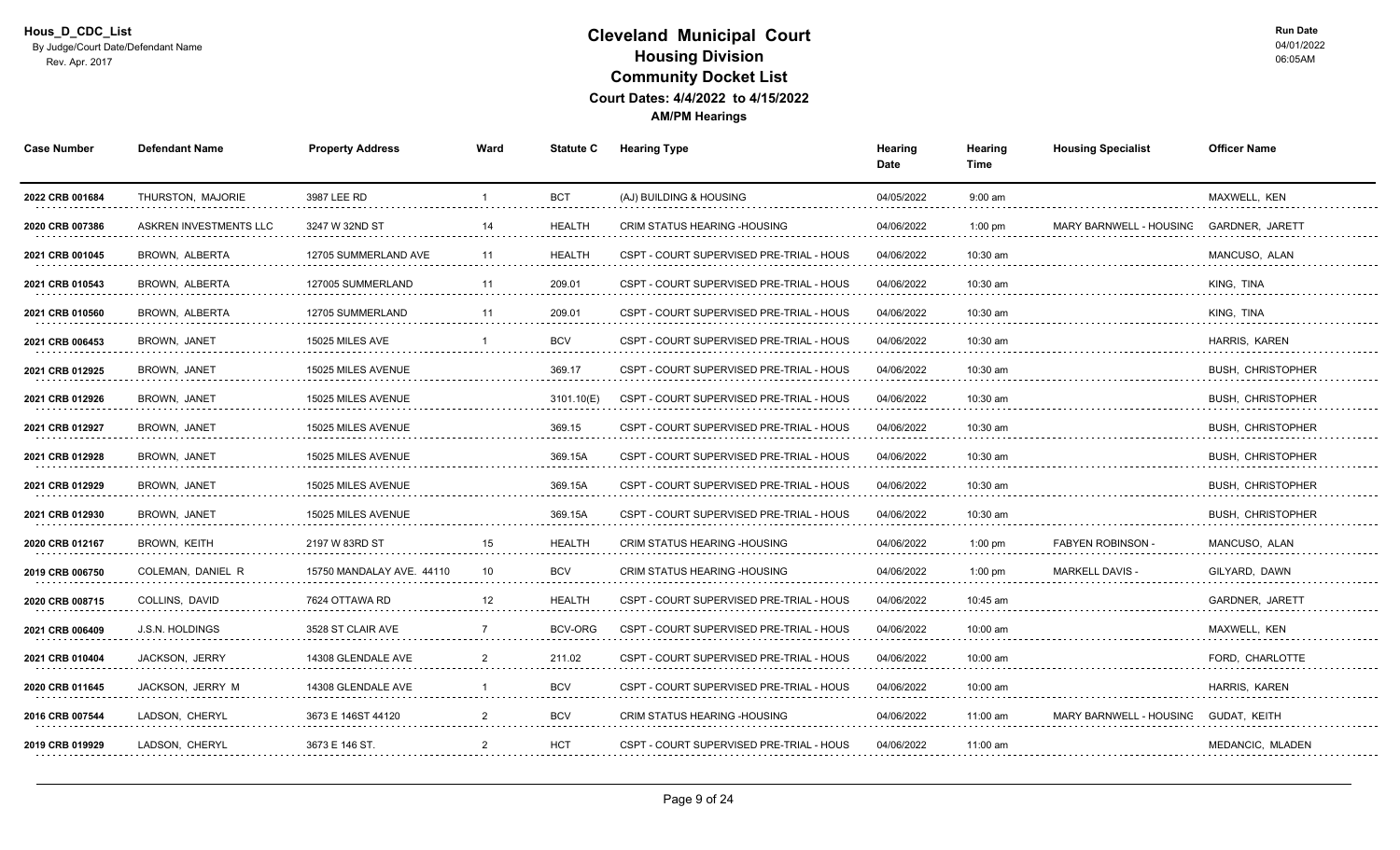| <b>Case Number</b>   | <b>Defendant Name</b>    | <b>Property Address</b> | Ward    | <b>Statute C</b> | Hearing Type                             | Hearing<br>Date | Hearing<br>Time | <b>Housing Specialist</b> | <b>Officer Name</b>      |
|----------------------|--------------------------|-------------------------|---------|------------------|------------------------------------------|-----------------|-----------------|---------------------------|--------------------------|
| 2021 CRB 007326      | LADSON, CHERYL           | 4413 EAST 154TH STREET  | -1      | 209.01           | CSPT - COURT SUPERVISED PRE-TRIAL - HOUS | 04/06/2022      | 11:00 am        |                           | FORD, CHARLOTTE          |
| 2019 CRB 020500      | LANG, DEREK A            | 3802 E 50 ST. 44105     | 12<br>. | <b>BCV</b><br>.  | CRIM STATUS HEARING - HOUSING            | 04/06/2022      | $1:30$ pm       | ALIA ALMASHNI             | <b>BARKAS, JEFF</b><br>. |
| 2021 CRB 007065<br>. | LINDSEY (POA), RYDICK    | 14310 ASPINWALL AVE     | 10      | <b>BCT</b>       | CSPT - COURT SUPERVISED PRE-TRIAL - HOUS | 04/06/2022<br>. | 10:00 am        |                           | HATCHETT, CHARLENE<br>.  |
| 2021 CRB 007073      | LINDSEY (POA), RYDICK    | 14310 ASPINWALL AVE     | 10      | <b>BCT</b>       | CSPT - COURT SUPERVISED PRE-TRIAL - HOUS | 04/06/2022      | 10:00 am        |                           | HATCHETT, CHARLENE       |
| 2015 CRB 027033      | LINDSEY, RYDICK          | 14310 ASPINWALL         | 10      | <b>BCV</b>       | CSPT - COURT SUPERVISED PRE-TRIAL - HOUS | 04/06/2022      | 10:00 am        |                           | HATCHETT. CHARLENE       |
| 2020 CRB 002562      | MAXWELL-BUTLER, RISHAN   | 3922 E 176 ST. 44128    |         | <b>BCV</b>       | SENTENCING HEARING - HOUSING             | 04/06/2022      | 10:00 am        | <b>FABYEN ROBINSON</b>    | HARRIS, KAREN            |
| 2019 CRB 021034      | SANCHEZ, GERARDO         | 3147 W 30 ST 44109      | 14      | <b>BCV</b>       | CRIM STATUS HEARING - HOUSING            | 04/06/2022      | $1:30$ pm       | ALIA ALMASHNI             | ANICIC, ZORAN            |
| 2021 CRB 004740      | SHORTERAGE. KENNETH      | 8404 ST CLAIR AVE       |         | <b>BCV</b>       | <b>MOTION HEARING - HOUSING</b>          | 04/06/2022      | 10:00 am        |                           | MAXWELL, KEN             |
| 2022 CRB 001482      | BYRD, BERNICE            | 367 EAST 149TH ST       | 8       | <b>BCT</b>       | (AJ) BUILDING & HOUSING                  | 04/07/2022      | $9:00$ am       |                           | MCCLURE, BRENDA          |
| 2022 CRB 001510      | DECKER, ANICK            | 297 EAST 150TH ST       | 8       | <b>BCT</b>       | (AJ) BUILDING & HOUSING                  | 04/07/2022      | $9:00$ am       |                           | MCCLURE. BRENDA          |
| 2022 CRB 001509<br>. | DECKER. RICHARD A        | 297 EAST 150TH ST       |         | <b>BCT</b>       | (AJ) BUILDING & HOUSING                  | 04/07/2022<br>. | $9:00$ am       |                           | MCCLURE, BRENDA<br>.     |
| 2022 CRB 001526      | MARELLI, WLLIAM          | 2015 SPRING RD          |         | 3101.10(E)       | (AJ) BUILDING & HOUSING                  | 04/07/2022      | $9:00$ am       |                           | LOZINAK, CHRISTOPHER     |
| 2022 CRB 001527      | MARELLI, WLLIAM          | 2015 SPRING RD          |         | 3101.10(E)       | (AJ) BUILDING & HOUSING                  | 04/07/2022      | $9:00$ am       |                           | LOZINAK, CHRISTOPHER     |
| 2022 CRB 001528      | MARELLI, WLLIAM          | 2015 SPRING RD          |         | 203.07           | (AJ) BUILDING & HOUSING                  | 04/07/2022      | $9:00$ am       |                           | LOZINAK, CHRISTOPHER     |
| 2022 CRB 001508<br>. | TRI-M MANAGEMENT LLC     | 14717 THAMES AVE<br>.   |         | BCT-ORG          | (AJ) BUILDING & HOUSING                  | 04/07/2022      | $9:00$ am       |                           | MCCLURE, BRENDA<br>.     |
| 2022 CRB 001470      | <b>VELEZ. HECTOR</b>     | 3257 WOODBRIDGE AVE     |         | 369.18           | (AJ) BUILDING & HOUSING                  | 04/07/2022      | $9:00$ am       |                           | LOZINAK. CHRISTOPHEF     |
| 2021 CRB 010682      | 1500 HANI HON REALTY LLC | 1500 HAMILTON AVE       |         | 209.01-OR        | (AJ) BUILDING & HOUSING                  | 04/08/2022      | $9:00$ am       |                           | LEE. RONNETTA            |
| 2021 CRB 006601      | 3805 MURIEL LLC          | 9323 CARTON 44104       | -6      | 211.02-0RC       | (AJ) BUILDING & HOUSING                  | 04/08/2022      | $9:00$ am       |                           | FORD. CHARLOTTE          |
| 2021 CRB 009045<br>. | 3805 MURIEL LLC          | 9323 CARTON AVE         |         | 203.07-OR(       | (AJ) BUILDING & HOUSING                  | 04/08/2022<br>. | $9:00$ am<br>.  |                           | FORD, CHARLOTTE<br>.     |
| 2021 CRB 012408      | ABRAMS, JAMES            | 1382 EAST 120TH ST      |         | 209.01           | (AJ) BUILDING & HOUSING                  | 04/08/2022      | $9:00$ am       |                           | LEE, RONNETTA            |
|                      |                          |                         |         |                  |                                          |                 |                 |                           |                          |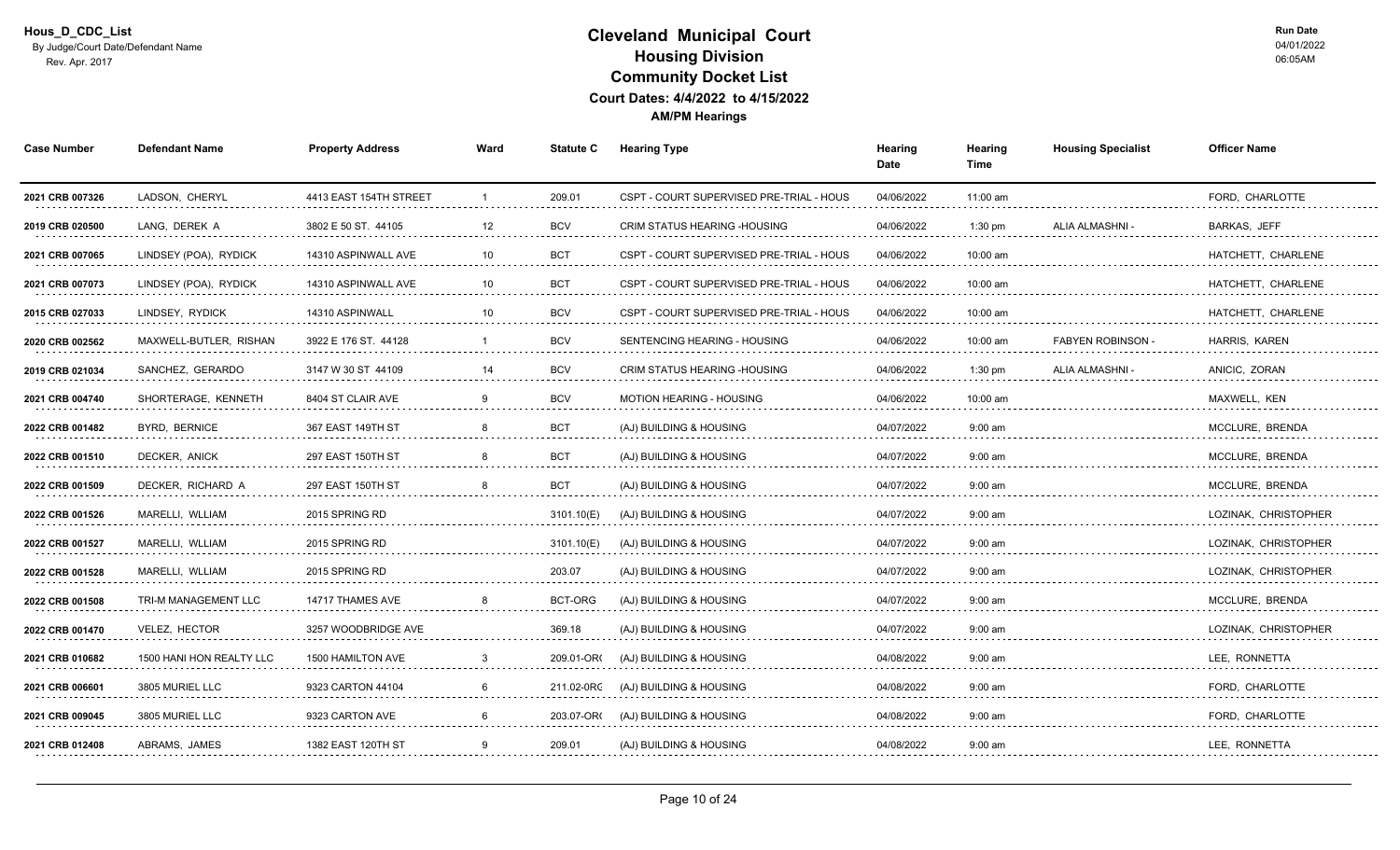| <b>Case Number</b>   | <b>Defendant Name</b>                             | <b>Property Address</b>  | Ward            | <b>Statute C</b> | <b>Hearing Type</b>                | Hearing<br>Date | Hearing<br>Time | <b>Housing Specialist</b> | <b>Officer Name</b>  |
|----------------------|---------------------------------------------------|--------------------------|-----------------|------------------|------------------------------------|-----------------|-----------------|---------------------------|----------------------|
| 2021 CRB 010618      | ARGUEDAS, WIL                                     | 697 EDDY RD              | 10 <sup>°</sup> | 209.01           | (AJ) BUILDING & HOUSING            | 04/08/2022      | $9:00$ am       |                           | GARDNER, JARETT      |
| 2021 CRB 010544      | AUXILIUM ACQUISITIONS LLC                         | 1267 EAST 58TH           |                 | 209.01-OR        | (AJ) BUILDING & HOUSING            | 04/08/2022      | $9:00$ am       |                           | LEE, RONNETTA        |
| 2021 CRB 010715      | BATTLE-HORSKY, STEPHANIE                          | <b>12405 REVERE</b><br>. |                 | 209.01           | (AJ) BUILDING & HOUSING            | 04/08/2022      | $9:00$ am       |                           | FORD, CHARLOTTE<br>. |
| 2021 CRB 012469      | <b>BETHESDA BAPTIST</b>                           | 4119 E 131ST ST          |                 | 211.02-0RC       | (AJ) BUILDING & HOUSING            | 04/08/2022      | $9:00$ am       |                           | FORD, CHARLOTTE      |
| 2021 CRB 012437<br>. | BOONE, ISAIAH                                     | 2469 GREENVALE RD        | 10              | 209.01           | (AJ) BUILDING & HOUSING            | 04/08/2022      | $9:00$ am       |                           | LEE, RONNETTA        |
| 2021 CRB 012465      | BOYD, CHARLES                                     | 2196 E 97TH ST           | 6               | 209.01           | (AJ) BUILDING & HOUSING            | 04/08/2022      | $9:00$ am       |                           | FORD, CHARLOTTE      |
| 2021 CRB 012396<br>. | BRONX BLUE BULLIES, LLC                           | 12021 ANGELUS            |                 | 209.01-OR(       | (AJ) HEALTH                        | 04/08/2022<br>. | $9:00$ am       |                           | FORD, CHARLOTTE<br>. |
| 2021 CRB 010591      | <b>BUTTS, JARED T</b>                             | 4079 EAST 136TH ST       |                 | 209.01           | (AJ) BUILDING & HOUSING            | 04/08/2022      | $9:00$ am       |                           | FORD, CHARLOTTE      |
| 2021 CRB 012270      | CELIKOGLU, MELIKE                                 | <b>11624 MILES</b>       | 12              | 209.01           | (AJ) BUILDING & HOUSING            | 04/08/2022      | $9:00$ am       |                           | FORD, CHARLOTTE      |
| 2021 CRB 006641      | CONSOLATION BAPTIST CHURCH 3471 EAST 140TH STREET |                          |                 | 209.01-OR        | (AJ) BUILDING & HOUSING            | 04/08/2022      | $9:00$ am       |                           | FORD, CHARLOTTE      |
| 2021 CRB 010596<br>. | D.L. THOMPSON, LLC                                | 17621 HARVARD            |                 | 209.01-OR        | (AJ) BUILDING & HOUSING            | 04/08/2022<br>. | $9:00$ am<br>.  |                           | FORD, CHARLOTTE      |
| 2021 CRB 012274      | DAVIS, ALVIN                                      | 11722 FARRINGDON         |                 | 209.01           | (AJ) BUILDING & HOUSING            | 04/08/2022      | $9:00$ am       |                           | FORD, CHARLOTTE      |
| 2021 CRB 012389      | <b>DOMINEAR LLC</b>                               | 3523 EAST 103RD          |                 | 203.07-OR        | (AJ) BUILDING & HOUSING            | 04/08/2022      | $9:00$ am       |                           | FORD. CHARLOTTE      |
| 2021 CRB 012360      | <b>FENTON, BERNARD</b>                            | 4421 WEST 10TH ST        | 13              | 209.01           | (AJ) BUILDING & HOUSING            | 04/08/2022      | $9:00$ am       |                           | LEE. RONNETTA        |
| 2021 CRB 010562<br>. | <b>GEORGE, SHARINA</b>                            | 17016 HILLSBORO RD       | 10              | 209.01           | (AJ) BUILDING & HOUSING            | 04/08/2022      | $9:00$ am       |                           | LEE, RONNETTA<br>.   |
| 2021 CRB 010384      | HORTON-LINDSEY, ARCHIE                            | 3470 EAST 110TH ST       |                 | 203.07           | (AJ) HEALTH                        | 04/08/2022      | $9:00$ am       |                           | FORD, CHARLOTTE      |
| 2021 CRB 010580      | LATHAM. ANTONIE                                   | 13412 EDGEWOOD           |                 | 211.02           | (AJ) BUILDING & HOUSING            | 04/08/2022      | $9:00$ am       |                           | FORD. CHARLOTTE      |
| 2021 CRB 010680      | MCMICHAEL, GARY D                                 | 9906 GAYLORD             |                 | 209.01           | (AJ) HEALTH                        | 04/08/2022      | $9:00$ am       |                           | FORD, CHARLOTTE      |
| 2021 CRB 010487      | MERLEY B & LISA NEAL III                          | 11702 PARKVIEW<br>.      |                 | 209.01           | (AJ) HEALTH                        | 04/08/2022      | $9:00$ am       |                           | FORD, CHARLOTTE      |
| 2021 CRB 010920      | SMPFF INVESTMENTS LLC                             | 7319 LAWNVIEW AVE        | 7               |                  | 209.01-OR( (AJ) BUILDING & HOUSING | 04/08/2022      | $9:00$ am       |                           | LEE, RONNETTA        |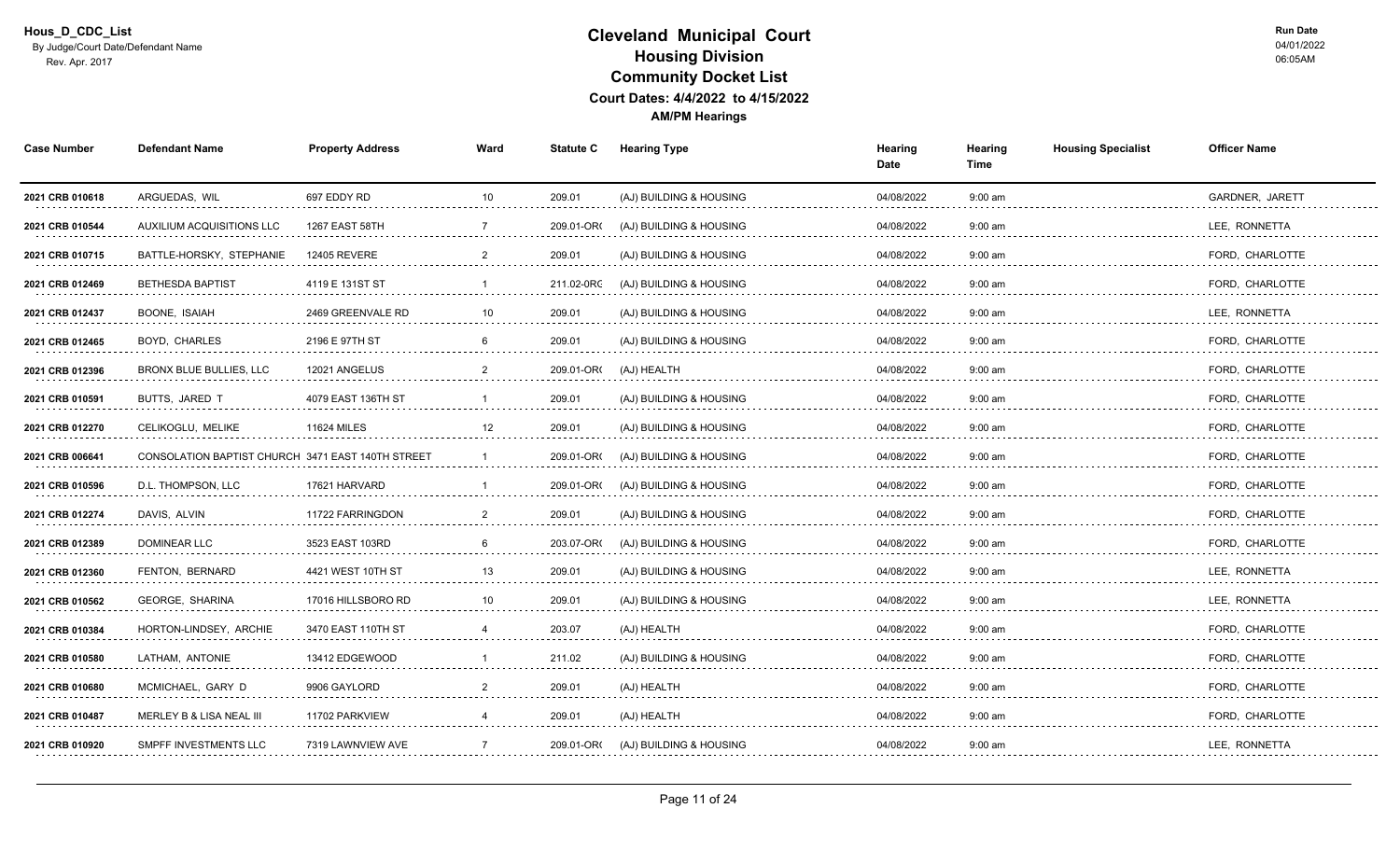| <b>Case Number</b>   | <b>Defendant Name</b>                          | <b>Property Address</b>     | Ward           | <b>Statute C</b> | <b>Hearing Type</b>                      | Hearing<br>Date | Hearing<br>Time | <b>Housing Specialist</b> | <b>Officer Name</b>     |
|----------------------|------------------------------------------------|-----------------------------|----------------|------------------|------------------------------------------|-----------------|-----------------|---------------------------|-------------------------|
| 2021 CRB 010411      | SPENCER, RANDY                                 | 8112 LAUMAR                 | $\overline{2}$ | 551.04 HOL       | (AJ) BUILDING & HOUSING                  | 04/08/2022      | $9:00$ am       |                           | FORD, CHARLOTTE         |
| 2021 CRB 010394<br>. | SPIVAK, LAURENCE W                             | 2687 EAST 130TH ST          |                | 209.01<br>.      | (AJ) BUILDING & HOUSING                  | 04/08/2022<br>. | $9:00$ am       |                           | FORD, CHARLOTTE<br>.    |
| 2021 CRB 010389      | <b>WILLIAMS, TROY</b>                          | 12817 EDMONTON AVE<br>.     | 10             | 209.01           | (AJ) BUILDING & HOUSING                  | 04/08/2022      | $9:00$ am       |                           | LEE, RONNETTA           |
| 2021 CRB 012079      | <b>WILLIAMS, TROY</b>                          | 12817 EDMONTON AVENUE 44108 | 10             | 209.01           | (AJ) HEALTH                              | 04/08/2022      | $9:00$ am       |                           | LEE. RONNETTA           |
| 2021 CRB 010492      | ACMM TWO. LLC                                  | 2020/22 WEST 104TH          | 15             | 209.01-OR        | CSPT - COURT SUPERVISED PRE-TRIAL - HOUS | 04/11/2022      | $9:30$ am       |                           | KING, TINA              |
| 2022 CRB 000102      | ALDOORI, EMANASAMA EL IBRAI 3158 WEST 110TH ST |                             | 11             | <b>HCT</b>       | CSPT - COURT SUPERVISED PRE-TRIAL - HOUS | 04/11/2022      | $9:30$ am       |                           | LANG, STEVEN            |
| 2021 CRB 011935<br>. | <b>BMG MANAGEMENT GROUP INC</b>                | 13000 ST CLAIR AVE          |                | BCT-ORG          | CSPT - COURT SUPERVISED PRE-TRIAL - HOUS | 04/11/2022      | 9:30 am         |                           | HAMDALLAH, TAISEER<br>. |
| 2021 CRB 012914      | <b>BOGIN, DAYSHA</b>                           | 3222 EAST 121ST STREET      |                | 349.07           | CSPT - COURT SUPERVISED PRE-TRIAL - HOUS | 04/11/2022      | $9:30$ am       |                           | STUHM, NICHOLAS         |
| 2021 CRB 012916      | BOGIN, DAYSHA                                  | 3222 EAST 121ST STREET      |                | 349.07           | CSPT - COURT SUPERVISED PRE-TRIAL - HOUS | 04/11/2022      | $9:30$ am       |                           | STUHM, NICHOLAS         |
| 2021 CRB 012917      | BOGIN, DAYSHA                                  | 3222 EAST 121ST STREET      |                | 349.07           | CSPT - COURT SUPERVISED PRE-TRIAL - HOUS | 04/11/2022      | $9:30$ am       |                           | STUHM. NICHOLAS         |
| 2021 CRB 012923<br>. | BOGIN, DAYSHA                                  | 3222 EAST 121ST STREET<br>. |                | 349.07           | CSPT - COURT SUPERVISED PRE-TRIAL - HOUS | 04/11/2022      | $9:30$ am       |                           | STUHM. NICHOLAS<br>.    |
| 2021 CRB 012919      | BOGIN-TAYLOR, DAYSHA                           | 3222 EAST 121ST STREET      |                | 349.07           | CSPT - COURT SUPERVISED PRE-TRIAL - HOUS | 04/11/2022      | $9:30$ am       |                           | WOODRELL, WYATT         |
| 2021 CRB 010138      | BURSTON, W. J                                  | 2509 E 55TH ST              |                | <b>BCT</b>       | CSPT - COURT SUPERVISED PRE-TRIAL - HOUS | 04/11/2022      | $9:30$ am       |                           | MAXWELL, KEN            |
| 2020 CRB 013841      | <b>CHRIDON PROPERTIES LLC</b>                  | 2032 WEST 104 STREET        | 15             | BCT-ORG          | CSPT - COURT SUPERVISED PRE-TRIAL - HOUS | 04/11/2022      | $9:30$ am       |                           | DAVIS, CHARLES          |
| 2021 CRB 010184      | CLEMENTS, FERNE                                | 3660 WEST PARK RD<br>.      | 17             | ZCT              | CSPT - COURT SUPERVISED PRE-TRIAL - HOUS | 04/11/2022      | 9:30 am         |                           | DAVIS, CHARLES<br>.     |
| 2019 CRB 007016      | EGLER, RITA                                    | 1143 E 77 ST. 44103         |                | <b>BCV</b>       | CSPT - COURT SUPERVISED PRE-TRIAL - HOUS | 04/11/2022      | $9:30$ am       |                           | DESPIAU, DENNIS         |
| 2021 CRB 006378      | FOGARTY, MICHAEL B                             | 3895 E 162ND ST             | 19             | BCV-ORG          | CSPT - COURT SUPERVISED PRE-TRIAL - HOUS | 04/11/2022      | $9:30$ am       |                           | CATACUTAN, RUSSELL      |
| 2019 CRB 017776      | GOERSMEYER, ROBERT                             | 7929 MADISON AVE, 44102     | 15             | <b>BCV</b>       | CSPT - COURT SUPERVISED PRE-TRIAL - HOUS | 04/11/2022      | $9:30$ am       |                           | CORRAO, JUSTIN          |
| 2021 CRB 010610<br>. | HARRIS, CLAYTON TRS.                           | 11306 PARKVIEW              |                | 209.01<br>.      | CSPT - COURT SUPERVISED PRE-TRIAL - HOUS | 04/11/2022<br>. | $9:30$ am<br>.  |                           | FORD, CHARLOTTE         |
| 2020 CRB 005094      | JULIHEAA LLC                                   | 3382 E 145                  |                | 211.02-0RC       | CSPT - COURT SUPERVISED PRE-TRIAL - HOUS | 04/11/2022      | $9:30$ am       |                           | FORD, CHARLOTTE         |
|                      |                                                |                             |                |                  |                                          |                 |                 |                           |                         |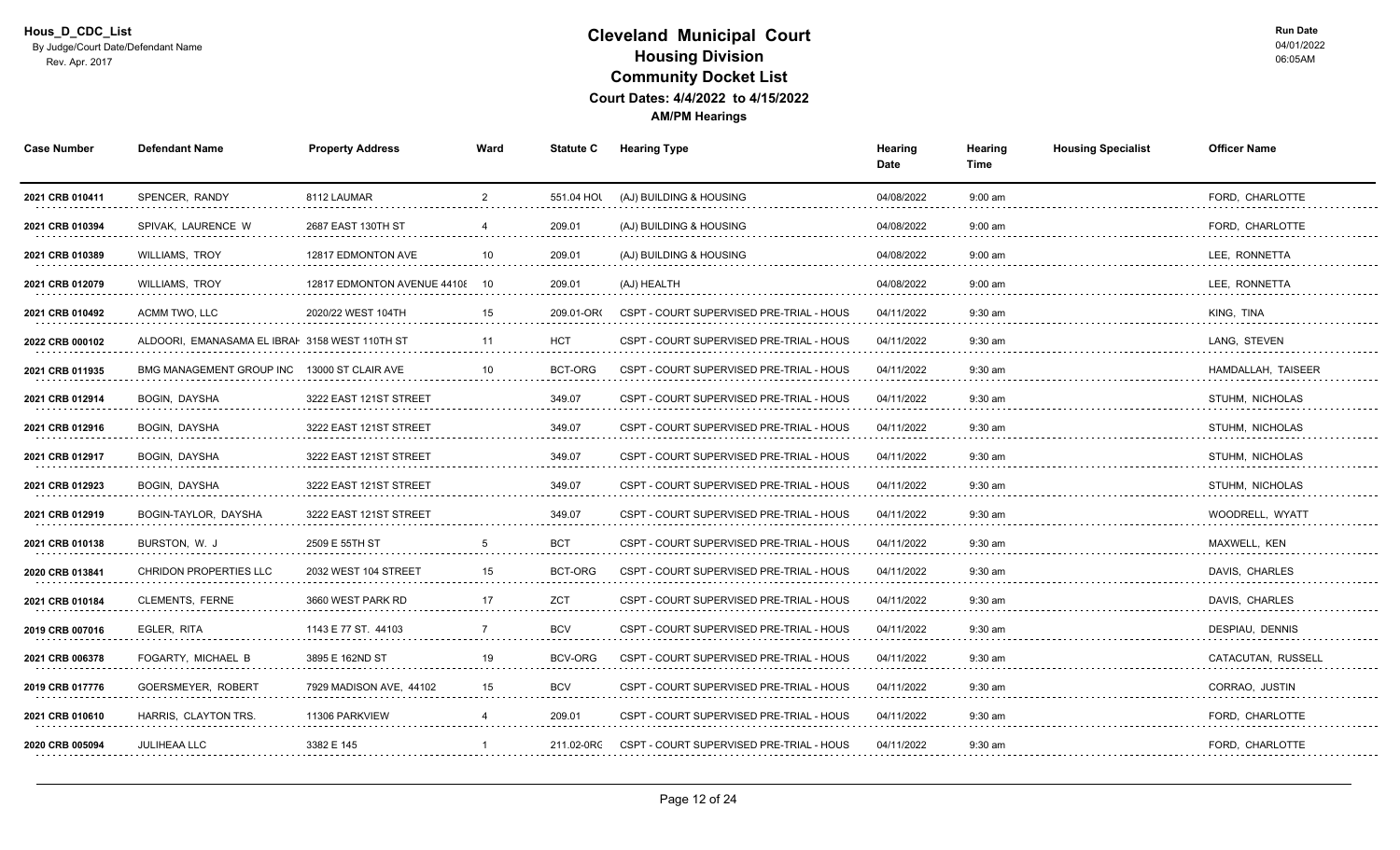| <b>Case Number</b>   | <b>Defendant Name</b>                                 | <b>Property Address</b>    | Ward          | <b>Statute C</b> | <b>Hearing Type</b>                      | Hearing<br>Date | Hearing<br>Time                     | <b>Housing Specialist</b>      | <b>Officer Name</b>               |
|----------------------|-------------------------------------------------------|----------------------------|---------------|------------------|------------------------------------------|-----------------|-------------------------------------|--------------------------------|-----------------------------------|
| 2020 CRB 007264      | JULIHEAA LLC                                          | 3382 E 145                 |               | 209.01-OR        | CSPT - COURT SUPERVISED PRE-TRIAL - HOUS | 04/11/2022      | $9:30$ am                           |                                | FORD, CHARLOTTE                   |
| 2019 CRB 014505      | KUCHTA, ALEX<br>.                                     | 4494 BROADALE AVENUE 44109 |               | 209.01           | CSPT - COURT SUPERVISED PRE-TRIAL - HOUS | 04/11/2022<br>. | 9:30 am<br>and a strategic control. | <b>MARY BARNWELL - HOUSING</b> | LYONS, ANTHONY                    |
| 2021 CRB 009134<br>. | KUCHTA, ALEXANDER S                                   | 4494 BROADALE RD           |               | 209.01           | CSPT - COURT SUPERVISED PRE-TRIAL - HOUS | 04/11/2022      | $9:30$ am                           |                                | BRESNAHAN, JAMES<br>.             |
| 2021 CRB 010214      | LFT 55 PROPERTIES                                     | 1873 E 55TH ST             |               | BCT-ORG          | CSPT - COURT SUPERVISED PRE-TRIAL - HOUS | 04/11/2022      | $9:30$ am                           |                                | MAXWELL, KEN                      |
| 2021 CRB 010896      | LTF 5 PROPERTIES LTD                                  | 1873 EAST 55TH ST          |               | 209.01-OR        | CSPT - COURT SUPERVISED PRE-TRIAL - HOUS | 04/11/2022      | $9:30$ am                           |                                | LEE, RONNETTA                     |
| 2018 CRB 020638      | OBG OH REAL ESTATES IL LLC                            | 3350 EAST 145TH STREET     |               | 203.07-OR        | CSPT - COURT SUPERVISED PRE-TRIAL - HOUS | 04/11/2022      | 10:00 am                            |                                | FORD, CHARLOTTE                   |
| 2021 CRB 010218<br>. | RSN HOLDINGS 5 DELAWARE LLC 3654 E 55TH ST            |                            | 12            | HCT-ORG          | CSPT - COURT SUPERVISED PRE-TRIAL - HOUS | 04/11/2022      | $9:30$ am                           |                                | ARNOLD, AARON<br>.                |
| 2021 CRB 006379      | SCHORNSTEIN HOLDINGS LLC                              | 4219 DAISY AVE             |               | BCV-ORG          | CSPT - COURT SUPERVISED PRE-TRIAL - HOUS | 04/11/2022      | $9:30$ am                           | MARY BARNWELL - HOUSING        | DAVIS, JULIAN                     |
| 2021 CRB 006819      | SWINDELL, LEE M                                       | 4448 W 48TH ST             | 13            | <b>BCV</b>       | CSPT - COURT SUPERVISED PRE-TRIAL - HOUS | 04/11/2022      | $9:30$ am                           |                                | BLAZEVIC, DRAZEN                  |
| 2021 CRB 006820      | SWINDELL, LEE M                                       | 4448 W 48TH ST             | 13            | ZCV              | CSPT - COURT SUPERVISED PRE-TRIAL - HOUS | 04/11/2022      | $9:30$ am                           |                                | BLAZEVIC, DRAZEN                  |
| 2019 CRB 009333      | THE THIRD ESTIMATE CORPORA1 2308 BELVOIR BLVD. 44121  |                            | 10            | <b>BCV-ORG</b>   | <b>MOTION HEARING - HOUSING</b>          | 04/11/2022      | $1:30$ pm                           |                                | <b>BARTLEY, WILLIAM</b>           |
| 2016 CRB 003018      | TRINITY CAPITAL & INVESTMENT: 11509 HEADLEY AVE 44111 |                            | 11            | <b>BCV-ORG</b>   | CSPT - COURT SUPERVISED PRE-TRIAL - HOUS | 04/11/2022      | $9:30$ am                           |                                | DERRETT, RHONDA                   |
| 2021 CRB 011821      | URSITTI, CHARLES                                      | 4514 TURNEY RD             | $\mathcal{P}$ | <b>HCT</b>       | CSPT - COURT SUPERVISED PRE-TRIAL - HOUS | 04/11/2022      | $9:30$ am                           |                                | TURIC, DARIO                      |
| 2021 CRB 013135      | <b>VERMEL LLC</b>                                     | 14114 WESTROPP AVE         | 8             | ZCT-ORG          | CSPT - COURT SUPERVISED PRE-TRIAL - HOUS | 04/11/2022      | $9:30$ am                           |                                | MCCLURE, BRENDA                   |
| 2022 CRB 001789      | 3 ADVISORS GROUP LLC                                  | 2233 WEST 98TH ST          | 15            | BCV-ORG          | (AJ) BUILDING & HOUSING                  | 04/12/2022      | $9:00$ am                           |                                | LANG, STEVEN<br>dia dia dia dia 4 |
| 2021 CRB 012015      | 501 E 149 LLC                                         | 501-03 E 149TH ST          |               | HCT-ORG          | (AJ) BUILDING & HOUSING                  | 04/12/2022      | $9:00$ am                           |                                | MCCLURE, BRENDA                   |
| 2021 CRB 010894      | 505 E 149. LLC                                        | 505 EAST 149TH ST          |               | 209.01-OR        | (AJ) BUILDING & HOUSING                  | 04/12/2022      | $9:00$ am                           |                                | LEE. RONNETTA                     |
| 2021 CRB 008952      | 505 E 149TH ST LLC                                    | 505 E 149TH ST             | 8             | BCT-ORG          | (AJ) BUILDING & HOUSING                  | 04/12/2022      | $9:00$ am                           |                                | MCCLURE, BRENDA                   |
| 2021 CRB 011303      | 509 E 149 LLC                                         | 505 E 149TH ST             |               | BCT-ORG          | (AJ) BUILDING & HOUSING                  | 04/12/2022      | $9:00$ am                           |                                | MCCLURE, BRENDA                   |
| 2022 CRB 001594      | 8808 HOLDINGS LLC                                     | 8808 DETROIT AVE           | 15            | BCV-ORG          | (AJ) BUILDING & HOUSING                  | 04/12/2022      | $9:00$ am                           |                                | DEDIC, JURAI                      |
|                      |                                                       |                            |               |                  |                                          |                 |                                     |                                |                                   |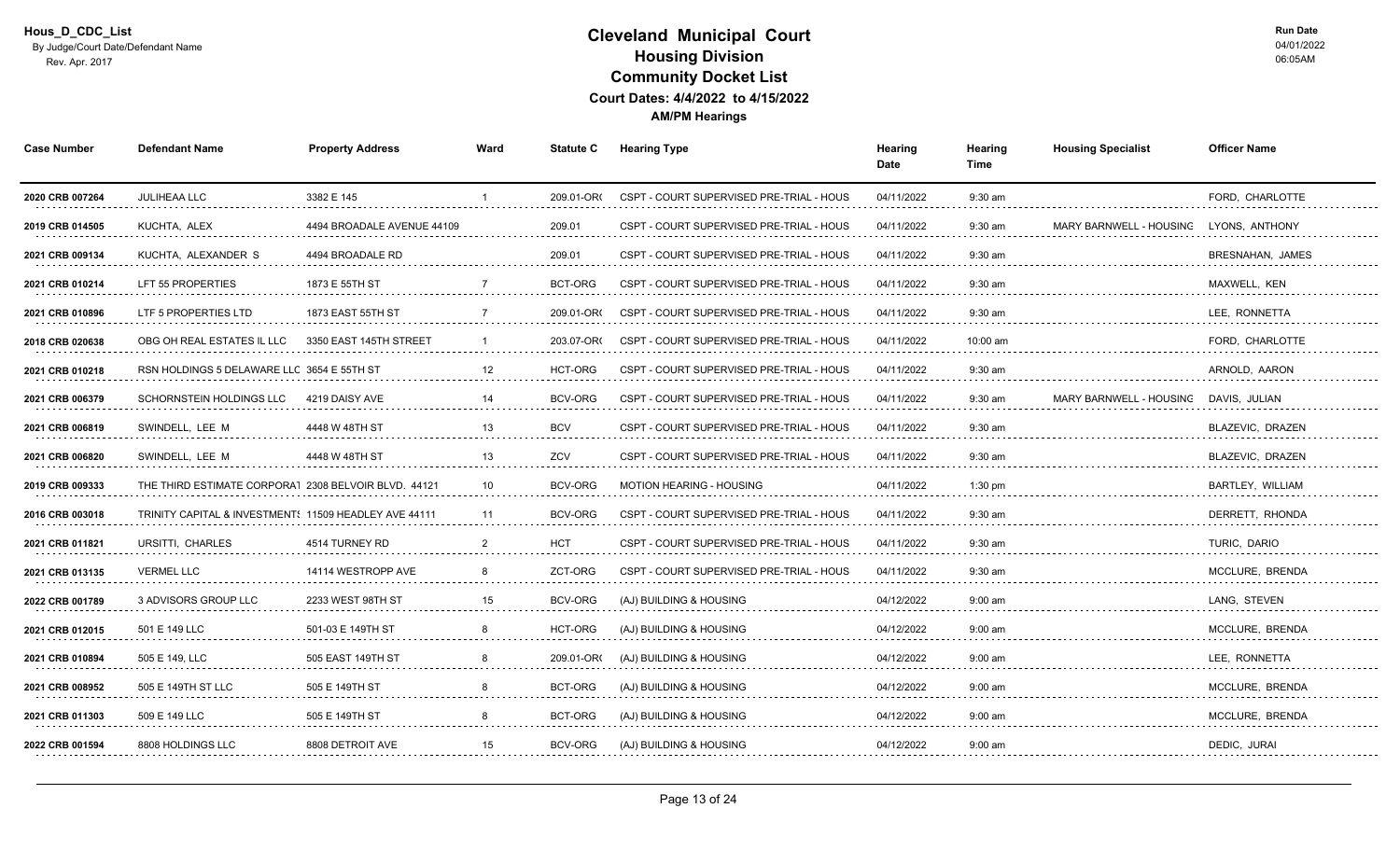| <b>Case Number</b>   | <b>Defendant Name</b>     | <b>Property Address</b> | Ward           | <b>Statute C</b>                                                                                                                                                                                                                    | <b>Hearing Type</b>                | Hearing<br>Date | Hearing<br>Time | <b>Housing Specialist</b> | <b>Officer Name</b>       |
|----------------------|---------------------------|-------------------------|----------------|-------------------------------------------------------------------------------------------------------------------------------------------------------------------------------------------------------------------------------------|------------------------------------|-----------------|-----------------|---------------------------|---------------------------|
| 2022 CRB 001701      | AARON COMPANY LLC         | 11917 HOLBORN AVE       | $\overline{2}$ | BCV-ORG                                                                                                                                                                                                                             | (AJ) BUILDING & HOUSING            | 04/12/2022      | $9:00$ am       |                           | ARNOLD, AARON             |
| 2022 CRB 001759      | ABDULLAHI, MOHAMED        | 3139 WEST 98TH ST       | 15             | ZCT<br>1.1.1.1.1                                                                                                                                                                                                                    | (AJ) BUILDING & HOUSING            | 04/12/2022      | $9:00$ am       |                           | <b>GREGG, CHERYL</b><br>. |
| 2022 CRB 001591      | ADEQUATE CONSULTING LLC   | 4088 EAST 56TH ST       | 12             | <b>BCV-ORG</b>                                                                                                                                                                                                                      | (AJ) BUILDING & HOUSING            | 04/12/2022      | $9:00$ am       |                           | DAVIS, JULIAN             |
| 2021 CRB 012775      | ADRUME, LYDIA             | 3417 W 88TH ST          | 14             | <b>HCT</b>                                                                                                                                                                                                                          | (AJ) BUILDING & HOUSING            | 04/12/2022      | $9:00$ am       |                           | LANG, STEVEN              |
| 2021 CRB 012896      | ANGELINA, MARIA           | 3810 EAST 54TH STREET   |                | 369.15A                                                                                                                                                                                                                             | (AJ) BUILDING & HOUSING            | 04/12/2022      | $9:00$ am       |                           | TRINH, GINO               |
| 2021 CRB 012898      | ANGELINA, MARIA           | 3810 EAST 54TH STREET   |                | 3101.11                                                                                                                                                                                                                             | (AJ) BUILDING & HOUSING            | 04/12/2022      | $9:00$ am       |                           | TRINH. GINO               |
| 2021 CRB 010481<br>. | ARMSTRONG-MURPHY, MARIA   | 1703 CRESTLINE AVE<br>. |                | <b>HCT</b>                                                                                                                                                                                                                          | (AJ) BUILDING & HOUSING            | 04/12/2022      | $9:00$ am       |                           | LANUM, KIMBERLY<br>.      |
| 2021 CRB 011311      | AVNI HOLDINGS LLC         | 3613 E 59TH ST          | 12             | HCT-ORG                                                                                                                                                                                                                             | (AJ) BUILDING & HOUSING            | 04/12/2022      | $9:00$ am       |                           | BLAZEVIC, DRAZEN          |
| 2021 CRB 012954      | <b>BROWN, STARSHA T</b>   | 13203 BELLAIRE RD       | 16             | <b>BCT</b>                                                                                                                                                                                                                          | (AJ) BUILDING & HOUSING            | 04/12/2022      | $9:00$ am       |                           | <b>GREGG, CHERYL</b>      |
| 2021 CRB 012955      | <b>BROWN, STARSHA T</b>   | 13203 BELLAIRE RD       | 16             | <b>HCT</b>                                                                                                                                                                                                                          | (AJ) BUILDING & HOUSING            | 04/12/2022      | $9:00$ am       |                           | <b>GREGG, CHERYL</b>      |
| 2021 CRB 012778<br>. | <b>CAMPBELL VIVID LLC</b> | 2173 W 106TH ST         | 15             | HCT-ORG                                                                                                                                                                                                                             | (AJ) BUILDING & HOUSING            | 04/12/2022      | $9:00$ am       |                           | LANG, STEVEN<br>.         |
| 2022 CRB 001767      | CARDENAS, LUIS            | 9606 LAIRD AVE          | 15             | <b>HCT</b>                                                                                                                                                                                                                          | (AJ) BUILDING & HOUSING            | 04/12/2022      | $9:00$ am       |                           | LANG, STEVEN              |
| 2020 CRB 000608<br>. | CITY REDEVELOPMENT LLC    | 2200 W 105TH ST 44102   | 15             | <b>BCV-ORG</b>                                                                                                                                                                                                                      | Case scheduled for motion hearing. | 04/12/2022      | $1:30$ pm       | MARY BARNWELL - HOUSING   | DAVIS, JULIAN             |
| 2021 CRB 012957      | CLEVELAND DREAM HOMES LTD | 3336 W 128TH ST         | 11             | ZCT-ORG                                                                                                                                                                                                                             | (AJ) BUILDING & HOUSING            | 04/12/2022      | $9:00$ am       |                           | <b>GREGG, CHERYL</b>      |
| 2022 CRB 001921<br>. | COLLETTI. HOLLY C         | 5500 HARVARD AVE        | 12<br>.        | <b>HCT</b><br>$\begin{aligned} \mathbf{1} & \quad \mathbf{1} & \quad \mathbf{1} & \quad \mathbf{1} & \quad \mathbf{1} & \quad \mathbf{1} & \quad \mathbf{1} & \quad \mathbf{1} & \quad \mathbf{1} & \quad \mathbf{1} \end{aligned}$ | (AJ) BUILDING & HOUSING            | 04/12/2022<br>. | $9:00$ am<br>.  |                           | MEDANCIC, MLADEN          |
| 2022 CRB 001920      | COLLETTI, PAUL            | 5500 HARVARD AVE        |                | HCT                                                                                                                                                                                                                                 | (AJ) BUILDING & HOUSING            | 04/12/2022      | $9:00$ am       |                           | MEDANCIC, MLADEN          |
| 2022 CRB 000994      | CORCORAN, TIMOTHY J       | 1227 EAST 175TH ST      |                | <b>BCT</b>                                                                                                                                                                                                                          | (AJ) BUILDING & HOUSING            | 04/12/2022      | $9:00$ am       |                           | MCCLURE, BRENDA           |
| 2022 CRB 002220      | DARNAL, DHAN              | 3292-94 WARREN RD       | 17             | <b>BCT</b>                                                                                                                                                                                                                          | (AJ) BUILDING & HOUSING            | 04/12/2022      | $9:00$ am       |                           | DAVIS, CHARLES            |
| 2022 CRB 001756<br>. | DAVANI, MAZIAR<br>.       | 1290 WEST 91ST ST       | 15             | <b>HCT</b>                                                                                                                                                                                                                          | (AJ) BUILDING & HOUSING<br>.       | 04/12/2022      | $9:00$ am<br>.  |                           | <b>GREGG, CHERYL</b><br>. |
| 2022 CRB 001752      | <b>DESIGNOSITY LLC</b>    | 1336 WEST 105TH ST      | 15             | HCT-ORG                                                                                                                                                                                                                             | (AJ) BUILDING & HOUSING            | 04/12/2022      | $9:00$ am       |                           | GREGG, CHERYL             |
|                      |                           |                         |                |                                                                                                                                                                                                                                     |                                    |                 |                 |                           |                           |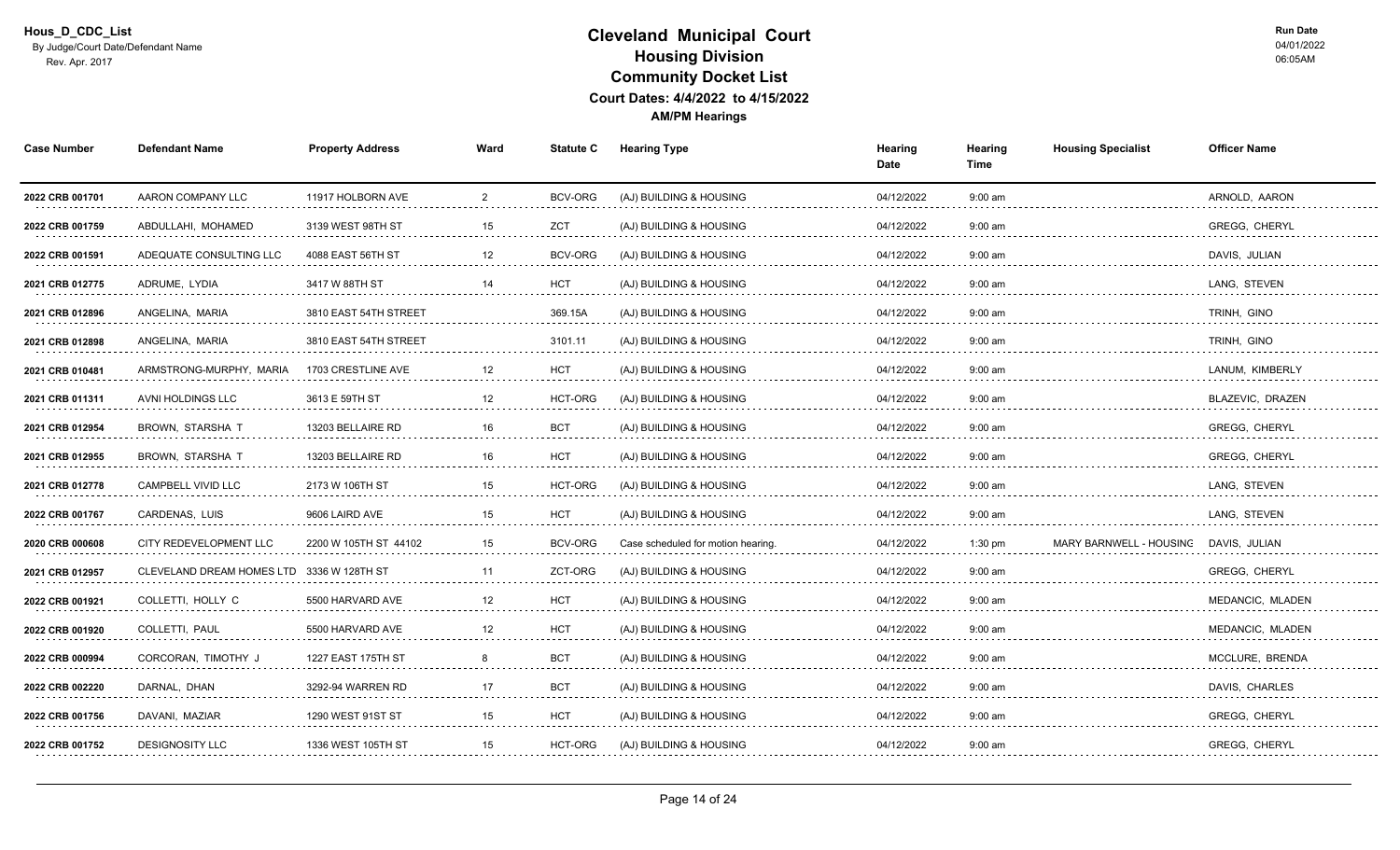| <b>Case Number</b>   | <b>Defendant Name</b>                            | <b>Property Address</b> | Ward              | <b>Statute C</b> | <b>Hearing Type</b>     | Hearing<br>Date | Hearing<br>Time | <b>Housing Specialist</b> | <b>Officer Name</b>  |  |
|----------------------|--------------------------------------------------|-------------------------|-------------------|------------------|-------------------------|-----------------|-----------------|---------------------------|----------------------|--|
| 2022 CRB 001758      | DOTSON, BRENDA L                                 | <b>12911 ERWIN</b>      | 16                | <b>HCT</b>       | (AJ) BUILDING & HOUSING | 04/12/2022      | $9:00$ am       |                           | GREGG, CHERYL        |  |
| 2022 CRB 001757<br>. | DOTSON, LARRY F                                  | <b>12911 ERWIN</b>      | 16                | <b>HCT</b><br>.  | (AJ) BUILDING & HOUSING | 04/12/2022<br>. | $9:00$ am<br>.  |                           | <b>GREGG, CHERYL</b> |  |
| 2022 CRB 001553      | <b>EAST WEST LLC</b>                             | 5605 BROADWAY AVE<br>.  |                   | BCV-ORG          | (AJ) BUILDING & HOUSING | 04/12/2022      | $9:00$ am       |                           | MAXWELL, KEN         |  |
| 2022 CRB 001555      | <b>EAST WEST LLC</b>                             | 5619 BROADWAY AVE       |                   | BCV-ORG          | (AJ) BUILDING & HOUSING | 04/12/2022      | $9:00$ am       |                           | MAXWELL, KEN         |  |
| 2022 CRB 001556      | <b>EAST WEST LLC</b>                             | 5613 BROADWAY AVE       |                   | BCV-ORG          | (AJ) BUILDING & HOUSING | 04/12/2022      | $9:00$ am       |                           | MAXWELL, KEN         |  |
| 2021 CRB 012880      | <b>EXIT MOVE LLC</b>                             | 394 E 163RD ST          |                   | ZCT-ORG          | (AJ) BUILDING & HOUSING | 04/12/2022      | $9:00$ am       |                           | MCCLURE, BRENDA      |  |
| 2021 CRB 012884<br>. | <b>EXIT MOVE LLC</b><br>.                        | 394 E 163RD ST          |                   | BCT-ORG          | (AJ) BUILDING & HOUSING | 04/12/2022      | $9:00$ am       |                           | MCCLURE, BRENDA<br>. |  |
| 2022 CRB 001754      | EXTRAORDINARY SUN LLC                            | 2036 WEST 95TH ST       | 15                | BCT-ORG          | (AJ) BUILDING & HOUSING | 04/12/2022      | $9:00$ am       |                           | GREGG, CHERYL        |  |
| 2022 CRB 000852      | GRAVELSINS, OLAF                                 | 18811 KEWANEE AVE       | $\mathbf{R}$      | <b>BCT</b>       | (AJ) BUILDING & HOUSING | 04/12/2022      | $9:00$ am       |                           | MCCLURE, BRENDA      |  |
| 2022 CRB 001593      | <b>H2 CAPITAL PARTNERS LLC</b>                   | 6719 GERTRUDE AVE       | 12                | BCV-ORG          | (AJ) BUILDING & HOUSING | 04/12/2022      | $9:00$ am       |                           | DAVIS, JULIAN        |  |
| 2021 CRB 011532      | <b>HAWKEYE INVEST GROUP LLC</b>                  | 2989 E 61ST ST          | $12 \overline{ }$ | <b>HCT</b>       | (AJ) BUILDING & HOUSING | 04/12/2022      | $9:00$ am       |                           | ARNOLD, AARON<br>.   |  |
| 2021 CRB 012861      | HENDRIX, DOLPHUS                                 | 1197 E 176TH ST         |                   | <b>ZCT</b>       | (AJ) BUILDING & HOUSING | 04/12/2022      | $9:00$ am       |                           | MCCLURE, BRENDA      |  |
| 2021 CRB 011092      | HOSEA, STRAUTHER L                               |                         | 12                | <b>HCT</b>       | (AJ) BUILDING & HOUSING | 04/12/2022      | $9:00$ am       |                           | BLAZEVIC, DRAZEN     |  |
| 2022 CRB 001700      | <b>IKA VENTURES LLC</b>                          | 1141 LAKEVIEW RD        | -9                | BCV-ORG          | (AJ) BUILDING & HOUSING | 04/12/2022      | $9:00$ am       |                           | ARNOLD, AARON        |  |
| 2022 CRB 001766<br>. | JACKSON, ADRIAN                                  | 1351 WEST BLVD<br>.     | 15                | <b>HCT</b>       | (AJ) BUILDING & HOUSING | 04/12/2022      | $9:00$ am       |                           | LANG, STEVEN         |  |
| 2021 CRB 013032      | <b>JACKSON, DEREK</b>                            | 12524 KINSMAN RD        |                   | <b>HCT</b>       | (AJ) BUILDING & HOUSING | 04/12/2022      | $9:00$ am       |                           | DAVIS, JULIAN        |  |
| 2022 CRB 000991      | JALALHUDIN. MUSTAFA ABDULLI 15309 LAKESHORE BLVD |                         |                   | <b>BCT</b>       | (AJ) BUILDING & HOUSING | 04/12/2022      | $9:00$ am       |                           | MCCLURE, BRENDA      |  |
| 2022 CRB 001768      | JIMENEZ, JAYNELLYS                               | 9606 LAIRD AVE          | 15                | <b>HCT</b>       | (AJ) BUILDING & HOUSING | 04/12/2022      | $9:00$ am       |                           | LANG, STEVEN         |  |
| 2021 CRB 011535<br>. | KNAPIK, BARBARA<br>.                             | 4126 E 59TH ST          | 12<br>.           | <b>HCT</b><br>.  | (AJ) BUILDING & HOUSING | 04/12/2022<br>. | $9:00$ am<br>.  |                           | ARNOLD, AARON<br>.   |  |
| 2021 CRB 009924      | LAMAR, DWIGHT                                    | <b>DWIGHT LAMAR</b>     | 12                | <b>HCT</b>       | (AJ) BUILDING & HOUSING | 04/12/2022      | $9:00$ am       |                           | TURIC, DARIO         |  |
|                      |                                                  |                         |                   |                  |                         |                 |                 |                           |                      |  |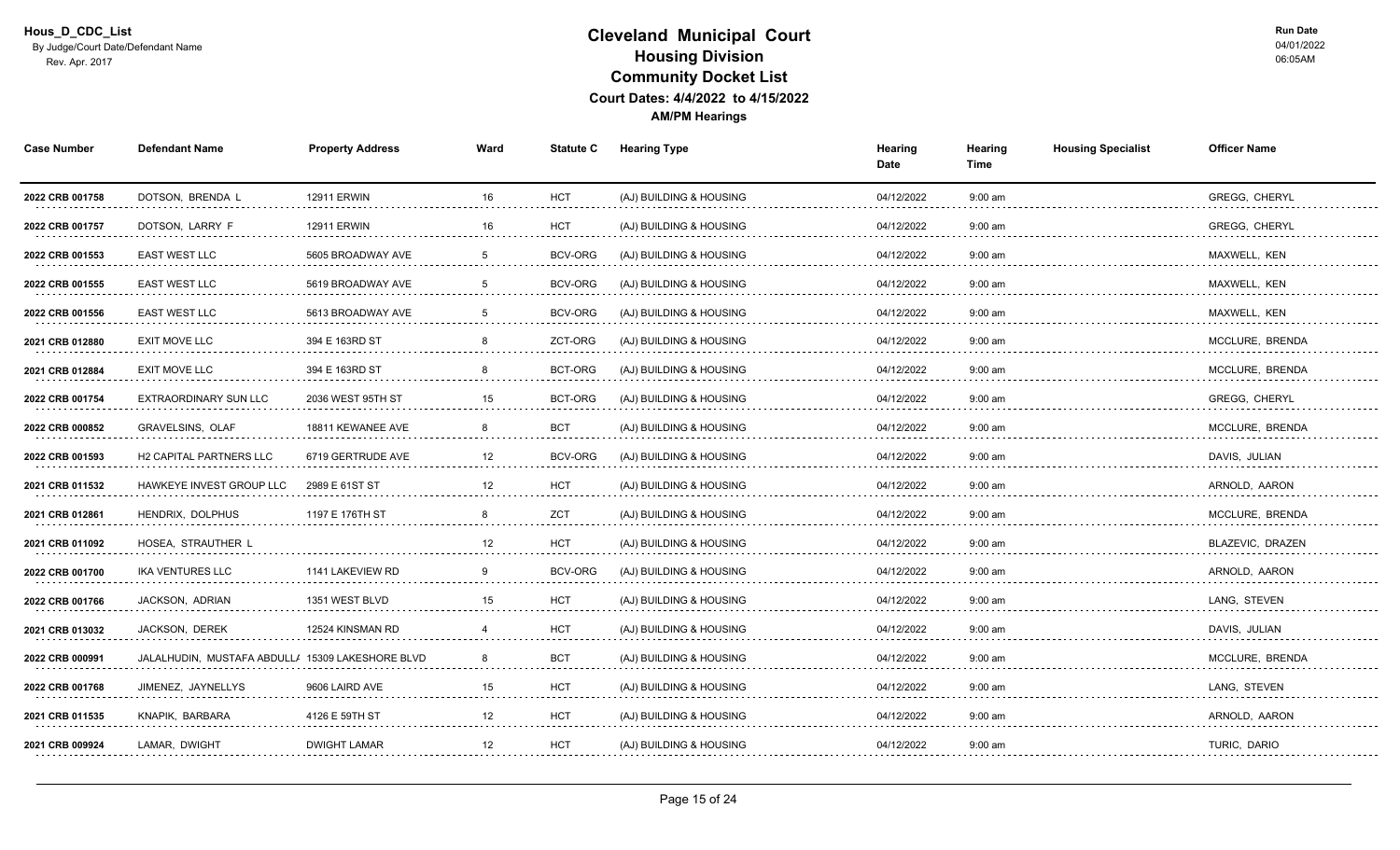| <b>Case Number</b>   | <b>Defendant Name</b>                       | <b>Property Address</b> | Ward | <b>Statute C</b> | <b>Hearing Type</b>     | Hearing<br>Date | Hearing<br>Time | <b>Housing Specialist</b> | <b>Officer Name</b>  |
|----------------------|---------------------------------------------|-------------------------|------|------------------|-------------------------|-----------------|-----------------|---------------------------|----------------------|
| 2021 CRB 012765      | L'TAIT ELITE PROPERTIES LLC                 | 7626 CONNECTICUT AVE    | 12   | HCT-ORG          | (AJ) BUILDING & HOUSING | 04/12/2022      | $9:00$ am       |                           | ARNOLD, AARON        |
| 2021 CRB 009462<br>. | <b>M&amp;S GROUP LLC</b><br>.               | 15412 RIDPATH AVE       |      | BCT-ORG          | (AJ) BUILDING & HOUSING | 04/12/2022<br>. | $9:00$ am       |                           | MCCLURE, BRENDA      |
| 2021 CRB 012961      | MCGINTY, MICHAEL O                          | 3470 W 128TH ST<br>.    | 11   | <b>BCT</b>       | (AJ) BUILDING & HOUSING | 04/12/2022      | $9:00$ am       |                           | <b>GREGG, CHERYL</b> |
| 2022 CRB 001761      | MERRIMAN, JERRY                             | 14817 TERMINAL          | 16   | <b>HCT</b>       | (AJ) BUILDING & HOUSING | 04/12/2022      | $9:00$ am       |                           | <b>GREGG, CHERYL</b> |
| 2022 CRB 001760      | MOHAMED, JAMILO                             | 3139 WEST 98TH ST       | 15   | ZCT              | (AJ) BUILDING & HOUSING | 04/12/2022      | $9:00$ am       |                           | <b>GREGG, CHERYL</b> |
| 2021 CRB 010824      | MONTGOMERY, ROXANN                          | 622 E 92ND ST           | 10   | <b>HCT</b>       | (AJ) BUILDING & HOUSING | 04/12/2022      | $9:00$ am       |                           | HATCHETT, CHARLENE   |
| 2021 CRB 008955<br>. | OPTIMUS DEVELOPMENT AND M/ 9201 MADISON AVE |                         | 15   | <b>BCV-ORG</b>   | (AJ) BUILDING & HOUSING | 04/12/2022      | $9:00$ am       |                           | TURIC, DARIO<br>.    |
| 2022 CRB 001770      | PALLAS. TOM                                 | 7944 LORAIN AVE         | 15   | <b>HCT</b>       | (AJ) BUILDING & HOUSING | 04/12/2022      | $9:00$ am       |                           | LANG. STEVEN         |
| 2021 CRB 009751      | PARKER INVEST GROUP LLC                     | 3250 EAST 123RD STREET  | 4    | 209.01-OR        | (AJ) BUILDING & HOUSING | 04/12/2022      | $9:00$ am       |                           | FORD, CHARLOTTE      |
| 2021 CRB 004459      | PHAVICHTR PROPERTIES LLC                    | 505 E 149TH ST          | 8    | BCT-ORG          | (AJ) BUILDING & HOUSING | 04/12/2022      | $9:00$ am       |                           | MCCLURE, BRENDA      |
| 2021 CRB 011343<br>. | PICCOLO, LORENA<br>.                        | 3253 E 56TH PL          |      | <b>HCT</b><br>.  | (AJ) BUILDING & HOUSING | 04/12/2022<br>. | $9:00$ am<br>.  |                           | DAVIS, JULIAN<br>.   |
| 2021 CRB 011600      | POPE (AGENT), J.L.                          | 14911 ASPINWALL AVE     | 10   | <b>HCT</b>       | (AJ) BUILDING & HOUSING | 04/12/2022      | $9:00$ am       |                           | HATCHETT, CHARLENE   |
| 2021 CRB 011602<br>. | POPE, J.L.                                  | 14911 ASPINWALL AVE     | 10   | <b>HCT</b>       | (AJ) BUILDING & HOUSING | 04/12/2022      | $9:00$ am       |                           | HATCHETT, CHARLENE   |
| 2021 CRB 012229      | R2S REALTY LLC                              | 7318 WAKEFIELD AVE      | 15   | HCT-ORG          | (AJ) BUILDING & HOUSING | 04/12/2022      | $9:00$ am       |                           | LANG, STEVEN         |
| 2021 CRB 012230<br>. | R2S REALTY LLC<br>.                         | 7318 WAKEFIELD AVE      | 15   | HCT-ORG          | (AJ) BUILDING & HOUSING | 04/12/2022      | $9:00$ am       |                           | LANG, STEVEN<br>.    |
| 2022 CRB 001922      | RIOLO, SALVATORE                            | 1062 E 71ST ST          |      | <b>HCT</b>       | (AJ) BUILDING & HOUSING | 04/12/2022      | $9:00$ am       |                           | MEDANCIC, MLADEN     |
| 2022 CRB 001924      | RIOLO, SALVATORE                            | 1062 E 71ST ST          | 10   | <b>HCT</b>       | (AJ) BUILDING & HOUSING | 04/12/2022      | $9:00$ am       |                           | MEDANCIC, MLADEN     |
| 2022 CRB 001926      | RIOLO, SALVATORE                            | 1062 E 71ST ST          | 10   | <b>HCT</b>       | (AJ) BUILDING & HOUSING | 04/12/2022      | $9:00$ am       |                           | MEDANCIC, MLADEN     |
| 2021 CRB 010482<br>. | ROBERTSON, MARLON                           | 6722 SEBERT AVE         | 12   | <b>HCT</b>       | (AJ) BUILDING & HOUSING | 04/12/2022      | $9:00$ am<br>.  |                           | TURIC, DARIO<br>.    |
| 2021 CRB 010505      | ROBINSON, DEBORAH A                         | 1757 URBANA RD          | 10   | <b>HCT</b>       | (AJ) BUILDING & HOUSING | 04/12/2022      | $9:00$ am       |                           | ARNOLD, AARON        |
|                      |                                             |                         |      |                  |                         |                 |                 |                           |                      |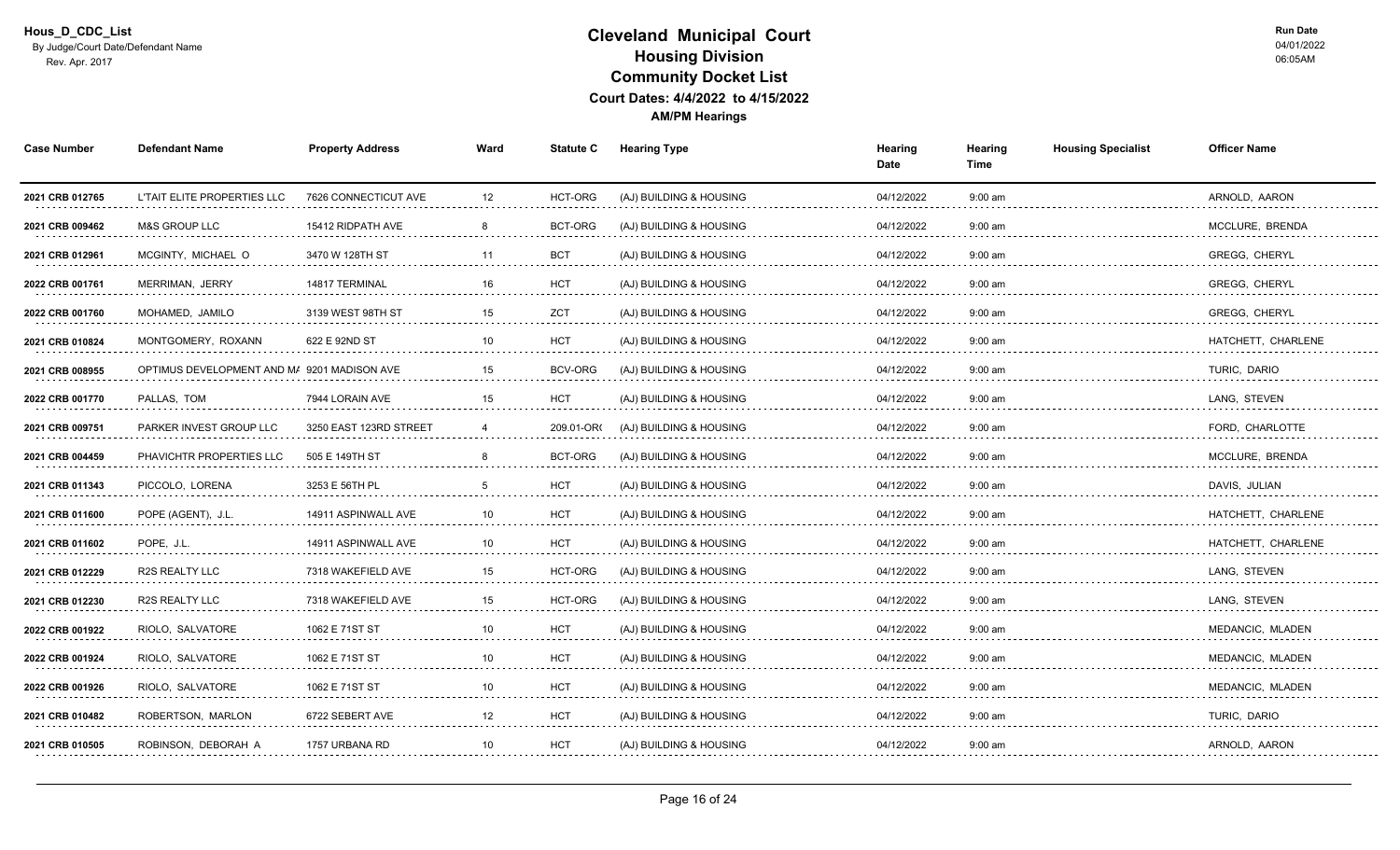| <b>Case Number</b>   | <b>Defendant Name</b>                        | <b>Property Address</b> | Ward | <b>Statute C</b> | <b>Hearing Type</b>     | Hearing<br>Date | Hearing<br>Time | <b>Housing Specialist</b> | <b>Officer Name</b>      |
|----------------------|----------------------------------------------|-------------------------|------|------------------|-------------------------|-----------------|-----------------|---------------------------|--------------------------|
| 2022 CRB 001765      | ROLLINS, PAUL                                | 1197 EAST 146TH ST      | 10   | <b>HCT</b>       | (AJ) BUILDING & HOUSING | 04/12/2022      | $9:00$ am       |                           | DERRETT, RHONDA          |
| 2022 CRB 001772      | S.L.A HOLDINGS LLC                           | 1345 WEST BLVD          | 11   | HCT-ORG          | (AJ) BUILDING & HOUSING | 04/12/2022      | $9:00$ am       |                           | LANG, STEVEN<br>.        |
| 2022 CRB 001769      | S.L.A. HOLDINGS LLC                          | 1345 WEST BLVD          | 11   | HCT-ORG          | (AJ) BUILDING & HOUSING | 04/12/2022      | $9:00$ am       |                           | LANG, STEVEN             |
| 2021 CRB 010803      | <b>SAHU LLC</b>                              | 1344 W 93RD ST          | 15   | BCT-ORG          | (AJ) BUILDING & HOUSING | 04/12/2022      | $9:00$ am       |                           | <b>GREGG, CHERYL</b>     |
| 2022 CRB 001679      | SALUKOMBO, MAKOROBONDO                       | 3844 EAST 52ND ST       | 12   | ZCT              | (AJ) BUILDING & HOUSING | 04/12/2022      | $9:00$ am       |                           | BARKAS, JEFF             |
| 2022 CRB 001680      | SALUKOMBO, MAKOROBONDO                       | 3844 EAST 52ND ST       | 12   | <b>ZCT</b>       | (AJ) BUILDING & HOUSING | 04/12/2022      | $9:00$ am       |                           | <b>BARKAS, JEFF</b>      |
| 2022 CRB 001681<br>. | SALUKOMBO, MAKOROBONDO                       | 3844 EAST 52ND ST       | 12   | <b>BCT</b>       | (AJ) BUILDING & HOUSING | 04/12/2022      | $9:00$ am       |                           | <b>BARKAS, JEFF</b><br>. |
| 2021 CRB 010645      | SCHAFER, STEVE                               |                         | 10   | <b>HCT</b>       | (AJ) BUILDING & HOUSING | 04/12/2022      | $9:00$ am       |                           | HATCHETT, CHARLENE       |
| 2022 CRB 001554<br>. | SHIVA LORAIN PROPERTIES LLC 13720 LORAIN AVE |                         | 16   | BCV-ORG          | (AJ) BUILDING & HOUSING | 04/12/2022      | $9:00$ am       |                           | MAXWELL, KEN             |
| 2022 CRB 001592      | SINGH REALTY LLC                             | 3672 EAST 69TH ST       | 12   | BCV-ORG          | (AJ) BUILDING & HOUSING | 04/12/2022      | $9:00$ am       |                           | DAVIS, JULIAN            |
| 2021 CRB 012190<br>. | SMITH, AMBER M                               | 927 STEVENSON RD        |      | <b>BCT</b><br>.  | (AJ) BUILDING & HOUSING | 04/12/2022<br>. | $9:00$ am<br>.  |                           | MCCLURE, BRENDA          |
| 2021 CRB 012189      | SMITH, JOHN                                  | 927 STEVENSON RD        |      | <b>BCT</b>       | (AJ) BUILDING & HOUSING | 04/12/2022      | $9:00$ am       |                           | MCCLURE, BRENDA          |
| 2021 CRB 011580      | SMITH, SHIRLEY                               | 906004 PAXTON RD        | 10   | <b>HCT</b>       | (AJ) BUILDING & HOUSING | 04/12/2022      | $9:00$ am       |                           | HATCHETT, CHARLENE       |
| 2021 CRB 011581      | SMITH, SHIRLEY                               | 906□04 PAXTON RD        | 10   | <b>HCT</b>       | (AJ) BUILDING & HOUSING | 04/12/2022      | $9:00$ am       |                           | HATCHETT, CHARLENE       |
| 2021 CRB 012188<br>. | SMITH, TINA L<br>.                           | 927 STEVENSON RD<br>.   |      | <b>BCT</b>       | (AJ) BUILDING & HOUSING | 04/12/2022<br>. | $9:00$ am<br>.  |                           | MCCLURE, BRENDA<br>.     |
| 2022 CRB 001685      | SORANA REALTY LLC                            | 4480 PEARL RD           |      | BCT-ORG          | (AJ) BUILDING & HOUSING | 04/12/2022      | $9:00$ am       |                           | MAXWELL, KEN             |
| 2022 CRB 001686      | <b>SORANA REALTY LLC</b>                     | 4480 PEARL RD           | 13   | <b>BCT-ORG</b>   | (AJ) BUILDING & HOUSING | 04/12/2022      | $9:00$ am       |                           | MAXWELL, KEN             |
| 2021 CRB 012176      | SPECIALIST CONSTRUCTION                      | 4703 STICKNEY AVE       | 13   | BCT-ORG          | (AJ) BUILDING & HOUSING | 04/12/2022      | $9:00$ am       |                           | <b>CVITIC, ALBERT</b>    |
| 2021 CRB 009955      | <b>SWT REALTY LLC</b>                        | 1368 E 171ST ST         | 10   | HCT-ORG          | (AJ) BUILDING & HOUSING | 04/12/2022      | $9:00$ am       |                           | HATCHETT, CHARLENE       |
| 2021 CRB 006010      | <b>TAGA PROPERTIES LLC</b>                   | 17703 HARVARD           |      | HCT-ORG          | (AJ) BUILDING & HOUSING | 04/12/2022      | $9:00$ am       |                           | HARRIS, KAREN            |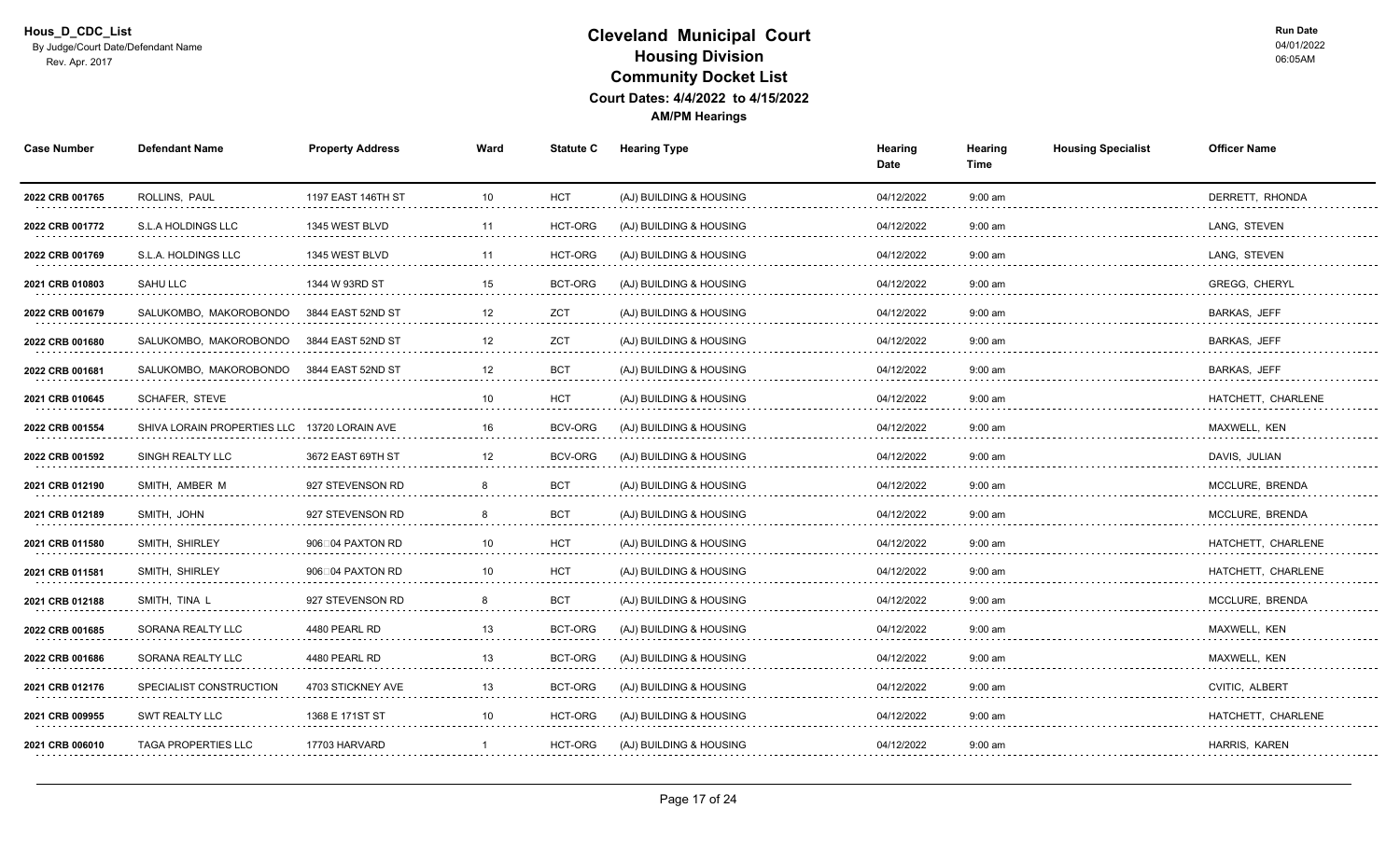| <b>Case Number</b>                                                                                                                                                                                                                                | <b>Defendant Name</b>                        | <b>Property Address</b>   | Ward | <b>Statute C</b> | <b>Hearing Type</b>           | Hearing<br>Date | Hearing<br>Time | <b>Housing Specialist</b> | <b>Officer Name</b>   |
|---------------------------------------------------------------------------------------------------------------------------------------------------------------------------------------------------------------------------------------------------|----------------------------------------------|---------------------------|------|------------------|-------------------------------|-----------------|-----------------|---------------------------|-----------------------|
| 2021 CRB 011091                                                                                                                                                                                                                                   | <b>TENDOM LLC</b>                            | 2915 E 59TH ST            | 12   | HCT-ORG          | (AJ) BUILDING & HOUSING       | 04/12/2022      | $9:00$ am       |                           | BLAZEVIC, DRAZEN      |
| 2021 CRB 012014                                                                                                                                                                                                                                   | <b>TESTAMENT INC</b><br>.                    | 1232-34 E 173RD ST        | .    | HCT-ORG          | (AJ) BUILDING & HOUSING       | 04/12/2022      | $9:00$ am       |                           | MCCLURE, BRENDA<br>.  |
| 2022 CRB 001771                                                                                                                                                                                                                                   | THOMAS. TIMOTHY                              | 1351 WEST BLVD            | 11   | <b>HCT</b>       | (AJ) BUILDING & HOUSING       | 04/12/2022      | $9:00$ am       |                           | LANG. STEVEN          |
| 2021 CRB 011526                                                                                                                                                                                                                                   | TL PROPERTIES USA LLC                        | 452-54 E 149TH ST         |      | ZCT-ORG          | (AJ) BUILDING & HOUSING       | 04/12/2022      | $9:00$ am       |                           | MCCLURE, BRENDA       |
| 2021 CRB 009458                                                                                                                                                                                                                                   | TREVIS TAYLOR ENTERPRISES LI 3587 E 154TH ST |                           | 3    | HCT-ORG          | (AJ) BUILDING & HOUSING       | 04/12/2022      | $9:00$ am       |                           | ARNOLD, AARON         |
| 2021 CRB 002281                                                                                                                                                                                                                                   | <b>TUZZAN LTD</b>                            | 16826 LAKESHORE           |      | ZCT-ORG          | (AJ) BUILDING & HOUSING       | 04/12/2022      | $9:00$ am       |                           | KASUNICK, JOSEPH      |
| 2021 CRB 008415<br>.                                                                                                                                                                                                                              | <b>TUZZAN LTD</b><br>.                       | 16826 LAKESHORE BLVD<br>. |      | ZCT-ORG          | (AJ) BUILDING & HOUSING       | 04/12/2022      | $9:00$ am       |                           | KASUNICK, JOSEPH<br>. |
| 2021 CRB 009460                                                                                                                                                                                                                                   | <b>TWO DOCS LTD</b>                          | 2240 MURRAY HILL RD       |      | HCT-ORG          | (AJ) BUILDING & HOUSING       | 04/12/2022      | $9:00$ am       |                           | ARNOLD, AARON         |
| 2021 CRB 012231<br>distribution of the control of the control of the control of the control of the control of the control of the control of the control of the control of the control of the control of the control of the control of the control | <b>VANBAKER PROPERTIES LLC</b>               | 1302 W 116TH ST           | 15   | HCT-ORG          | (AJ) BUILDING & HOUSING       | 04/12/2022      | $9:00$ am       |                           | LANG, STEVEN          |
| 2022 CRB 001595                                                                                                                                                                                                                                   | <b>WANDERING MOOSE LLC</b>                   | 5228 LORAIN AVE           | 15   | BCV-ORG          | (AJ) BUILDING & HOUSING       | 04/12/2022      | $9:00$ am       |                           | DEDIC, JURAI          |
| 2021 CRB 001234<br>.                                                                                                                                                                                                                              | <b>WESTBERG INVESTING LLC</b>                | 14305 WESTROPP            |      | BCT-ORG          | (AJ) BUILDING & HOUSING       | 04/12/2022<br>. | $9:00$ am<br>.  |                           | JONES, ANTHONY<br>.   |
| 2021 CRB 010646                                                                                                                                                                                                                                   | WHEELER. WILLIE                              | 18060 WESTON RD           | 10   | <b>BCT</b>       | (AJ) BUILDING & HOUSING       | 04/12/2022      | $9:00$ am       |                           | HATCHETT, CHARLENE    |
| 2021 CRB 010651                                                                                                                                                                                                                                   | WHEELER. WILLIE M                            | 18060 WESTON RD           | 10   | <b>HCT</b>       | (AJ) BUILDING & HOUSING       | 04/12/2022      | $9:00$ am       |                           | HATCHETT. CHARLENE    |
| 2021 CRB 010654                                                                                                                                                                                                                                   | WHEELER, WILLIE M                            | 18060 WESTON RD           | 10   | <b>BCT</b>       | (AJ) BUILDING & HOUSING       | 04/12/2022      | $9:00$ am       |                           | HATCHETT, CHARLENE    |
| 2021 CRB 010652<br>.                                                                                                                                                                                                                              | <b>WILLIAMS, ODESSA</b>                      | <b>10021 ELK AVE</b>      | 10   | <b>BCT</b><br>.  | (AJ) BUILDING & HOUSING       | 04/12/2022<br>. | $9:00$ am<br>.  |                           | HATCHETT, CHARLENE    |
| 2021 CRB 011596                                                                                                                                                                                                                                   | <b>WILLIAMS, TROY</b>                        | 12817 EDMONTON AVE        | 10   | <b>BCT</b>       | (AJ) BUILDING & HOUSING       | 04/12/2022      | $9:00$ am       |                           | HATCHETT, CHARLENE    |
| 2021 CRB 005256                                                                                                                                                                                                                                   | YELLOW PHONE LLC                             | 4201 LORAIN AVE           |      | <b>BCT-ORG</b>   | (AJ) BUILDING & HOUSING       | 04/12/2022      | $9:00$ am       |                           | MAXWELL, KEN          |
| 2021 CRB 008436                                                                                                                                                                                                                                   | ZAGG HOLDINGS LLC                            | 8900 DENISON AVE          | 14   | HCT-ORG          | (AJ) BUILDING & HOUSING       | 04/12/2022      | $9:00$ am       |                           | LANG, STEVEN          |
| 2018 CRB 021500<br>.                                                                                                                                                                                                                              | <b>BANKS, CARLTON</b><br>.                   | 13913 SVEC AVE 44120      |      | <b>BCV</b><br>.  | CRIM STATUS HEARING - HOUSING | 04/13/2022<br>. | $1:00$ pm<br>.  | <b>MARKELL DAVIS -</b>    | ELMI, ERIC<br>.       |
| 2021 CRB 006445                                                                                                                                                                                                                                   | BROWN, MARC                                  | 2108 PAYNE AVE            | 5    | <b>BCV</b>       | MOTION HEARING - HOUSING      | 04/13/2022      | 10:30 am        |                           | MAXWELL, KEN          |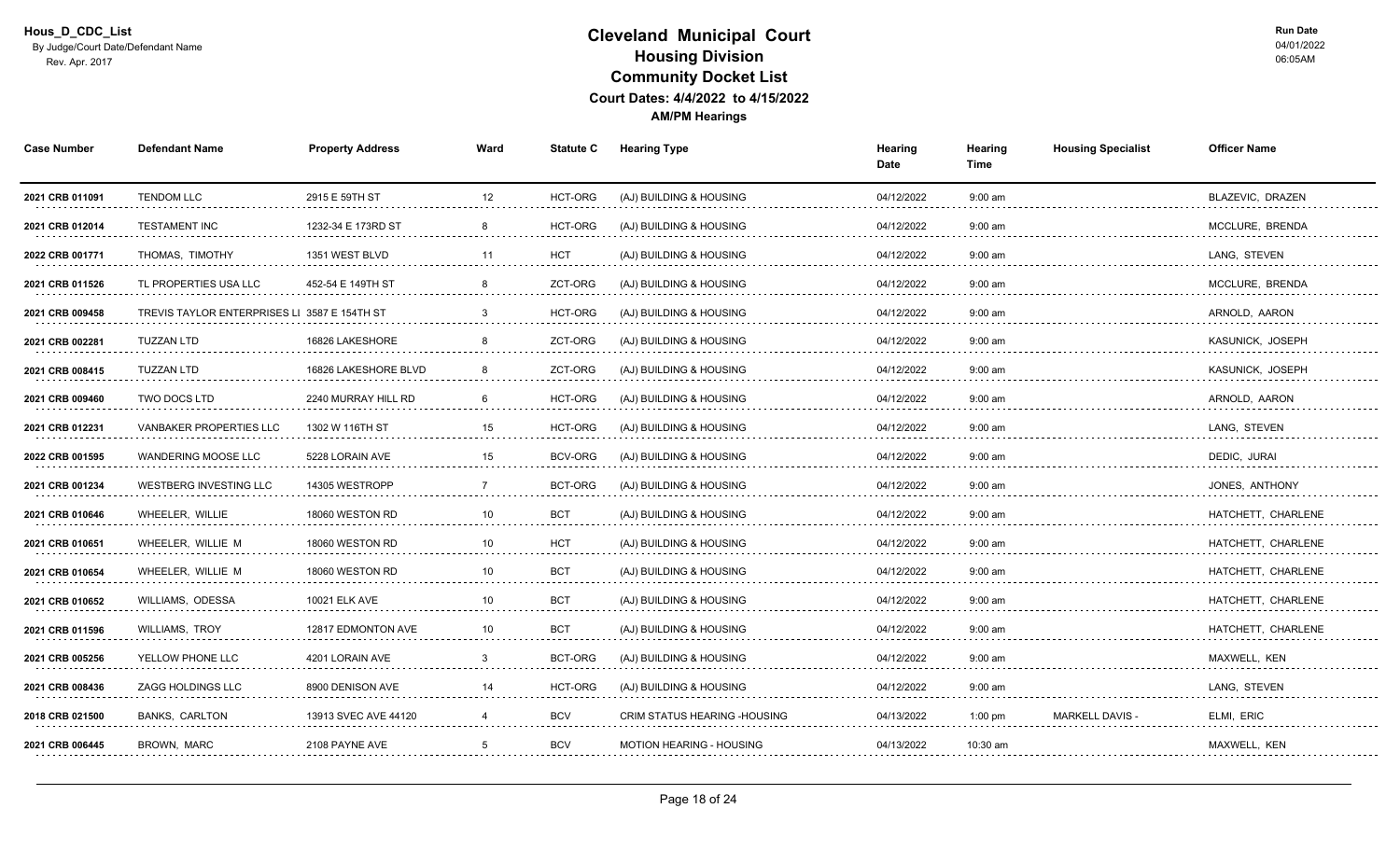| <b>Case Number</b>   | <b>Defendant Name</b>                            | <b>Property Address</b>    | Ward | <b>Statute C</b> | <b>Hearing Type</b>                      | Hearing<br>Date | Hearing<br>Time | <b>Housing Specialist</b> | <b>Officer Name</b>    |
|----------------------|--------------------------------------------------|----------------------------|------|------------------|------------------------------------------|-----------------|-----------------|---------------------------|------------------------|
| 2021 CRB 010634      | CENTRAL REAL ESTATE HOLDING 14300 LAKESHORE BLVD |                            | 8    | ZCT-ORG          | CSPT - COURT SUPERVISED PRE-TRIAL - HOUS | 04/13/2022      | 10:00 am        |                           | KASUNICK, JOSEPH       |
| 2019 CRB 011351      | CLEVELAND LANDLORD 36 EIGHT 7510 BRINSMADE       |                            | 18   | 209.01-OR        | CRIM STATUS HEARING - HOUSING            | 04/13/2022<br>. | $1:00$ am<br>.  | <b>ROBERT FUCHS</b>       | FORD, CHARLOTTE<br>.   |
| 2020 CRB 010620<br>. | CLEVELAND LANDLORD 36 EIGHT 7510 BRINSMADE AVE   |                            |      | <b>HEALTH</b>    | CRIM STATUS HEARING - HOUSING            | 04/13/2022      | $1:00$ pm       | <b>ROBERT FUCHS -</b>     | MANCUSO, ALAN<br>.     |
| 2021 CRB 011301      | CURTIS, ANGELA M                                 | 4492 STATE RD              | 13   | <b>BCT</b>       | MOTION HEARING - HOUSING                 | 04/13/2022      | 10:00 am        |                           | MAXWELL, KEN           |
| 2021 CRB 004529      | DINGER, GEORGE L                                 | 2182 W 44TH ST             | 3    | <b>BCV</b>       | CSPT - COURT SUPERVISED PRE-TRIAL - HOUS | 04/13/2022      | 10:45 am        | DARLENE ENGLISH - CHIEF L | BLAZEVIC, DRAZEN       |
| 2021 CRB 004530      | DINGER, LORETTA M                                | 2182 W 44TH ST             | 3    | <b>BCV</b>       | CSPT - COURT SUPERVISED PRE-TRIAL - HOUS | 04/13/2022      | 10:45 am        | DARLENE ENGLISH - CHIEF L | BLAZEVIC, DRAZEN       |
| 2020 CRB 012163<br>. | DOWNARD, HOBART J<br>.                           | 17513 GLENSHIRE AVE        | 17   | <b>HEALTH</b>    | <b>MOTION HEARING - HOUSING</b>          | 04/13/2022      | 10:00 am        |                           | MANCUSO, ALAN<br>.     |
| 2017 CRB 010887      | FREEMAN, ERIC B                                  | 2491 E 55TH ST. 44104      | .5   | <b>BCV</b>       | <b>CRIM STATUS HEARING -HOUSING</b>      | 04/13/2022      | $1:30$ pm       | MARY BARNWELL - HOUSING   | GUDAT, KEITH           |
| 2021 CRB 003944      | <b>HOLY RESURRECTION</b>                         | 3595 WEST PARK AVE         | 17   | BCT-ORG          | CSPT - COURT SUPERVISED PRE-TRIAL - HOUS | 04/13/2022      | $9:00$ am       |                           | DAVIS, CHARLES         |
| 2020 CRB 012159      | KACZMARSKI, MICHAEL J                            | 3333 W 98TH ST             | 11   | <b>HEALTH</b>    | CRIM STATUS HEARING - HOUSING            | 04/13/2022      | $1:00$ pm       | <b>ALIA ALMASHNI</b>      | MANCUSO, ALAN<br>.     |
| 2020 CRB 013413      | KNP INVESTMENT GROUP LLC                         | 6106 FLEET                 |      | 369.17           | CSPT - COURT SUPERVISED PRE-TRIAL - HOUS | 04/13/2022      | 10:30 am        |                           | BOUMIS, JOHN           |
| 2020 CRB 013415      | KNP INVESTMENT GROUP LLC                         | 6106 FLEET                 |      | 369.18           | CSPT - COURT SUPERVISED PRE-TRIAL - HOUS | 04/13/2022      | 10:30 am        |                           | <b>BOUMIS, JOHN</b>    |
| 2020 CRB 013416      | KNP INVESTMENT GROUP LLC                         | 6106 FLEET AVE             |      | 369.15B          | CSPT - COURT SUPERVISED PRE-TRIAL - HOUS | 04/13/2022      | 10:30 am        |                           | PIPER, DANIEL          |
| 2020 CRB 013417      | KNP INVESTMENT GROUP LLC                         | 6106 FLEET AVE             |      | 369.13           | CSPT - COURT SUPERVISED PRE-TRIAL - HOUS | 04/13/2022      | 10:30 am        |                           | PIPER. DANIEL          |
| 2021 CRB 004527      | MANDY'S LOUNGE INC                               | 4703 PEARL RD              | 13   | BCV-ORG          | SENTENCING HEARING - HOUSING             | 04/13/2022      | 10:45 am        |                           | BLAZEVIC, DRAZEN       |
| 2020 CRB 013064      | NASH. DAVID                                      | 3507 W 128TH ST            | 16   | <b>HEALTH</b>    | <b>CRIM STATUS HEARING -HOUSING</b>      | 04/13/2022      | $1:00$ pm       | ALIA ALMASHNI             | MANCUSO, ALAN          |
| 2019 CRB 003748      | <b>SARANG LLC</b>                                | 3595 BEYERLE RD. 44105     | 13   | <b>BCV-ORG</b>   | <b>CRIM STATUS HEARING -HOUSING</b>      | 04/13/2022      | $1:00$ pm       | <b>ROBERT FUCHS -</b>     | <b>BARKAS, JEFF</b>    |
| 2021 CRB 007435      | SHAFFER, REUBEN                                  | 3520 W 49TH ST             | 14   | <b>HEALTH</b>    | CSPT - COURT SUPERVISED PRE-TRIAL - HOUS | 04/13/2022      | 10:30 am        |                           | <b>GARDNER, JARETT</b> |
| 2021 CRB 004744      | SIMON, AUDIE<br>.                                | 5420 BROADWAY AVE          | -5   | <b>BCV</b>       | SENTENCING HEARING - HOUSING             | 04/13/2022      | 11:00 am        |                           | MAXWELL, KEN<br>.      |
| 2016 CRB 019808      | THE 820 COMPANY LLC                              | 820 SUPERIOR AVE. NW 44113 |      | SWV              | CSPT - COURT SUPERVISED PRE-TRIAL - HOUS | 04/13/2022      | 10:00 am        |                           | UNKNOWN, OFFICER       |
|                      |                                                  |                            |      |                  |                                          |                 |                 |                           |                        |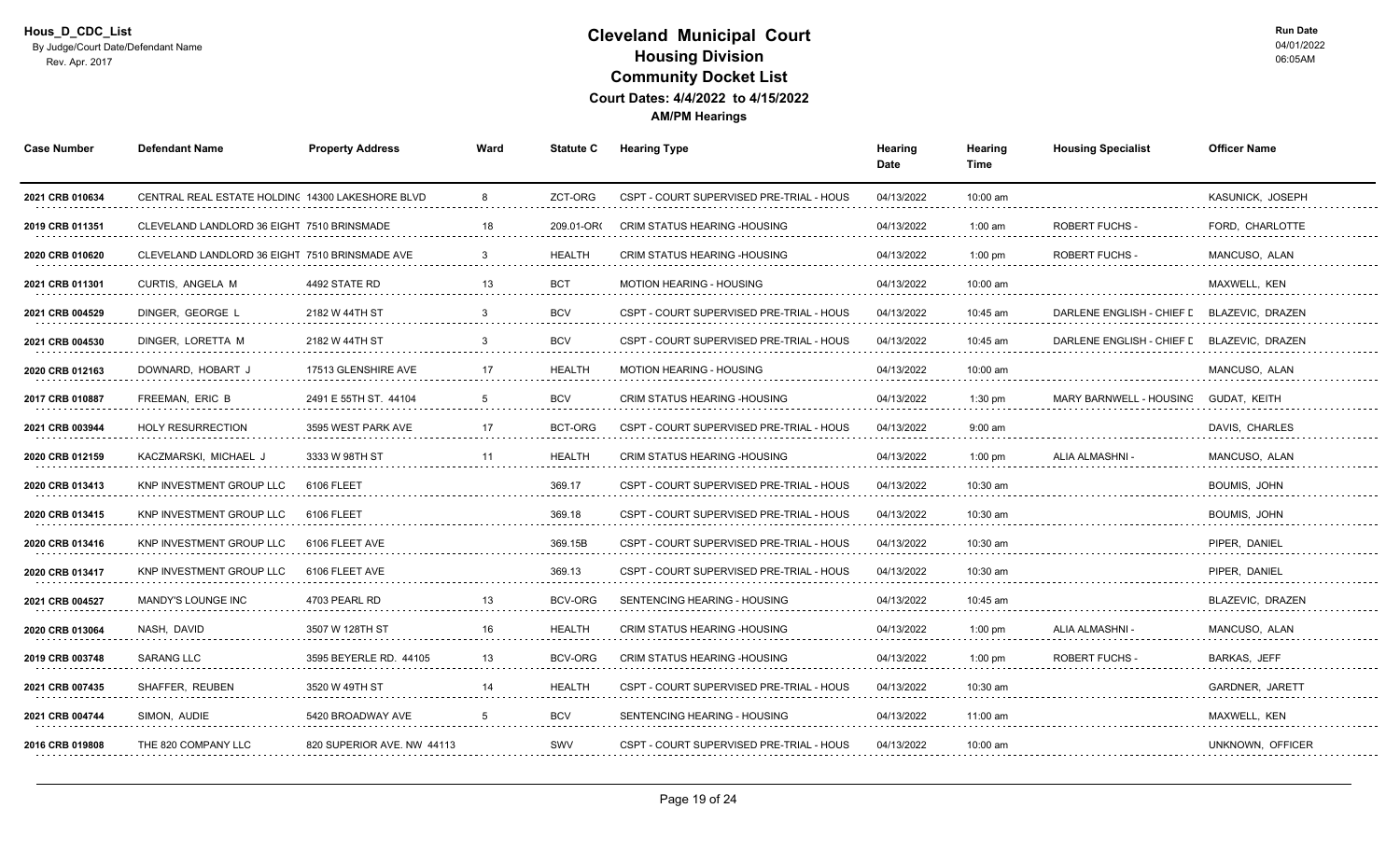| <b>Case Number</b>   | <b>Defendant Name</b>                                    | <b>Property Address</b>        | Ward                  | <b>Statute C</b> | <b>Hearing Type</b>           | Hearing<br>Date | Hearing<br>Time | <b>Housing Specialist</b> | <b>Officer Name</b>         |
|----------------------|----------------------------------------------------------|--------------------------------|-----------------------|------------------|-------------------------------|-----------------|-----------------|---------------------------|-----------------------------|
| 2021 CRB 004733      | THE ORIGINAL GLORIS CHURCH (7011 SUPERIOR AVE            |                                | 9                     | BCV-ORG          | SENTENCING HEARING - HOUSING  | 04/13/2022      | 10:00 am        |                           | MAXWELL, KEN                |
| 2020 CRB 008706<br>. | ULTRERAS, AURELIA                                        | 6621 GERTRUDE AVE              | 12                    | <b>HEALTH</b>    | SENTENCING HEARING - HOUSING  | 04/13/2022      | 10:30 am<br>.   |                           | <b>GARDNER, JARETT</b><br>. |
| 2019 CRB 020172      | WASHINGTON, BYRON C                                      | 1433 E 93 ST. 44106            |                       | <b>BCV</b>       | CRIM STATUS HEARING - HOUSING | 04/13/2022      | $1:30$ pm       | DARLENE ENGLISH - CHIEF I | <b>DESPIAU, DENNIS</b>      |
| 2022 CRB 001762      | BELL. TRENT J                                            | 4191 WEST 143RD ST             | 16                    | <b>HCT</b>       | (AJ) BUILDING & HOUSING       | 04/14/2022      | $9:00$ am       |                           | <b>GREGG, CHERYL</b>        |
| 2021 CRB 012061      | 9902 GARFIELD FAMILY HOME LL( 9902 GARFIELD AVENUE 44108 |                                | 9                     | 209.01-OR        | (AJ) BUILDING & HOUSING       | 04/15/2022      | $9:00$ am       |                           | LEE, RONNETTA               |
| 2021 CRB 012173      | A&H ENTERPRISE LLC                                       | 1618 EAST 47TH STREET 44103    |                       | 209.01-OR(       | (AJ) HEALTH                   | 04/15/2022      | $9:00$ am       |                           | LEE, RONNETTA               |
| 2021 CRB 012075<br>. | ABRAHAM, ABEID<br>.                                      | 3987 EAST 131ST STREET<br>.    |                       | 211.02           | (AJ) HEALTH                   | 04/15/2022      | $9:00$ am       |                           | FORD. CHARLOTTE<br>.        |
| 2021 CRB 009391      | ANZ2126 LLC                                              | 11304 PARKLAWN                 |                       | 203.07-OR        | (AJ) BUILDING & HOUSING       | 04/15/2022      | $9:00$ am       |                           | FORD. CHARLOTTE             |
| 2021 CRB 012096      | ARGUEDAS, WILBERT                                        | 12517 EDMONTON AVENUE 44108 10 |                       | 211.02           | (AJ) HEALTH                   | 04/15/2022      | $9:00$ am       |                           | FORD, CHARLOTTE             |
| 2021 CRB 012067      | AUSBY, LAMANA                                            | 1356 EAST 84TH STREET 44103    |                       | 209.01           | (AJ) HEALTH                   | 04/15/2022      | $9:00$ am       |                           | LEE, RONNETTA               |
| 2021 CRB 012068<br>. | AUSBY, LAMANA<br>.                                       | 1356 EAST 84TH STREET 44103    |                       | 209.01           | (AJ) HEALTH<br>.              | 04/15/2022<br>. | $9:00$ am<br>.  |                           | LEE, RONNETTA<br>.          |
| 2021 CRB 012029      | BROWN, RAYMOND                                           | 4419 BROADALE ROAD 44109       | 12                    | 209.01           | (AJ) HEALTH                   | 04/15/2022      | $9:00$ am       |                           | <b>GARDNER, JARETT</b>      |
| 2021 CRB 012077<br>. | <b>CLEVELAND CORP LLC</b>                                | 10207 BENHAM AVE. 44105        | $\boldsymbol{\Delta}$ | 203.07-OR        | (AJ) HEALTH                   | 04/15/2022      | $9:00$ am       |                           | FORD, CHARLOTTE             |
| 2021 CRB 012031      | DIAMOND IN THE ROUGH TRANSI 15711 SCHOOL AVENUE          |                                | 8                     |                  | 209.01-OR( (AJ) HEALTH        | 04/15/2022      | $9:00$ am       |                           | LEE, RONNETTA               |
| 2021 CRB 012348<br>. | DICKSON WEALTH, LLC                                      | 9409 LOWELL AVE                | 10                    | 209.01-OR        | (AJ) BUILDING & HOUSING       | 04/15/2022<br>. | $9:00$ am       |                           | LEE, RONNETTA<br>.          |
| 2021 CRB 010413      | DORSEY, TONI-ANN                                         | 3538 EAST 108TH ST             |                       | 209.01           | (AJ) BUILDING & HOUSING       | 04/15/2022      | $9:00$ am       |                           | FORD, CHARLOTTE             |
| 2021 CRB 012171      | EADDIE, EVELYN                                           | 869 EAST 154TH STREET 44110    | -8                    | 209.01           | (AJ) HEALTH                   | 04/15/2022      | $9:00$ am       |                           | FORD, CHARLOTTE             |
| 2021 CRB 010909      | EWING, GLENN SAMUEL                                      | 10406 DOVE                     | 2                     | 209.01           | (AJ) HEALTH                   | 04/15/2022      | $9:00$ am       |                           | FORD, CHARLOTTE             |
| 2021 CRB 006666<br>. | FRAGA REALTY LLC<br>.                                    | 8007 NEW YORK AVENUE 44105     | 2                     | 209.01-OR(       | (AJ) BUILDING & HOUSING       | 04/15/2022      | $9:00$ am<br>.  |                           | FORD, CHARLOTTE<br>.        |
| 2021 CRB 012365      | <b>FUSIALCRA LLC</b>                                     | 1183 HOLMDEN                   | 12                    |                  | 209.01-OR( (AJ) HEALTH        | 04/15/2022      | $9:00$ am       |                           | GARDNER, JARETT             |
|                      |                                                          |                                |                       |                  |                               |                 |                 |                           |                             |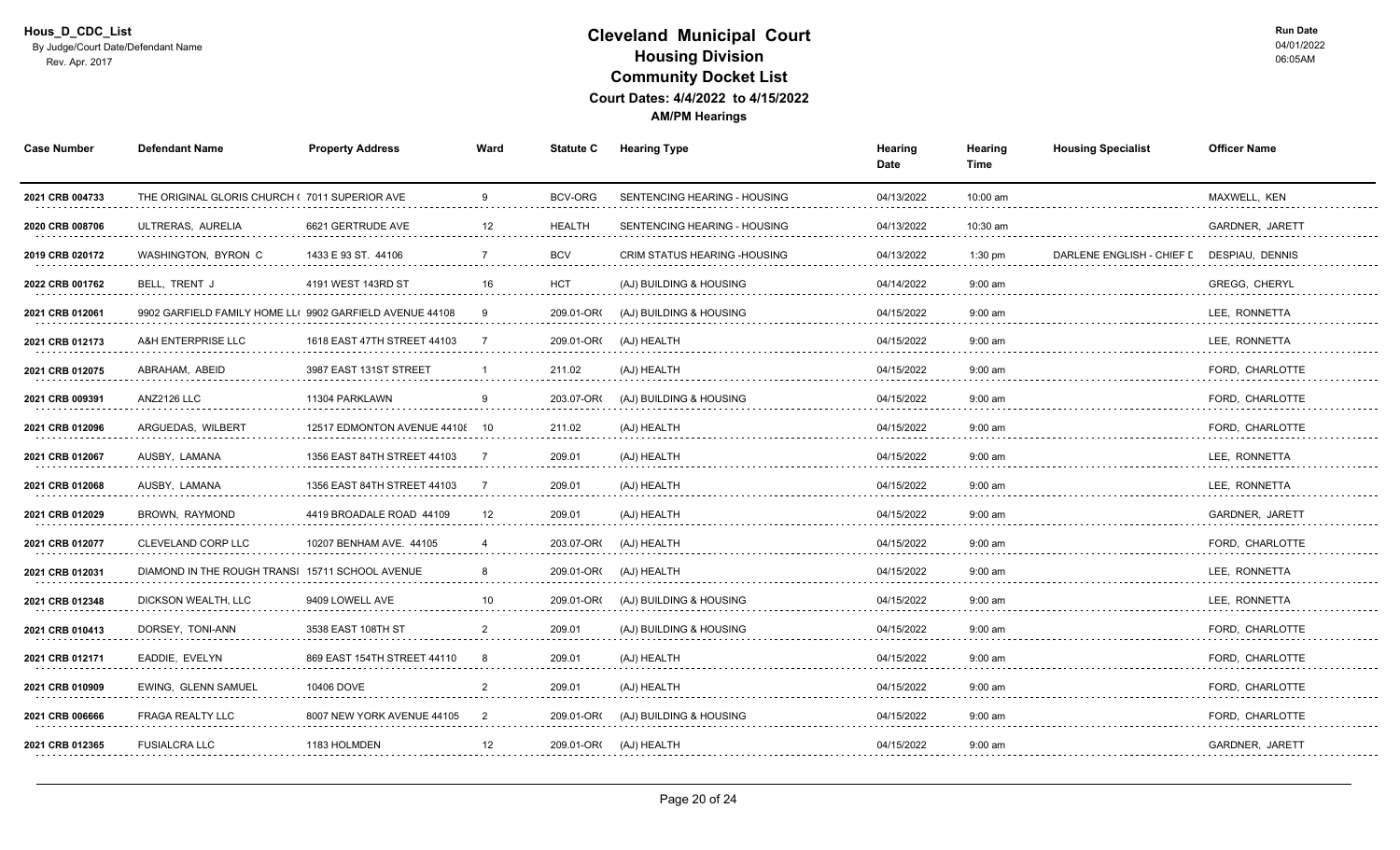| <b>Case Number</b>   | <b>Defendant Name</b>              | <b>Property Address</b>      | Ward     | <b>Statute C</b> | Hearing Type            | Hearing<br>Date | Hearing<br>Time | <b>Housing Specialist</b> | <b>Officer Name</b>  |
|----------------------|------------------------------------|------------------------------|----------|------------------|-------------------------|-----------------|-----------------|---------------------------|----------------------|
| 2021 CRB 007331      | <b>GCV INTERNATIONAL LLC</b>       | <b>GCV INTERNATIONAL LLC</b> | 4        | 211.02-0RC       | (AJ) BUILDING & HOUSING | 04/15/2022      | $9:00$ am       |                           | FORD, CHARLOTTE      |
| 2021 CRB 012083      | GONZALEZ, ANNE M                   | 1362 EAST 185TH STREET 44110 | 10       | 209.01           | (AJ) HEALTH             | 04/15/2022      | $9:00$ am       |                           | LEE, RONNETTA<br>.   |
| 2021 CRB 012459      | <b>GUARDIAN CV2 LLC</b>            | 3414 E 143RD ST              |          | 209.01-OR        | (AJ) HEALTH             | 04/15/2022      | $9:00$ am       |                           | FORD, CHARLOTTE<br>. |
| 2021 CRB 009374      | <b>H2 CAPITAL PARTNERS LLC</b>     | 3085 E 67                    | 5        | 209.01-OR        | (AJ) BUILDING & HOUSING | 04/15/2022      | $9:00$ am       |                           | FORD, CHARLOTTE      |
| 2020 CRB 010008<br>. | HILDEBRAND, JENNIFER               | 3522 WEST 123RD STREET       | 11       | 211.02           | (AJ) BUILDING & HOUSING | 04/15/2022      | $9:00$ am       |                           | MANCUSO, ALAN        |
| 2020 CRB 013054      | HILDERBRAND, JENNIFER              | 3507 W 123RD ST              | 11       | <b>HEALTH</b>    | (AJ) BUILDING & HOUSING | 04/15/2022      | $9:00$ am       |                           | MANCUSO, ALAN        |
| 2021 CRB 012065<br>. | HILL, DWONE<br>.                   | 13709 BARLETT AVENUE 44120   |          | 209.01           | (AJ) BUILDING & HOUSING | 04/15/2022<br>. | $9:00$ am       |                           | FORD, CHARLOTTE<br>. |
| 2021 CRB 012378      | HILL, DWONE                        | 13709 BARTLETT               |          | 209.01           | (AJ) BUILDING & HOUSING | 04/15/2022      | $9:00$ am       |                           | FORD, CHARLOTTE      |
| 2021 CRB 012352      | JACKSON, SELENA E                  | 883 EAST 154TH ST            | 8        | 209.01           | (AJ) BUILDING & HOUSING | 04/15/2022      | $9:00$ am       |                           | LEE, RONNETTA        |
| 2021 CRB 012272      | JOHNSON, TRECHELL                  | <b>10513 PRINCE</b>          | 2        | 209.01           | (AJ) BUILDING & HOUSING | 04/15/2022      | $9:00$ am       |                           | FORD, CHARLOTTE      |
| 2021 CRB 012358<br>. | JONES, CAROL<br>.                  | 504 EDDY RD<br>.             | 10       | 209.01           | (AJ) BUILDING & HOUSING | 04/15/2022<br>. | $9:00$ am       |                           | LEE, RONNETTA<br>.   |
| 2021 CRB 012359      | JONES, CAROL                       | 504 EDDY RD                  | 10       | 209.01           | (AJ) BUILDING & HOUSING | 04/15/2022      | $9:00$ am       |                           | LEE, RONNETTA        |
| 2021 CRB 012449      | JONES, WILLIE                      | 3217 E 94TH ST               | <b>6</b> | 211.02           | (AJ) BUILDING & HOUSING | 04/15/2022      | $9:00$ am       |                           | FORD, CHARLOTTE      |
| 2022 CRB 000959      | JORDAN, SHASTAR                    | 10322 KEMPTON AVE            | 9        | 209.01           | (AJ) BUILDING & HOUSING | 04/15/2022      | $9:00$ am       |                           | LEE, RONNETTA        |
| 2021 CRB 012088<br>. | KOUZELOS, ALICE<br>.               | 2610 MARVIN AVENUE 44109     | 14       | 209.01<br>.      | (AJ) BUILDING & HOUSING | 04/15/2022<br>. | $9:00$ am<br>.  |                           | GARDNER, JARETT      |
| 2021 CRB 012351      | KUMAR, PRAVIKESH                   | 1594 EAST 49TH ST            |          | 209.01           | (AJ) BUILDING & HOUSING | 04/15/2022      | $9:00$ am       |                           | LEE, RONNETTA        |
| 2021 CRB 012436      | LANIER. JOHN                       | 813 RUDYARD RD               |          | 209.01           | (AJ) BUILDING & HOUSING | 04/15/2022      | $9:00$ am       |                           | LEE. RONNETTA        |
| 2021 CRB 012438      | LEE, GIDEAN K                      | 1277 W 67TH ST               | 15       | 209.01           | (AJ) BUILDING & HOUSING | 04/15/2022      | $9:00$ am       |                           | LEE. RONNETTA        |
| 2021 CRB 012098      | LUXLIFE EVOLUTION LLC              | 3247 EAST 55TH STREET        | 5        | 203.07-OR(       | (AJ) BUILDING & HOUSING | 04/15/2022      | $9:00$ am       |                           | FORD, CHARLOTTE      |
| 2021 CRB 012451      | <b>M&amp;Z LEGACY PURSUITS LLC</b> | 995 ANSEL RD                 | 9        | 209.01-OR(       | (AJ) HEALTH             | 04/15/2022      | 9:00 am         |                           | FORD, CHARLOTTE      |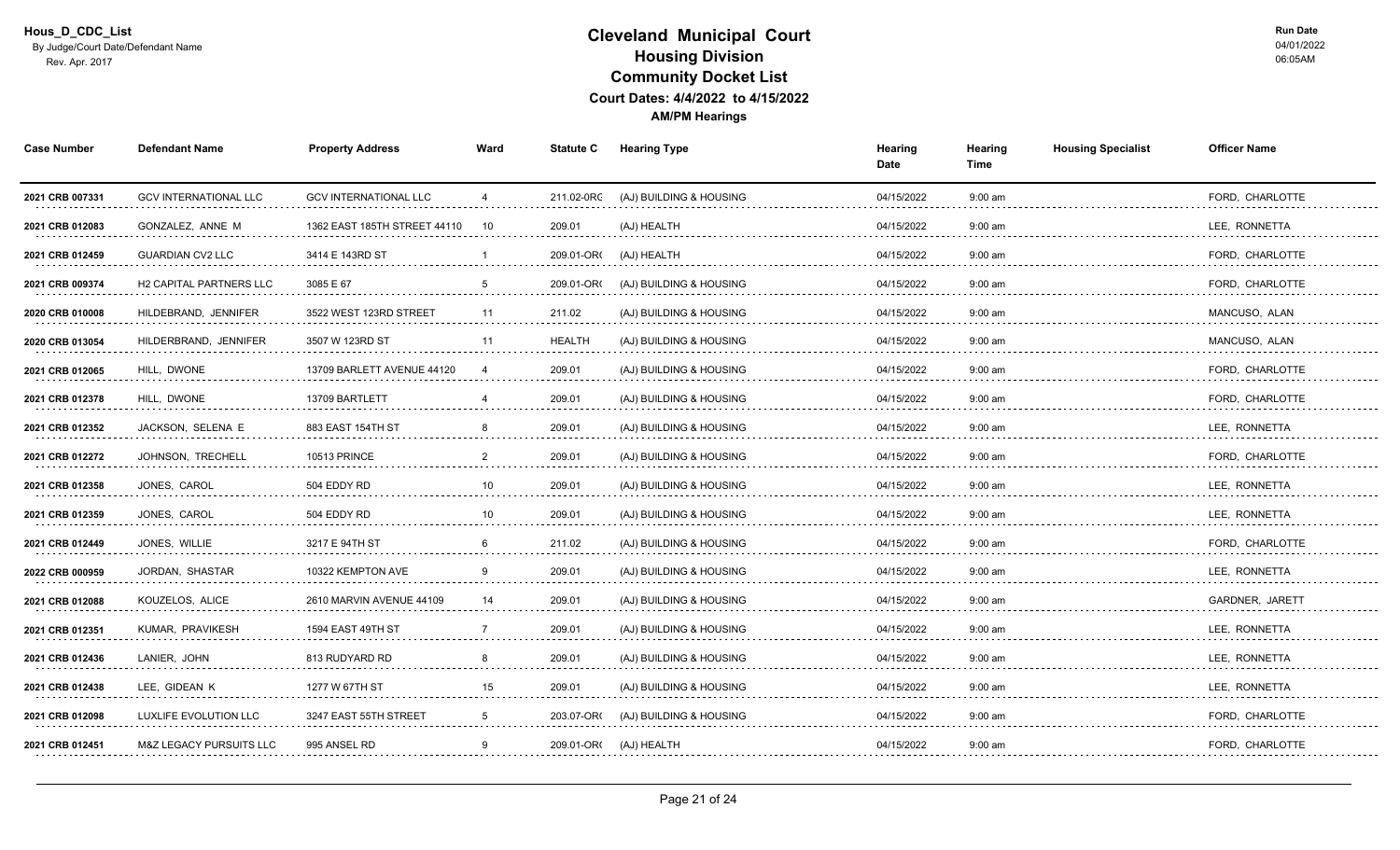| <b>Case Number</b>   | <b>Defendant Name</b>                         | <b>Property Address</b>         | Ward            | <b>Statute C</b>              | <b>Hearing Type</b>     | Hearing<br>Date | Hearing<br>Time | <b>Housing Specialist</b> | <b>Officer Name</b>  |
|----------------------|-----------------------------------------------|---------------------------------|-----------------|-------------------------------|-------------------------|-----------------|-----------------|---------------------------|----------------------|
| 2021 CRB 012354      | MCCARGO, RONDESHAH                            | 849 EAST 147TH ST               | 10 <sup>1</sup> | 209.01                        | (AJ) BUILDING & HOUSING | 04/15/2022      | $9:00$ am       |                           | LEE, RONNETTA        |
| 2021 CRB 012404      | MINOR, WADE A                                 | 421 EAST 124TH ST               |                 | 209.01                        | (AJ) BUILDING & HOUSING | 04/15/2022      | $9:00$ am       |                           | LEE, RONNETTA<br>.   |
| 2021 CRB 012383<br>. | MIRACLE, JARROD                               | 17106 HOLLYHILL                 |                 | 209.01                        | (AJ) BUILDING & HOUSING | 04/15/2022      | $9:00$ am       |                           | FORD, CHARLOTTE<br>. |
| 2021 CRB 012106      | MITCHELL, CECIL                               |                                 | $\overline{2}$  | 551.04 HOL                    | (AJ) BUILDING & HOUSING | 04/15/2022      | $9:00$ am       |                           | FORD, CHARLOTTE      |
| 2021 CRB 012409      | MOORE, DAMON                                  | 696 EAST 93RD ST                | 10              | 209.01                        | (AJ) BUILDING & HOUSING | 04/15/2022      | $9:00$ am       |                           | LEE, RONNETTA        |
| 2021 CRB 012107      | MOORE, SHERYL                                 | 13010 ARLINGTON AVENUE 44108    | - 10            | 209.01                        | (AJ) BUILDING & HOUSING | 04/15/2022      | $9:00$ am       |                           | LEE, RONNETTA        |
| 2021 CRB 010558<br>. | MORELAND PROPERTY LLC                         | 2654 NORTH MORELAND             |                 | 211.02-0RC                    | (AJ) BUILDING & HOUSING | 04/15/2022<br>. | $9:00$ am       |                           | FORD, CHARLOTTE<br>. |
| 2022 CRB 000956      | MUCHEWICZ, SHARON                             | 4625 GALLUP AVE                 |                 | 209.01                        | (AJ) HEALTH             | 04/15/2022      | $9:00$ am       |                           | GARDNER, JARETT      |
| 2021 CRB 012100      | <b>NEW CERATION BUILDER</b>                   | 5310 BARKWILL                   | $\overline{5}$  | 209.01-OR(                    | (AJ) HEALTH             | 04/15/2022      | $9:00$ am       |                           | FORD, CHARLOTTE      |
| 2021 CRB 006620      | PARADIS LEACLO LLC                            | 3919 EAST 99TH STREET 44105     | -2              | 203.07-OR(                    | (AJ) HEALTH             | 04/15/2022      | $9:00$ am       |                           | FORD, CHARLOTTE      |
| 2021 CRB 012062<br>. | PARKS, EDWARD<br>.                            | 13001 ARLINGTON AVENUE 44108 10 |                 | 209.01<br>and a strategic and | (AJ) HEALTH<br>.        | 04/15/2022<br>. | $9:00$ am<br>.  |                           | LEE, RONNETTA<br>.   |
| 2021 CRB 012269      | PARKS, EDWARDS                                | 13001 ARLINGTON                 |                 | 209.01                        | (AJ) HEALTH             | 04/15/2022      | $9:00$ am       |                           | FORD, CHARLOTTE      |
| 2021 CRB 010548<br>. | PETERSON, CHARLOTTE                           | 9900 PRINCE                     |                 | 209.01                        | (AJ) HEALTH             | 04/15/2022      | $9:00$ am       |                           | FORD, CHARLOTTE      |
| 2021 CRB 012435      | PHAVICHITR PROPERTIES LLC                     | 828 E 149TH ST                  | 10              | 209.01-OR                     | (AJ) HEALTH             | 04/15/2022      | $9:00$ am       |                           | LEE, RONNETTA        |
| 2021 CRB 010594<br>. | PINCKSTON, BEONICA                            | 3593 EAST 129TH ST              |                 | 211.02<br>.                   | (AJ) HEALTH             | 04/15/2022<br>. | $9:00$ am<br>.  |                           | FORD, CHARLOTTE      |
| 2021 CRB 010608      | PRINCE, MICHAEL A                             | 4101 BROOKLYN AVE               |                 | 209.01                        | (AJ) BUILDING & HOUSING | 04/15/2022      | $9:00$ am       |                           | LEE, RONNETTA        |
| 2022 CRB 000950      | RAHMON, ATHAUR                                | 11223 NELSON AVE                |                 | 209.01                        | (AJ) HEALTH             | 04/15/2022      | $9:00$ am       |                           | GARDNER, JARETT      |
| 2021 CRB 010564      | RAM PROPERTIES INVESTMENTS 17117 HILLSBORO RD |                                 | 10              | 209.01-OR                     | (AJ) HEALTH             | 04/15/2022      | $9:00$ am       |                           | LEE, RONNETTA        |
| 2021 CRB 012064      | RAMIREZ, DYLAN A                              | 4117 DENISON AVENUE 44109       | 12              | 209.01                        | (AJ) HEALTH             | 04/15/2022      | $9:00$ am       |                           | GARDNER, JARETT      |
| 2021 CRB 010605      | <b>REAL QUANTUM LLC</b>                       | 9331 PRATT                      | $\overline{2}$  |                               | 209.01-OR( (AJ) HEALTH  | 04/15/2022      | $9:00$ am       |                           | FORD, CHARLOTTE      |
|                      |                                               |                                 |                 |                               |                         |                 |                 |                           |                      |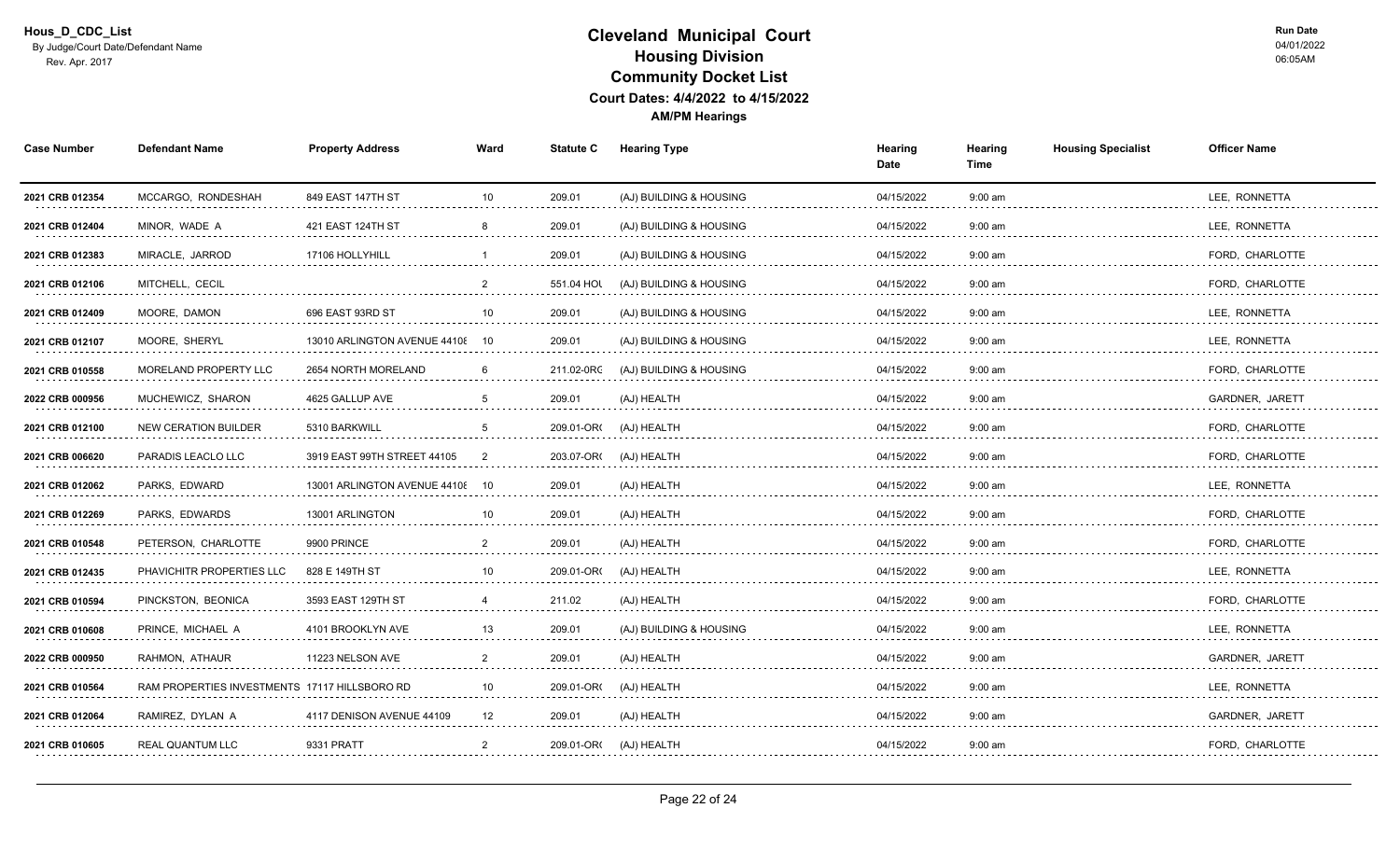| <b>Case Number</b>   | <b>Defendant Name</b>                                | <b>Property Address</b>      | Ward           | <b>Statute C</b> | <b>Hearing Type</b>     | Hearing<br>Date | Hearing<br>Time | <b>Housing Specialist</b> | <b>Officer Name</b>  |
|----------------------|------------------------------------------------------|------------------------------|----------------|------------------|-------------------------|-----------------|-----------------|---------------------------|----------------------|
| 2021 CRB 010604      | ROCHESTER HOUSE LLC                                  | <b>12400 REVERE</b>          | $\overline{2}$ | 209.01-OR(       | (AJ) HEALTH             | 04/15/2022      | $9:00$ am       |                           | FORD, CHARLOTTE      |
| 2021 CRB 010585      | <b>RSN HOLDINGS LOC. LLC</b>                         | 14910 HARVARD                |                | 209.01-OR        | (AJ) BUILDING & HOUSING | 04/15/2022      | $9:00$ am       |                           | FORD. CHARLOTTE<br>. |
| 2021 CRB 010539      | RY INVESTMENT GROUPS, LLC                            | <b>10010 PRINCE</b>          |                | 211.02-0RC       | (AJ) BUILDING & HOUSING | 04/15/2022      | $9:00$ am       |                           | FORD. CHARLOTTE<br>. |
| 2021 CRB 006677      | <b>SHARON LEV LLC</b>                                | 2761 EAST 120TH STREET       |                | 209.01-OR        | (AJ) BUILDING & HOUSING | 04/15/2022      | $9:00$ am       |                           | FORD, CHARLOTTE      |
| 2021 CRB 010670      | SPANISH CAY LLC                                      | 4288 EAST 114TH ST           | 2              | 209.01-OR        | (AJ) BUILDING & HOUSING | 04/15/2022      | $9:00$ am       |                           | FORD, CHARLOTTE      |
| 2021 CRB 012353      | SPIDALIERI, LETIZIA                                  | 15918 KIPLING AVE            | 8              | 209.01           | (AJ) BUILDING & HOUSING | 04/15/2022      | $9:00$ am       |                           | LEE, RONNETTA        |
| 2021 CRB 012091<br>. | STEVENS, BENJAMIN                                    | 9914 BENHAM                  |                | 211.02           | (AJ) BUILDING & HOUSING | 04/15/2022<br>. | $9:00$ am<br>.  |                           | FORD, CHARLOTTE<br>. |
| 2021 CRB 003351      | STREAM INVEST GROUP LLC                              | 630-4 EDDY RD                | 10             |                  | 211.02-0RC (AJ) HEALTH  | 04/15/2022      | $9:00$ am       |                           | FORD, CHARLOTTE      |
| 2021 CRB 010678      | SYKES, ANNIE                                         | 9504 PARKVIEW                |                | 209.01           | (AJ) BUILDING & HOUSING | 04/15/2022      | $9:00$ am       |                           | FORD, CHARLOTTE      |
| 2021 CRB 010541      | TBF GROUP CHURCH SQUARE LL 8037 EUCLID AVE           |                              |                | 203.07-OR(       | (AJ) BUILDING & HOUSING | 04/15/2022      | $9:00$ am       |                           | CHOKREFF, G. MATTHEW |
| 2021 CRB 010542<br>. | TBF GROUP CHURCH SQUARE LL 8037 EUCLID AVE           |                              |                | 209.01-OR        | (AJ) BUILDING & HOUSING | 04/15/2022<br>. | $9:00$ am<br>.  |                           | CHOKREFF, G. MATTHEW |
| 2021 CRB 012095      | THOMAS. CHARLES                                      | 3737 EAST 140TH STREET       |                | 209.01           | (AJ) BUILDING & HOUSING | 04/15/2022      | $9:00$ am       |                           | FORD. CHARLOTTE      |
| 2022 CRB 000953      | TM HOUSING REHAB UNLIMITED I 1128-1130 EAST 145TH ST |                              | 10             | 209.01-OR        | (AJ) HEALTH             | 04/15/2022      | $9:00$ am       |                           | LEE, RONNETTA        |
| 2022 CRB 000957      | TUTT, JAMES                                          | 6523 LEDERER AVE             |                | 209.01           | (AJ) HEALTH             | 04/15/2022      | $9:00$ am       |                           | GARDNER, JARETT      |
| 2022 CRB 000954<br>. | ULTIMATE PRODUCTS, LLC                               | 10023 NORTH BLVD             |                | 209.01-OR(       | (AJ) HEALTH             | 04/15/2022      | $9:00$ am       |                           | LEE, RONNETTA        |
| 2021 CRB 012071      | US STATES LLC                                        | 15419 PLATO AVENUE 44110     |                | 209.01-OR        | (AJ) BUILDING & HOUSING | 04/15/2022      | $9:00$ am       |                           | LEE, RONNETTA        |
| 2021 CRB 012084      | <b>WARREN, RAYMOND</b>                               | 3983 EAST 131ST STREET 44105 |                | 209.01           | (AJ) BUILDING & HOUSING | 04/15/2022      | $9:00$ am       |                           | FORD, CHARLOTTE      |
| 2021 CRB 010582      | WILSON, VELMA                                        | 12801 BENHAM                 |                | 211.02           | (AJ) BUILDING & HOUSING | 04/15/2022      | $9:00$ am       |                           | FORD, CHARLOTTE      |
| 2021 CRB 012059<br>. | WINGS OF DELIVERANCE INC                             | 9820-24 UNION AVENUE         | 2              | 209.01-OR(       | (AJ) BUILDING & HOUSING | 04/15/2022<br>. | $9:00$ am<br>.  |                           | FORD, CHARLOTTE<br>. |
| 2021 CRB 012035      | WRIGHT, SHENTONIA                                    | 5416 STANARD AVENUE 44103    | 10             | 209.01           | (AJ) BUILDING & HOUSING | 04/15/2022      | $9:00$ am       |                           | LEE, RONNETTA        |